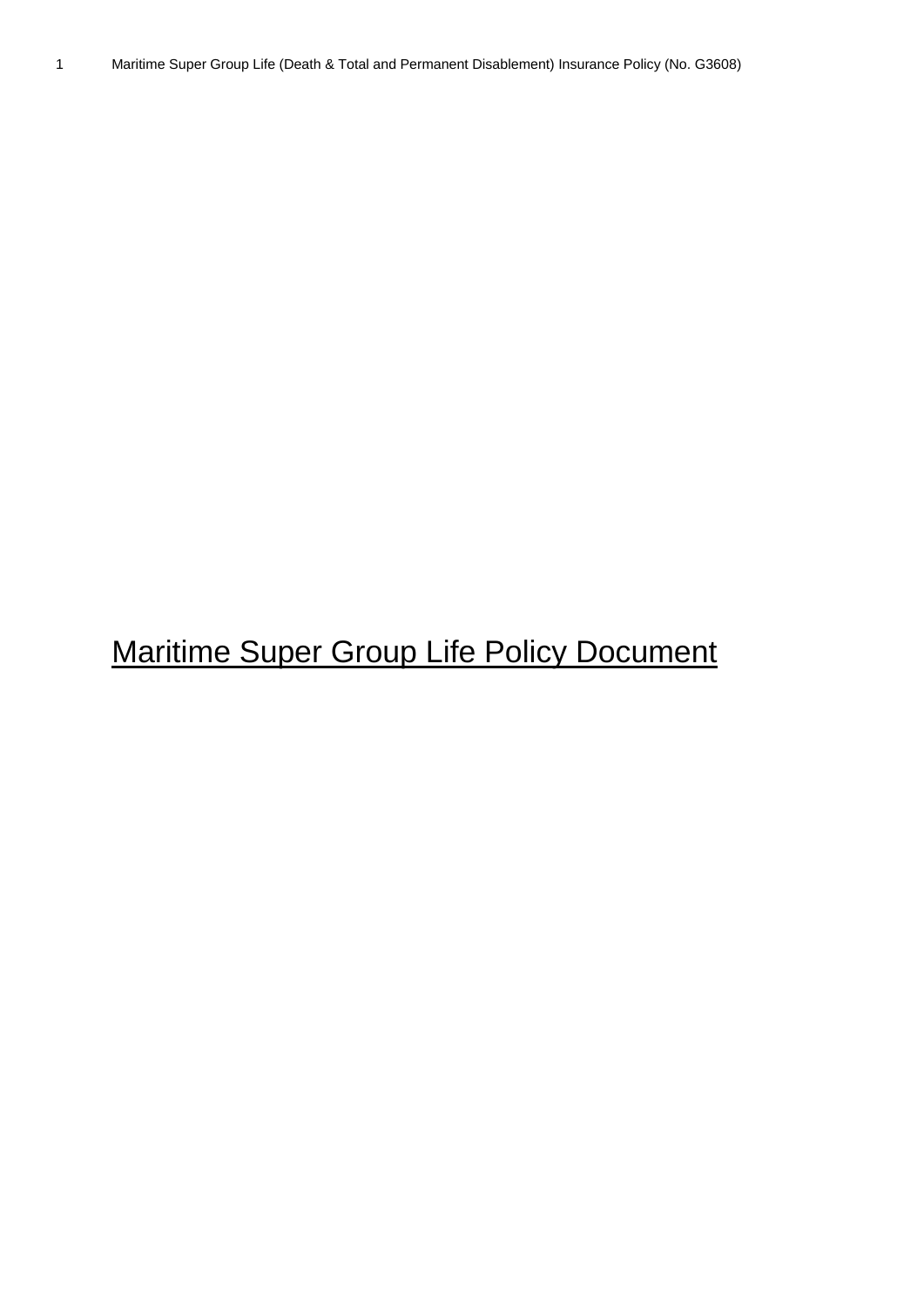# **Contents**

| $\mathbf 1$ |      |                                                                                      |    |  |  |  |  |  |
|-------------|------|--------------------------------------------------------------------------------------|----|--|--|--|--|--|
| 2           |      |                                                                                      |    |  |  |  |  |  |
| 3           |      |                                                                                      |    |  |  |  |  |  |
| 4           |      |                                                                                      |    |  |  |  |  |  |
|             | 4.1  |                                                                                      |    |  |  |  |  |  |
|             | 4.2  |                                                                                      |    |  |  |  |  |  |
|             | 4.3  |                                                                                      |    |  |  |  |  |  |
|             | 4.4  |                                                                                      |    |  |  |  |  |  |
|             | 4.5  |                                                                                      |    |  |  |  |  |  |
|             | 4.6  | Default Cover for New Accumulation Plus and Accumulation Basic Members 18            |    |  |  |  |  |  |
|             | 4.7  | Default Cover for New Accumulation Advantage Members and AMOU Staff Members 19       |    |  |  |  |  |  |
|             | 4.8  |                                                                                      |    |  |  |  |  |  |
|             | 4.9  | Default Cover for New Reliance Super Members in the default investment strategy 21   |    |  |  |  |  |  |
|             | 4.10 | Re-commencement of Default Cover for existing General Category Members  22           |    |  |  |  |  |  |
|             | 4.11 |                                                                                      |    |  |  |  |  |  |
|             | 4.12 |                                                                                      |    |  |  |  |  |  |
|             | 4.13 |                                                                                      |    |  |  |  |  |  |
|             | 4.14 |                                                                                      |    |  |  |  |  |  |
|             | 4.15 |                                                                                      |    |  |  |  |  |  |
|             | 4.16 |                                                                                      |    |  |  |  |  |  |
| 5           |      |                                                                                      |    |  |  |  |  |  |
|             | 5.1  |                                                                                      |    |  |  |  |  |  |
|             | 5.2  |                                                                                      |    |  |  |  |  |  |
|             | 5.3  |                                                                                      |    |  |  |  |  |  |
|             | 5.4  |                                                                                      |    |  |  |  |  |  |
|             | 5.5  | Benefit Adjustment due to fraudulent assessment of Occupation Classification  29     |    |  |  |  |  |  |
|             | 5.6  | Wartime Premium                                                                      | 29 |  |  |  |  |  |
|             | 5.7  |                                                                                      |    |  |  |  |  |  |
|             | 5.8  |                                                                                      |    |  |  |  |  |  |
|             | 5.9  |                                                                                      |    |  |  |  |  |  |
|             | 5.10 | Continued Cover for Sub-fund Members, AMOU Staff Members, Accumulation Basic Members |    |  |  |  |  |  |
|             | 5.11 |                                                                                      |    |  |  |  |  |  |
|             | 5.12 |                                                                                      |    |  |  |  |  |  |
|             | 5.13 |                                                                                      |    |  |  |  |  |  |
|             | 5.14 |                                                                                      |    |  |  |  |  |  |
|             | 5.15 |                                                                                      |    |  |  |  |  |  |
|             | 5.16 |                                                                                      |    |  |  |  |  |  |
|             | 5.17 |                                                                                      |    |  |  |  |  |  |
|             | 5.18 |                                                                                      |    |  |  |  |  |  |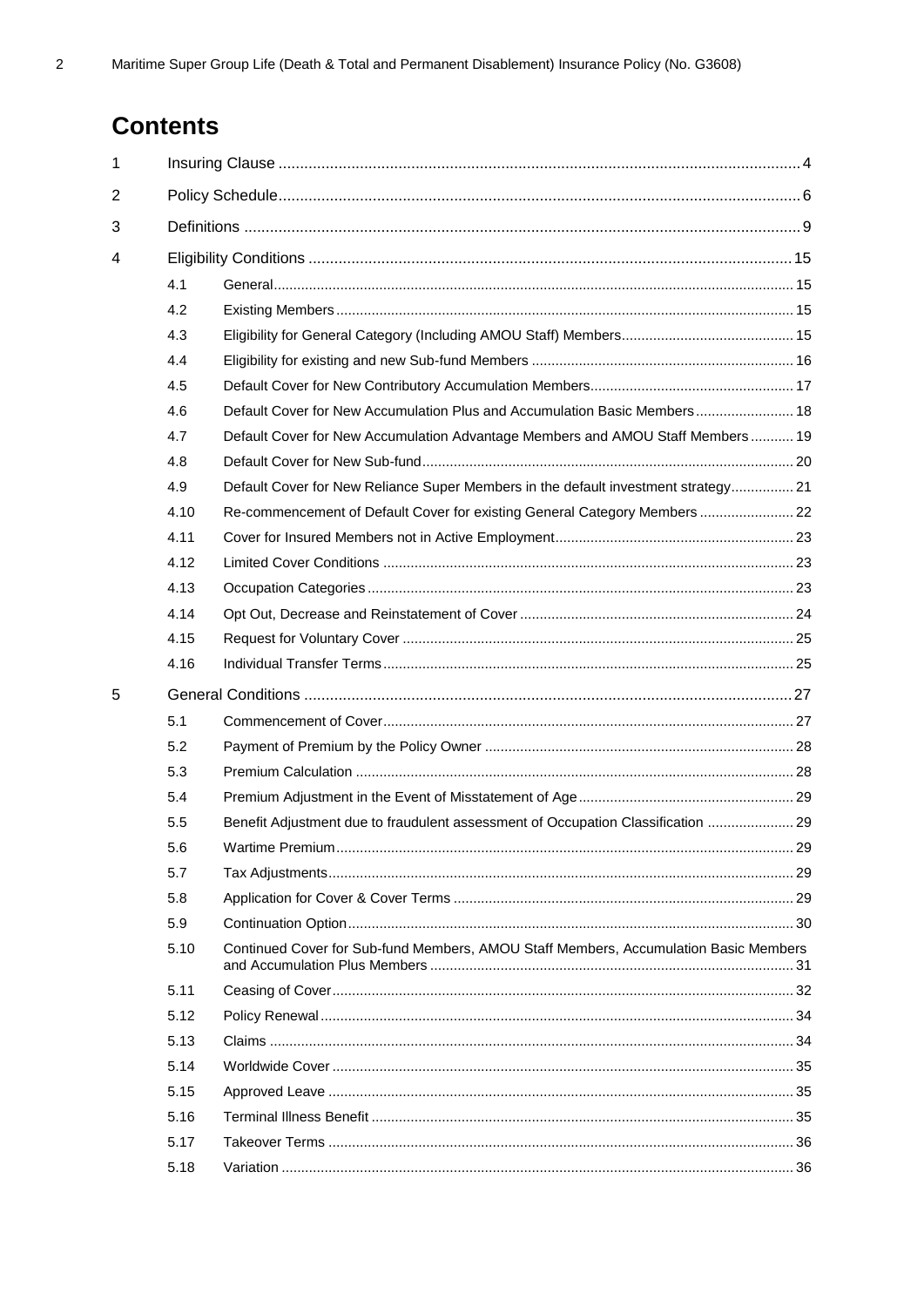|                | 5.19 |                                                                                       |  |
|----------------|------|---------------------------------------------------------------------------------------|--|
|                | 5.20 |                                                                                       |  |
|                | 5.21 |                                                                                       |  |
| 6              |      |                                                                                       |  |
| $\overline{7}$ |      |                                                                                       |  |
|                | 7.1  |                                                                                       |  |
|                | 7.2  |                                                                                       |  |
|                | 7.3  | Schedule 3 – Default Death and TPD Cover for Accumulation Plus and Accumulation Basic |  |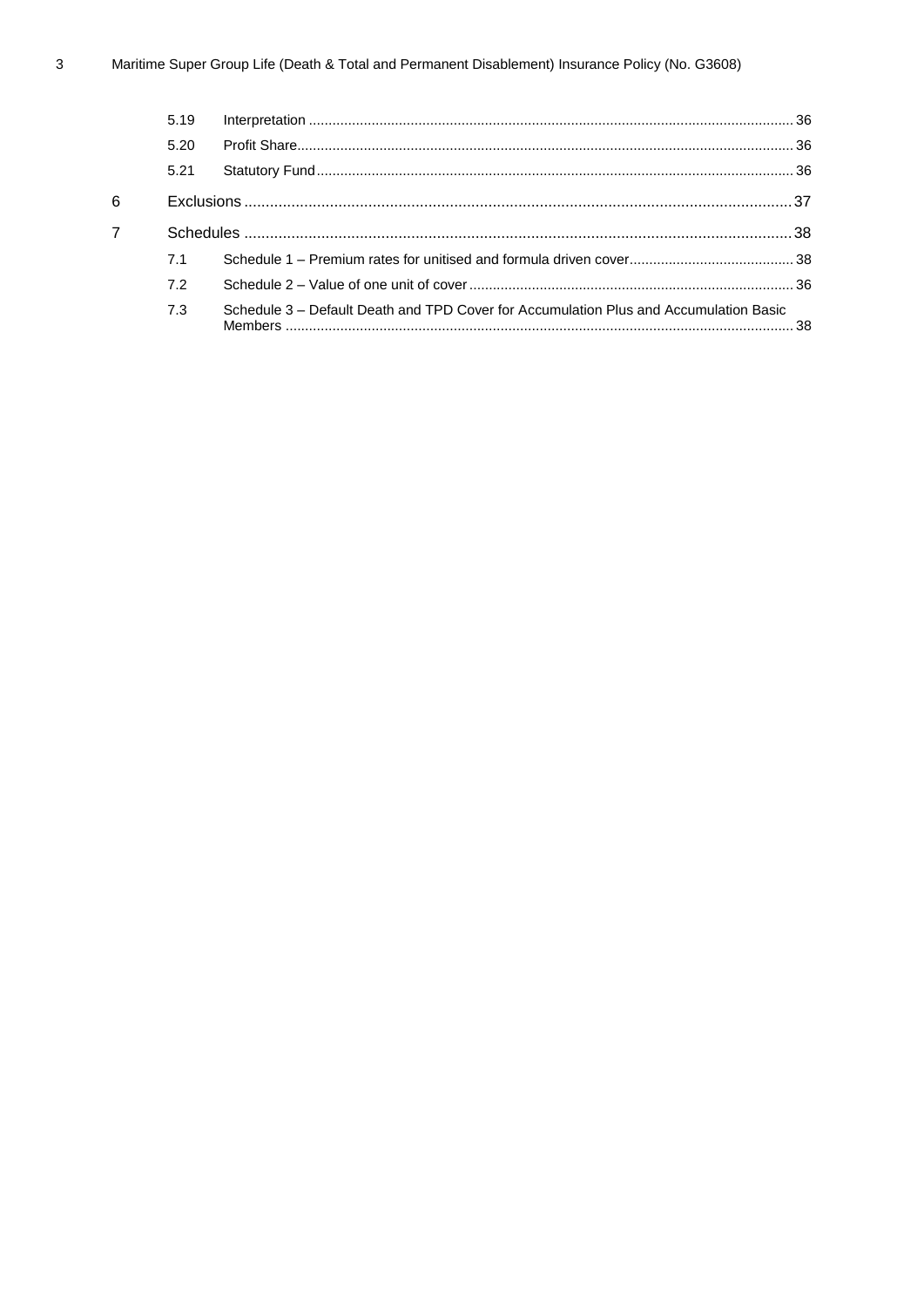# <span id="page-3-0"></span>**1 Insuring Clause**

This Group Life (Death & Total and Permanent Disablement) Insurance Policy (the Policy) is issued by MLC Limited ABN 90 000 000 402 AFS Licence Number 230694 (the Company) to Maritime Super Pty Limited ABN 43 058 013 773 (the Policy Owner).

The Group Life (Death & Total and Permanent Disablement) Insurance Policy is entered into by the Policy Owner in its capacity as Trustee of Maritime Super (the Fund).

This Policy comprises of this document (including the Policy Schedule), any riders, endorsements or amendments signed by the Company and notified to the Policy Owner at least 60 days prior to the rider, endorsement or amendment taking effect or as otherwise agreed between the Policy Owner and the Company.

In consideration of payment to the Company of the first premium, stated in the Policy Schedule and provided that subsequent premiums are duly paid and subject to the terms and conditions within the Policy, the Company will pay to the Policy Owner the benefits calculated in accordance with this Policy, immediately upon proof being given to the satisfaction of the Company of:

- 1. the happening of the events upon which such benefits set out in this Policy become payable;
- 2. the identity of the Insured Member upon whose death, Terminal Illness or Total and Permanent Disablement the Company is asked to make payment; and
- 3. the correctness of the age of that Insured Member.

This Policy shall be deemed to be issued in the Commonwealth of Australia and all monies payable in respect thereof whether by or to the Company shall be payable in Australian currency.

The Company has caused this Policy to be executed as of 1 July 2019 (the Effective Date).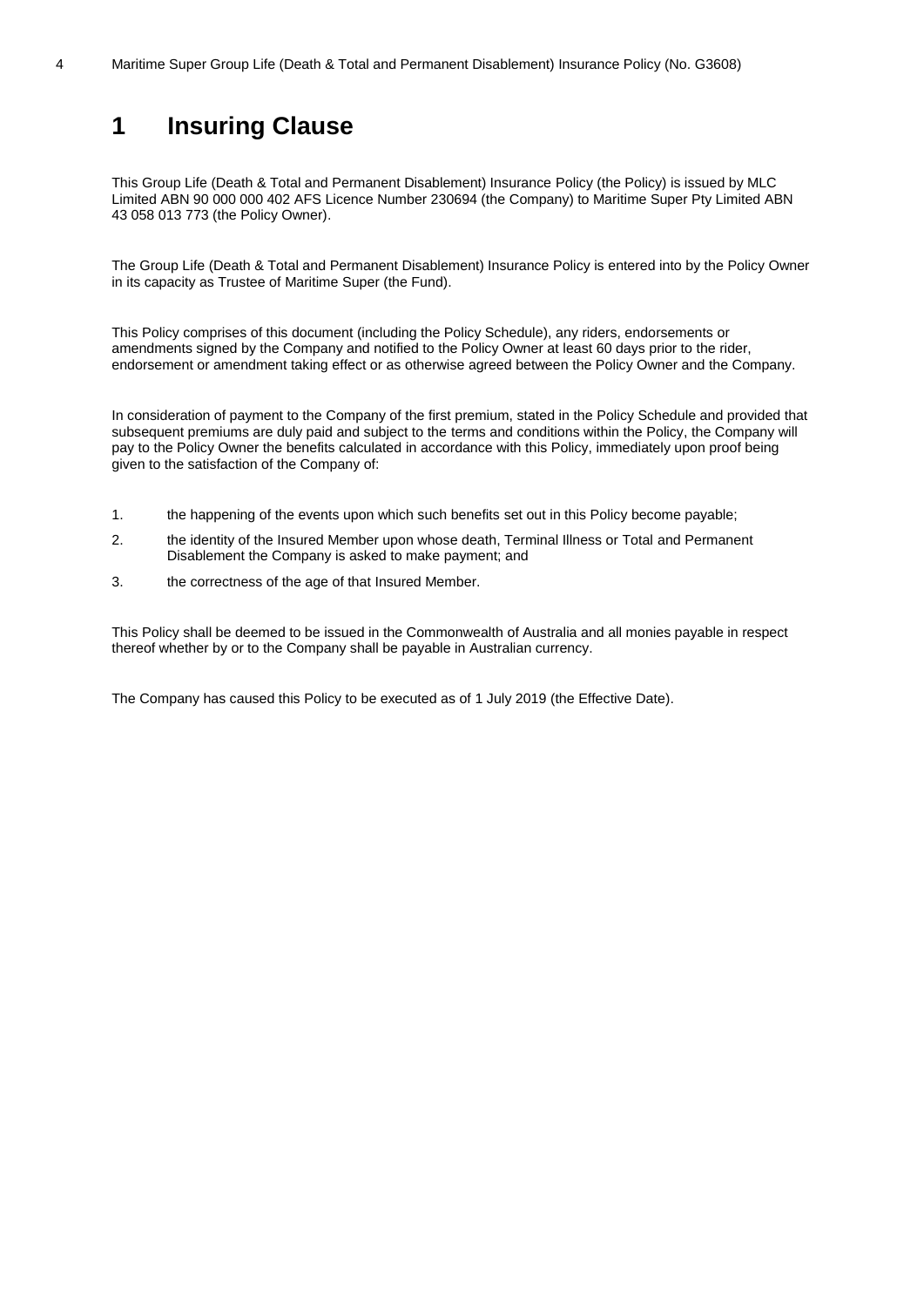Maritime Super Group Life (Death & Total and Permanent Disablement) Insurance Policy (No. G3608)

# **Executed** this 1 November 2019

by:

**MLC Limited** 

Philip Bracken, Head of Group Product

Witness to above signature

Jinyang Oian

Jin Yang Qian, Product Consultant

**Maritime Super** 

[Signature of signatory]

[Name of signatory]

GLENN DAVIS

Witness to above signature

Allen 1 [Signature of witness]

[Name of signatory]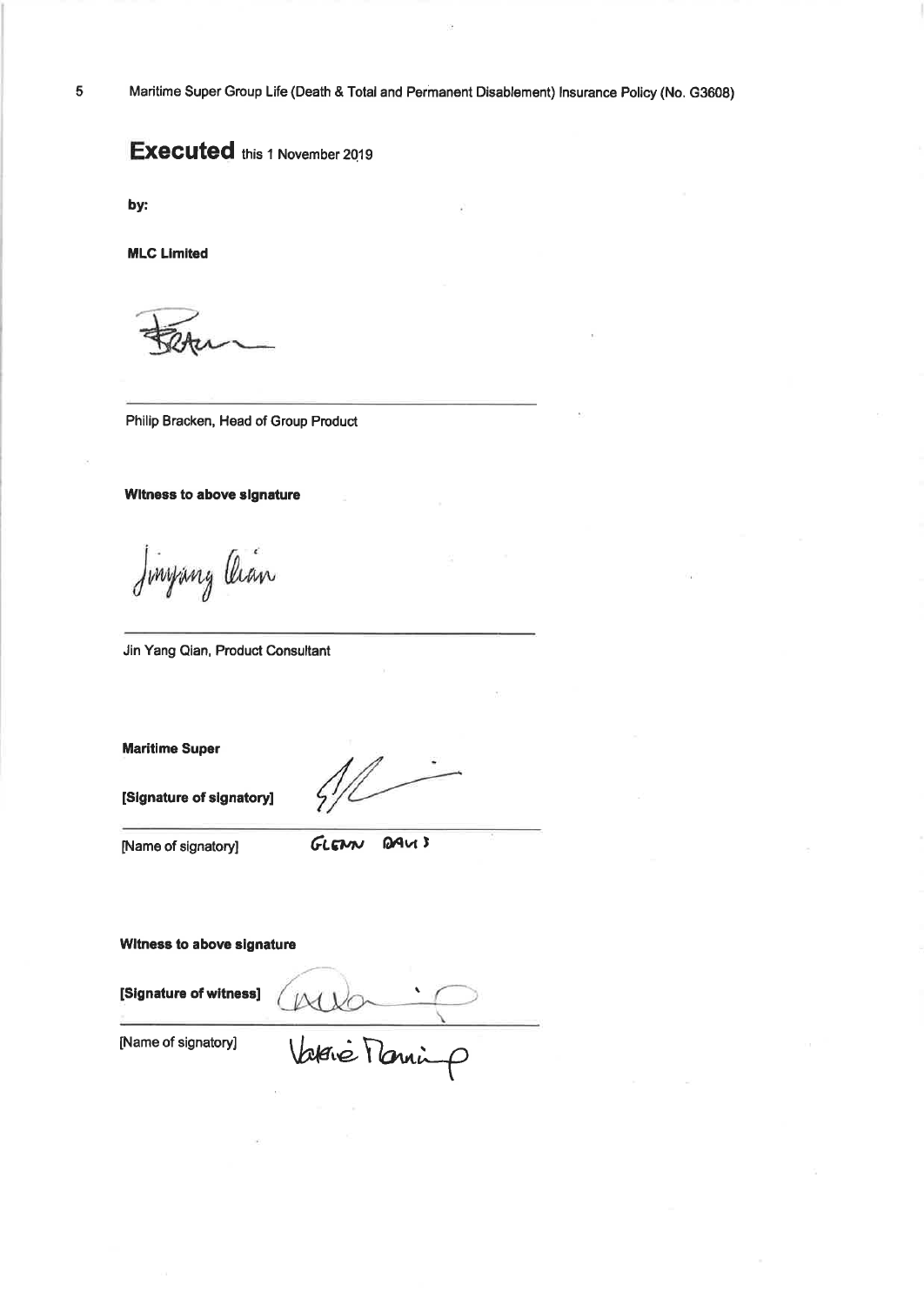# <span id="page-5-0"></span>**2 Policy Schedule**

| <b>Policy Type</b>               | Superannuation                                                                                                                                                                                                                                                                                                      |                                                                                                                                                                                                                                                                                                                                                                                                                                    |  |  |  |  |  |  |
|----------------------------------|---------------------------------------------------------------------------------------------------------------------------------------------------------------------------------------------------------------------------------------------------------------------------------------------------------------------|------------------------------------------------------------------------------------------------------------------------------------------------------------------------------------------------------------------------------------------------------------------------------------------------------------------------------------------------------------------------------------------------------------------------------------|--|--|--|--|--|--|
| <b>Policy Owner</b><br>(Trustee) | ABN 43 058 013 773                                                                                                                                                                                                                                                                                                  | Maritime Super Pty Limited                                                                                                                                                                                                                                                                                                                                                                                                         |  |  |  |  |  |  |
| <b>Fund</b>                      | <b>Maritime Super</b>                                                                                                                                                                                                                                                                                               |                                                                                                                                                                                                                                                                                                                                                                                                                                    |  |  |  |  |  |  |
| Policy No.                       | G3608                                                                                                                                                                                                                                                                                                               |                                                                                                                                                                                                                                                                                                                                                                                                                                    |  |  |  |  |  |  |
| <b>Effective</b><br>Date         | 1 July 2019                                                                                                                                                                                                                                                                                                         |                                                                                                                                                                                                                                                                                                                                                                                                                                    |  |  |  |  |  |  |
| <b>Benefits</b><br>Death         |                                                                                                                                                                                                                                                                                                                     | The Company will pay the death benefit to the Trustee in the event of<br>the death of an Insured Member while insured under this Policy.                                                                                                                                                                                                                                                                                           |  |  |  |  |  |  |
|                                  |                                                                                                                                                                                                                                                                                                                     | The benefit will be determined as at the date the Insured Member dies.                                                                                                                                                                                                                                                                                                                                                             |  |  |  |  |  |  |
|                                  | <b>Terminal Illness</b><br>For Terminal Illness, the Company will pay the Death benefit<br>applicable to the Insured Member at the date the Insured Member is<br>certified as suffering from a Terminal Illness based on the later of the<br>two dates on which the Medical Practitioners gave their certification. |                                                                                                                                                                                                                                                                                                                                                                                                                                    |  |  |  |  |  |  |
|                                  |                                                                                                                                                                                                                                                                                                                     | The benefit will be determined as the date the Insured Member is<br>certified as suffering a Terminal Illness.                                                                                                                                                                                                                                                                                                                     |  |  |  |  |  |  |
|                                  | <b>Total and Permanent</b><br>Disablement (TPD)                                                                                                                                                                                                                                                                     | The Trust Deed provides for an insured TPD benefit for members of<br>the Fund who are entitled to such benefits in addition to other accrued<br>benefits.                                                                                                                                                                                                                                                                          |  |  |  |  |  |  |
|                                  |                                                                                                                                                                                                                                                                                                                     | The Company will pay the insured TPD benefit to the Trustee in<br>respect of an Insured Member if the Insured Member becomes TPD<br>while cover applies to them under this Policy and an insured benefit<br>becomes payable to the Insured Member under the terms of the Trust<br>Deed.                                                                                                                                            |  |  |  |  |  |  |
|                                  |                                                                                                                                                                                                                                                                                                                     | The amount of the insured TPD Benefit referred to in the Trust Deed is<br>determined on the date the Insured Member was last actively at work<br>with his or her Employer or, for an Insured Member who is not<br>employed when he/she is injured or first displays the symptoms of the<br>sickness, the date the Company determines that the Insured Member<br>first satisfies the definition of Total and Permanent Disablement. |  |  |  |  |  |  |
|                                  | Insured Members may have different levels of Death and TPD cover. However, TPD cover<br>cannot exceed the Death cover.                                                                                                                                                                                              |                                                                                                                                                                                                                                                                                                                                                                                                                                    |  |  |  |  |  |  |
|                                  | Other than in respect of Sub-fund and AMOU Staff Default Cover, the Amount Insured under<br>the Schedules shall be determined at the 30 June which last occurred before the benefit is                                                                                                                              |                                                                                                                                                                                                                                                                                                                                                                                                                                    |  |  |  |  |  |  |
|                                  | Benefits under the Policy will only be payable when an insured benefit becomes payable under                                                                                                                                                                                                                        |                                                                                                                                                                                                                                                                                                                                                                                                                                    |  |  |  |  |  |  |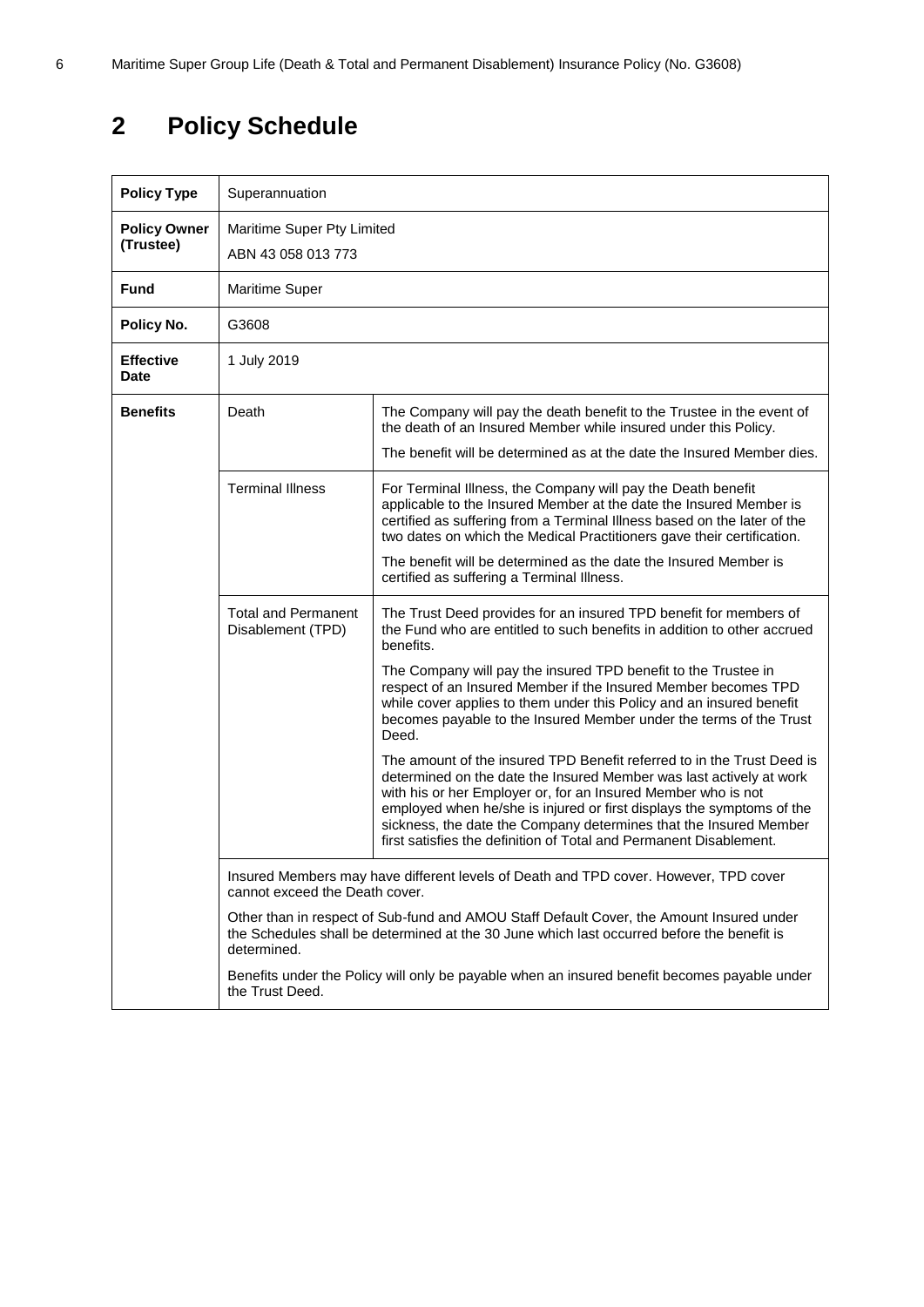| <b>Cover Expiry</b><br>Age                    | Members with<br>unitised cover                                                             | Age 70<br>Last day of the calendar month in which the Insured Member attains<br>age 63.               |                                                                                                                                                             |  |  |  |
|-----------------------------------------------|--------------------------------------------------------------------------------------------|-------------------------------------------------------------------------------------------------------|-------------------------------------------------------------------------------------------------------------------------------------------------------------|--|--|--|
|                                               | Teekay Members in<br>DB Sub-Fund<br>Division A of the Fund<br>with formula-driven<br>cover |                                                                                                       |                                                                                                                                                             |  |  |  |
|                                               | Other Members with<br>formula-driven cover                                                 | Age 65                                                                                                |                                                                                                                                                             |  |  |  |
| <b>Maximum</b><br><b>Benefit</b>              | Death                                                                                      | \$5,000,000                                                                                           |                                                                                                                                                             |  |  |  |
|                                               | <b>Terminal Illness</b>                                                                    | \$5,000,000                                                                                           |                                                                                                                                                             |  |  |  |
|                                               | <b>Total and Permanent</b><br><b>Disablement</b>                                           | \$2,000,000                                                                                           |                                                                                                                                                             |  |  |  |
| <b>Automatic</b><br>Acceptance<br>Limit (AAL) | <b>General Categories</b>                                                                  | Contributory<br>Accumulation<br><b>Members</b>                                                        | Up to 6 units of any combination of Death Only<br>cover and/or Death and TPD cover per<br>Schedule 2.                                                       |  |  |  |
|                                               |                                                                                            | Accumulation<br><b>Advantage Members</b>                                                              | Up to 2 units of any combination of Death Only<br>cover and/or Death and TPD cover per<br>Schedule 2.                                                       |  |  |  |
|                                               |                                                                                            | <b>Allocated Pension</b><br>Members and<br>Working Income<br><b>Support Pension</b><br><b>Members</b> | Not applicable.<br>All cover is subject to underwriting.                                                                                                    |  |  |  |
|                                               |                                                                                            | <b>Retained Benefit</b><br><b>Members</b>                                                             | Not applicable.<br>All cover is subject to underwriting.                                                                                                    |  |  |  |
|                                               |                                                                                            | <b>Accumulation Plus</b><br><b>Members</b>                                                            | Death and TPD cover per Schedule 3.                                                                                                                         |  |  |  |
|                                               |                                                                                            | <b>Accumulation Basic</b><br><b>Members</b>                                                           | Death and TPD cover per Schedule 3.                                                                                                                         |  |  |  |
|                                               |                                                                                            | Permanent (Defined<br>Benefit) Members                                                                | The 'Potential Benefit' for DB Contributing<br>Members or whom the Company and the<br>Policy Owner agree should be provided with<br>cover under the Policy. |  |  |  |
|                                               |                                                                                            | <b>AMOU Staff</b><br><b>Members</b>                                                                   | \$900,000                                                                                                                                                   |  |  |  |
|                                               |                                                                                            | Reliance Super<br><b>Members</b>                                                                      | 1 unit of Death and TPD cover per Schedule 2.                                                                                                               |  |  |  |
|                                               | Sub-fund Members                                                                           | \$900,000                                                                                             |                                                                                                                                                             |  |  |  |
| Due Date of<br><b>First</b><br><b>Premium</b> | 1 July 2019                                                                                |                                                                                                       |                                                                                                                                                             |  |  |  |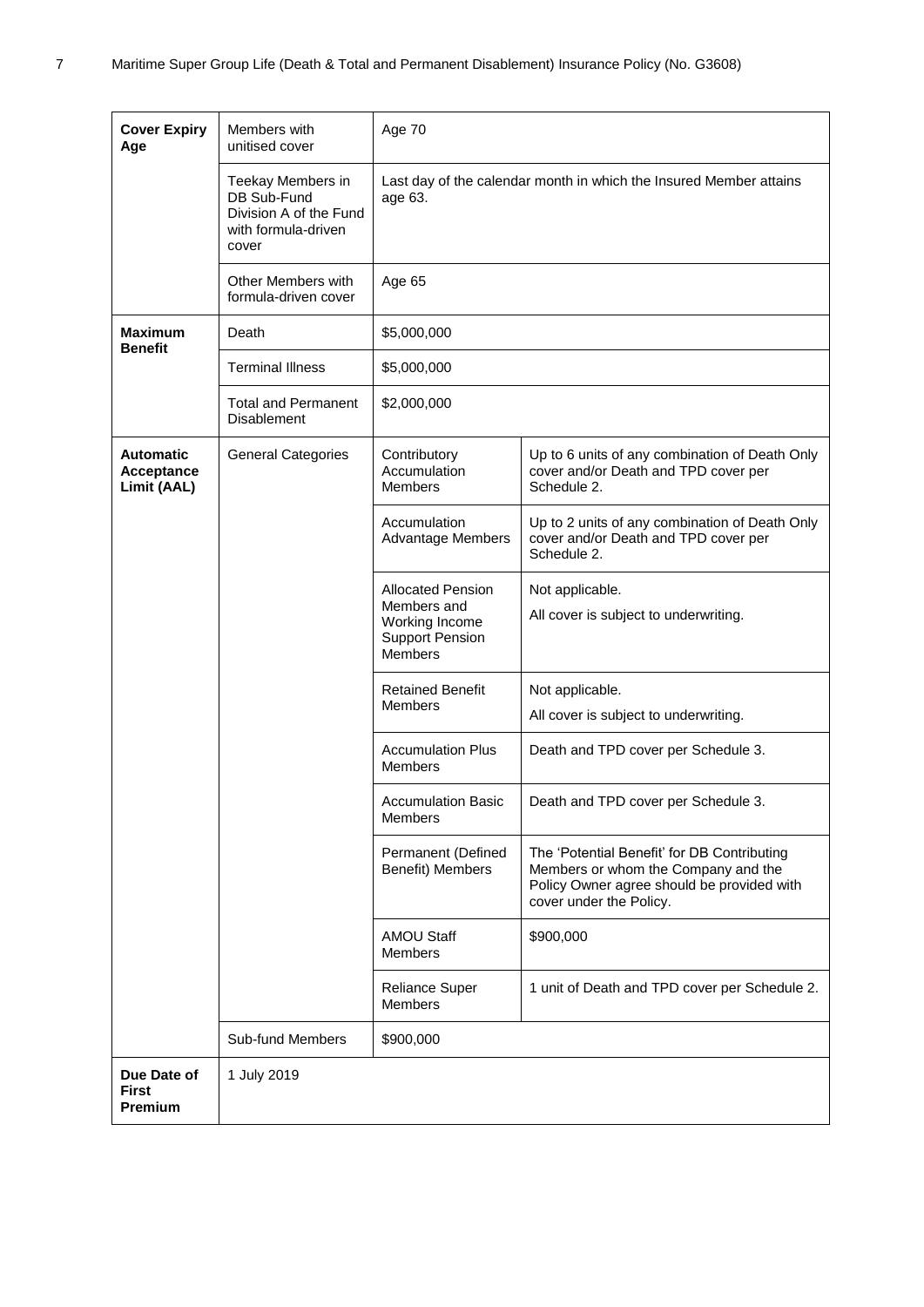| Due Date of<br><b>Subsequent</b><br><b>Premium</b>        | 1 July each year (premium estimate based on prior year, calculated as agreed between the<br>Policy Owner and the Company).<br>Reconciliation and final payment will occur by 30 November each Fund Year. |
|-----------------------------------------------------------|----------------------------------------------------------------------------------------------------------------------------------------------------------------------------------------------------------|
| Renewal<br><b>Date</b>                                    | 1 July 2020 and 1 July of each subsequent year.                                                                                                                                                          |
| <b>Frequency of</b><br><b>Payments</b>                    | Annually in advance.                                                                                                                                                                                     |
| Rate<br>Guarantee<br>Period                               | 1 July 2019 to 30 June 2022.                                                                                                                                                                             |
| <b>Premium</b><br><b>Rates and</b><br><b>Cover Scales</b> | Refer to Schedules 1 to 3.                                                                                                                                                                               |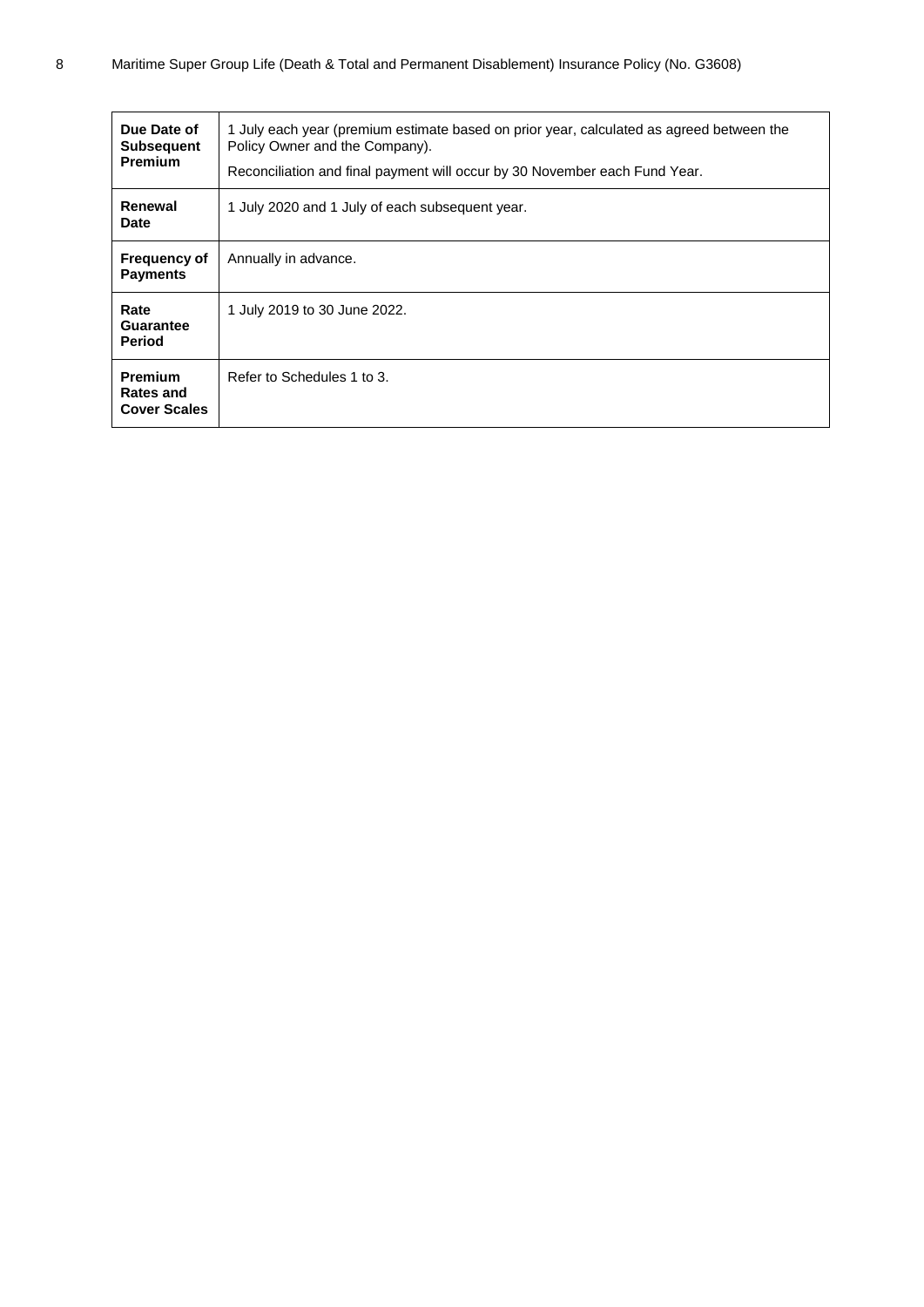# <span id="page-8-0"></span>**3 Definitions**

In this Policy:

#### **Active Employment** means:

- (a) if in Gainful Employment, the Insured Member is engaged in their normal duties without limitation or restriction due to sickness or injury and is working normal hours on the relevant date(s); and
- (b) the Insured Member is not restricted by sickness or injury from being capable of performing their full and normal duties on a full-time basis (for at least 30 hours per week) even though actual employment can be on a full-time, part-time, casual or contractual basis, or the Insured Member may not currently be in Gainful Employment; and
- (c) the Insured Member is not in receipt of and/or entitled to claim income support benefits from any source including workers' compensation benefits, statutory transport accident benefits and disability income benefits.

For the avoidance of doubt, an Insured Member who is on leave, paid or unpaid, other than leave in connection with a sickness or injury, will be considered to be in Active Employment.

A person who does not meet these requirements is correspondingly described as not in Active Employment.

**Allocated Pension (ex SERF) Member** means a Member of the Maritime Super division of the Fund who held their current pension in the Stevedoring Employees Retirement Fund on 28 February 2009.

**Amount Insured** means the amount of cover, comprising the Default Cover and/or any Voluntary Cover granted by the Company to the Insured Member in accordance with the Eligibility Conditions (and subject to changes to that amount determined in accordance with the Policy terms and conditions, the Trust Deed and determinations made by or on behalf of the Policy Owner).

**Approved Leave** means parental leave, annual leave, bereavement leave, long service leave or any other leave approved by an Employer or arising from the operation of any law other than leave taken for reasons related to sickness or injury.

**Automatic Acceptance Limit (AAL)** means the maximum amount of cover defined in the Policy Schedule that will be automatically provided by the Company to various Members of the Fund without the requirement for underwriting. For the avoidance of doubt, the amount of cover provided to Existing Members at the Effective Date will also be automatically provided without the requirement for underwriting, subject to the Eligibility Conditions.

**Category or Categories** shall have the same meaning as used by the Policy Owner to refer to membership groups within the Fund and shall include the following:

- (a) General Categories
	- (i) Contributory Accumulation Members
	- (ii) Accumulation Advantage Members (including Tasports members)
	- (iii) Allocated Pension Members
	- (iv) Working Income Support Pension Members
	- (v) Retained Benefit Members
	- (vi) Accumulation Plus Members (excluding Tasports members)
	- (vii) Accumulation Basic Members
	- (viii) Permanent (Defined Benefit) Members
	- (ix) AMOU Staff Members
	- (x) Reliance Super Members
- (b) Sub-fund Members
	- (i) SVITZER Accumulation and Defined Benefit (formerly known as Adsteam Marine)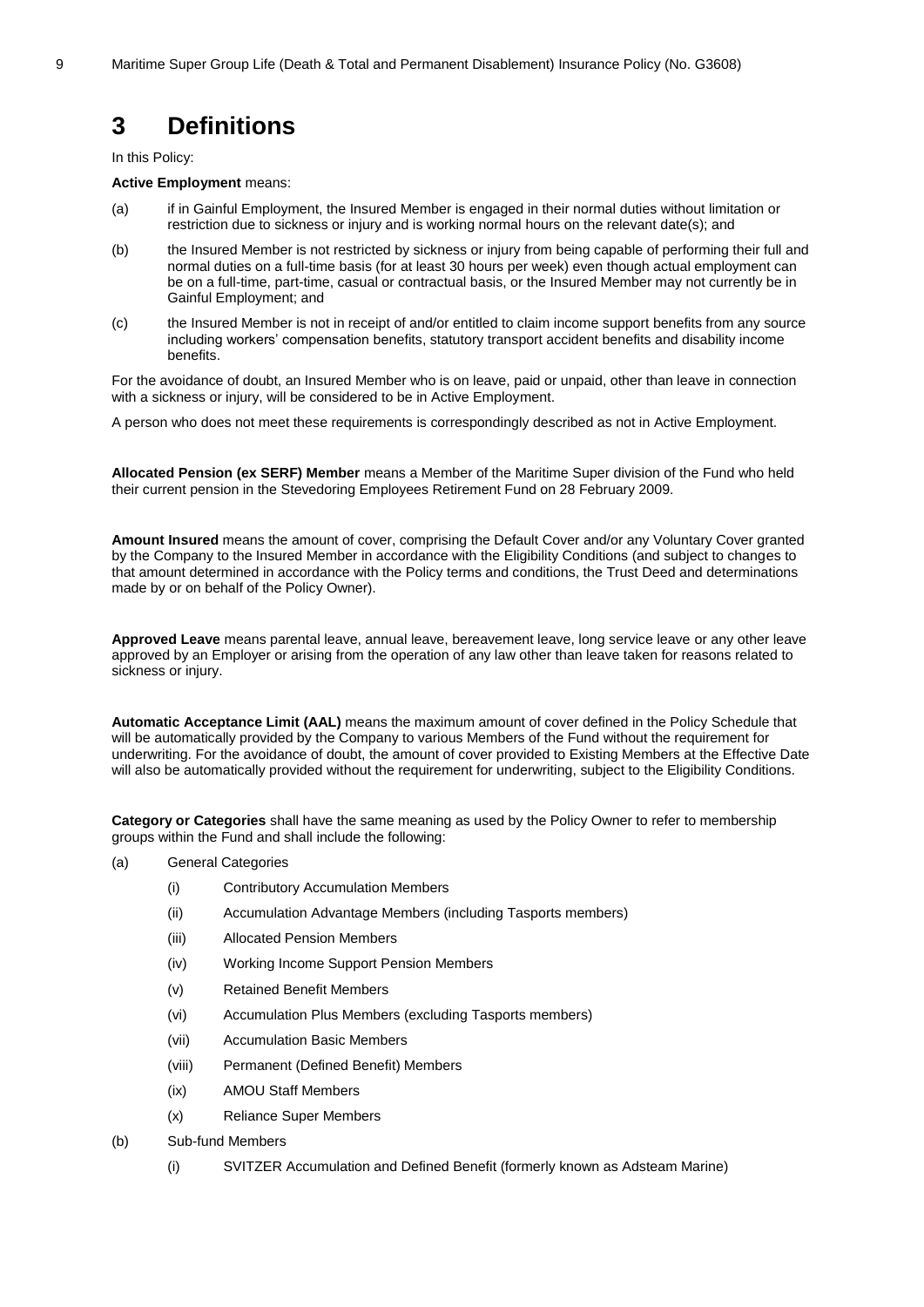- (ii) Inco Ships, CSL Super & ASP Parts
- (iii) Teekay Members
- (iv) Trident Members

**Classification Base Wage** means the same meaning as that term defined in Stevedores Rule 3 of the Trust Deed.

**Company** means MLC Limited (ABN 79 004 837 86190 000 000 402, AFSL Number 230694230043).

**Continued Cover** means cover that is granted upon an Insured Member terminating employment with his/her Participating Employer as set in Clause [5.10.](#page-30-0) Subject to Clause [5.10,](#page-30-0) Continued Cover is otherwise treated as a form of Voluntary Cover.

**DB Contributing Member** and **DB Non-Contributing Member** shall have the same meaning as those terms defined in Stevedores Rule 3 of the Trust Deed.

**Death and TPD cover** means cover for both death and TPD applying to an Insured Member under this Policy, unless the contrary intention appears from the context.

**Death Only cover** means cover for death (but not TPD) applying to an Insured Member under this Policy, unless the contrary intention appears from the context.

**Default Cover** means the Death and TPD cover (or Death Only cover, if applicable) automatically provided to an Insured Member in accordance with the Eligibility Conditions.

**Effective Date** means the date set out in the Policy Schedule.

**Eligibility Conditions** means the eligibility conditions set out in Clause [4](#page-14-0) of this Policy.

**Employer** means the employer registered with the Policy Owner as an employer in the Fund that provides Gainful Employment to an Insured Member (and shall include a Participating Employer, a Principal Employer (including an Associate Employer as defined in the Fund's Trust Deed), a Standard Employer Sponsor and a Non-Participating Employer, as the context requires).

**Evidence of Insurability** means such evidence of health and such other particulars of a Member as the Company may require at the time the Member first becomes an Insured Member and at any subsequent time when the Amount Insured of that Insured Member is increased or reinstated, to enable the Company to determine whether an Insured Member is to be accepted for any insurance and the terms of such acceptance.

**Existing Members** means persons who are Members of the Stevedores Division, the Maritime Super Division or the Seafarers Division of the Fund immediately prior to the Effective Date. However, where the term 'existing' (in relation to a Member) is used without capitals, it shall have its ordinary meaning.

**Forward Underwriting Limit (FUL)** means the level of insurance cover determined by the Company which may be provided under certain circumstances after the assessment of the Evidence of Insurability in respect of Default Cover for an Insured Member, whereby future increases in amounts of up to this level may be provided without further Evidence of Insurability and shall include Forward Underwriting Limits granted by the Company under the Previous Insurance Arrangements or accepted by the Company under Clause [5.17](#page-35-0) (including takeover of insurance under the Previous Insurance Arrangements). For the avoidance of doubt, the Forward Underwriting Limits may include age and employment restrictions, beyond which the FUL may not be available in respect of an Insured Member.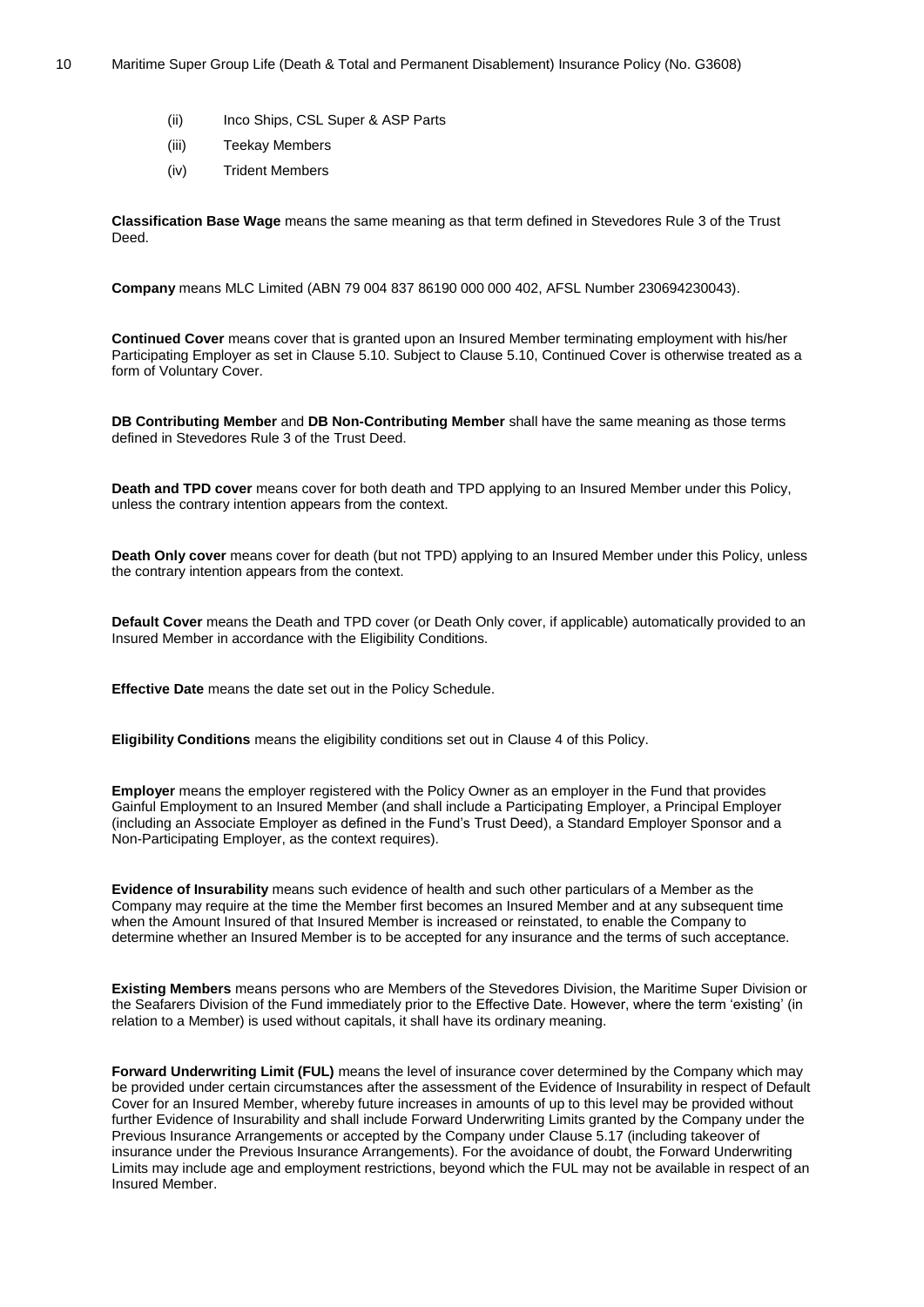#### 11 Maritime Super Group Life (Death & Total and Permanent Disablement) Insurance Policy (No. G3608)

For the avoidance of doubt, Forward Underwriting Limits granted under this Policy will only be granted and will only apply in respect of Default Cover which is formula based whilst an Insured Member is employed by an Employer.

**Fund** takes its definition from the Policy Schedule.

**Fund Year** means the year commencing on the Renewal Date, or such other period as may be agreed between the Company and the Policy Owner.

**Gainful Employment** means employed for gain or reward in a business, trade, profession, vocation, calling, occupation or employment.

**Heavy Blue Collar**, as an occupation classification, means:

- (a) skilled (i.e. trade qualified occupations) and unskilled blue-collar workers performing Manual Duties. This shall include but is not limited to the occupation of stevedore; or
- (b) any occupation or employment where employment is spent on a ship, tug, offshore vessel or on the water and shall include but is not limited to occupations of seaman, integrated rating and steward.

Heavy Blue Collar shall also include a person without occupation or who is, at the relevant time, not in Gainful Employment.

**Inactive Member** means an Insured Member whose account within the Fund has not received an amount in respect of the Insured Member for a continuous period of 16 months.

**Income** in relation to Death and TPD cover is as defined in the Fund's Trust Deed, however so described, including amounts defined as Salary, Final Salary and Final Average Salary (in relation to the group or Category of Members, and/or the particular benefit, as relevant) or such other definition as agreed between the Policy Owner and the Employer.

**Insured Member** or **Insured Members** means a Member who is currently insured under this Policy or who meets the Eligibility Conditions, and for whom the premium has been paid (or agreed to be paid), the Company has accepted cover and whose cover has not been terminated.

**Light Blue Collar**, as an occupation classification, means occupations which involve light Manual Duties and are land based or involve one of the following non-land-based occupations - masters, engineers and officers. Also includes supervisors of Heavy Blue Collar workers.

**Limited Cover** means the Insured Member is only covered for claims arising from a sickness which first became apparent or an injury which first occurred on or after the date the cover last commenced, recommenced or increased in relation to that Insured Member.

**Manual Duties** means duties involving or using human effort, power or physical energy.

**Medical Practitioner** means a legally qualified and registered medical practitioner. It does not include an Employer of the Insured Member, the Insured Member or a member of the Employer's or the Insured Member's immediate family or a business partner.

**Member** means a member of the Fund.

**Minimum Benefit** for an Existing Contributory Accumulation Member is the Death or TPD benefit as at the day prior to the Effective Date, if any, as defined in the Trust Deed (subject to determinations made by or on behalf of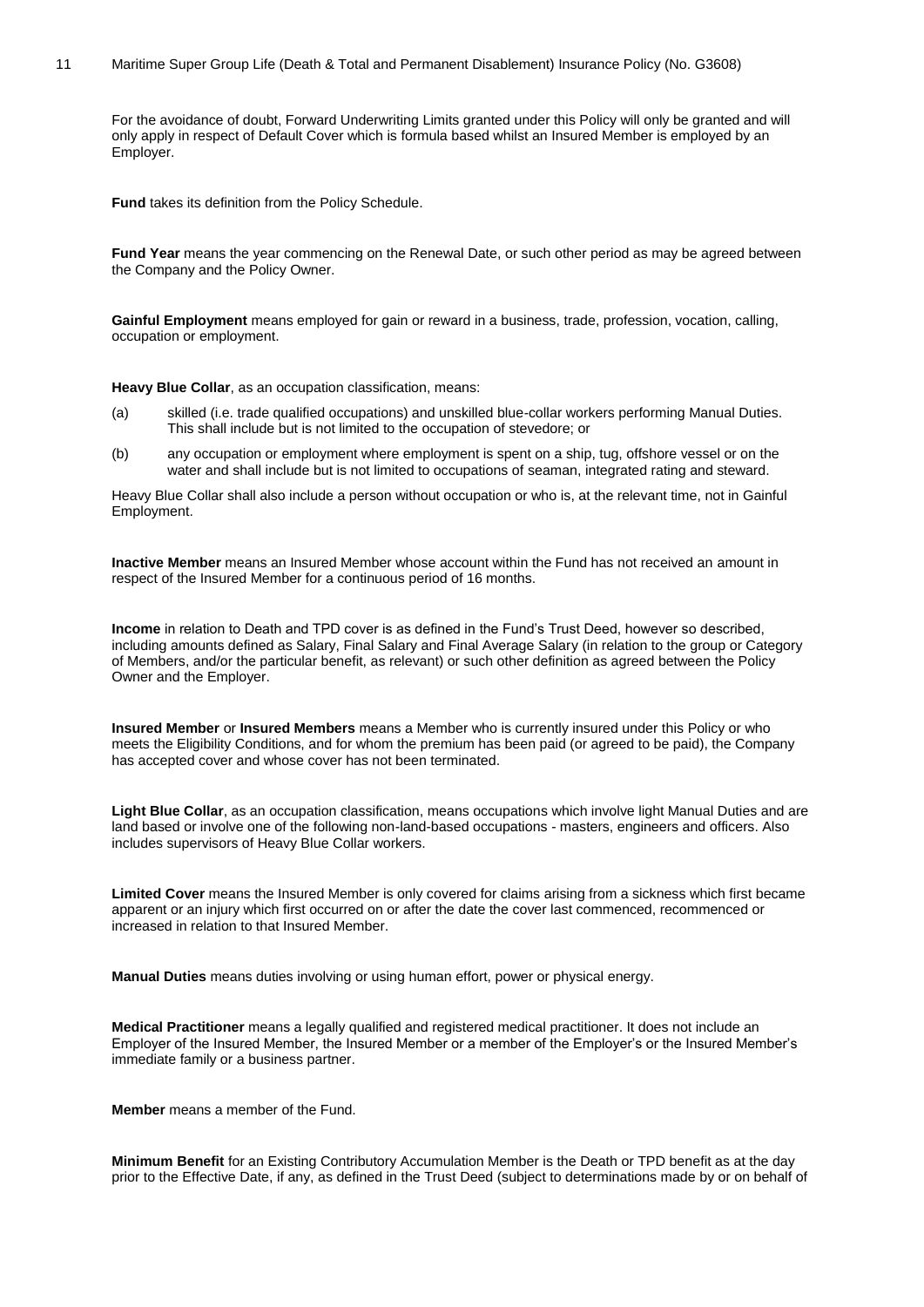the Policy Owner), less the Insured Member's superannuation account balance as at the relevant date.

**New Member** means a member who joins the Fund on or after the Effective Date (but shall not include an Existing Member). However, where the term 'new' (in relation to a Member) is used without capitals, it shall have its ordinary meaning.

**Non-Participating Employer** means an employer who has not agreed to participate in the Fund (excluding a Standard Employer Sponsor) and contributes to the Fund in respect of one or more Members.

**Participating Employer** means a Full Participating Employer and a Participating Employer and a Principal Employer (and its Associates) as defined under the Fund's Trust Deed.

**Policy Owner** means the Policy Owner stated in the Policy Schedule and its legal successors.

#### **Potential Benefit** means:

For any service period on or after 1 July 1994 - 18% of Classification Base Wage for each complete week between the calculation date (as relevant) and the Member's Normal Retirement Age (within the meaning of those terms in the Stevedores division of the Trust Deed).

For any service period before 1 July 1994 - 19.8% of Classification Base Wage for each complete week between the calculation date (as relevant) and the Member's Normal Retirement Age (within the meaning of those terms in the Stevedores division of the Trust Deed).

**Previous Insurance Arrangements** means the insurance arrangements the Policy Owner had in place to insure member benefits immediately prior to the Effective Date.

**Principal Employer** means an employer who sponsors a Sub-fund within the Fund and includes any Participating Employers admitted to that Sub-fund and, unless the context otherwise required, in respect of a particular Sub-fund, is a reference only to the Principal Employer that sponsors that Sub-fund. When used in relation to the AMOU Staff category, Principal Employer refers to the Australian Maritime Officers Union (and any entity nominated by it under the Trust Deed).

**Renewal Date** means the date set out in the Policy Schedule.

**Rule** refers to a Clause, or a rule in a schedule in the Trust Deed at the Effective Date and any subsequent replacement, amendment or renumbering of the Clause or rule after that date.

**Self-Employed** means a person who predominantly earns their income derived from active duties or personal skill other than as an employee.

**Standard Employer Sponsor** means an employer who has entered into an agreement with the Policy Owner to contribute to the Fund in respect of one or more Members but does not include a Participating Employer.

**Superannuation Guarantee contributions** refers to contributions an Employer makes at the rate of contributions required under the Superannuation Guarantee (Administration) Act 1992 to avoid a charge applying in respect of an employee, irrespective of the due date for those contributions under that legislation and/or any 'choice of fund' obligations placed on the employer under that legislation.

**Temporary Work Visa** means an employer sponsored work visa issued in accordance with the Migration Act 1958 (Cth) as amended or replaced, including a temporary work (skilled) visa and a temporary skill shortage visa.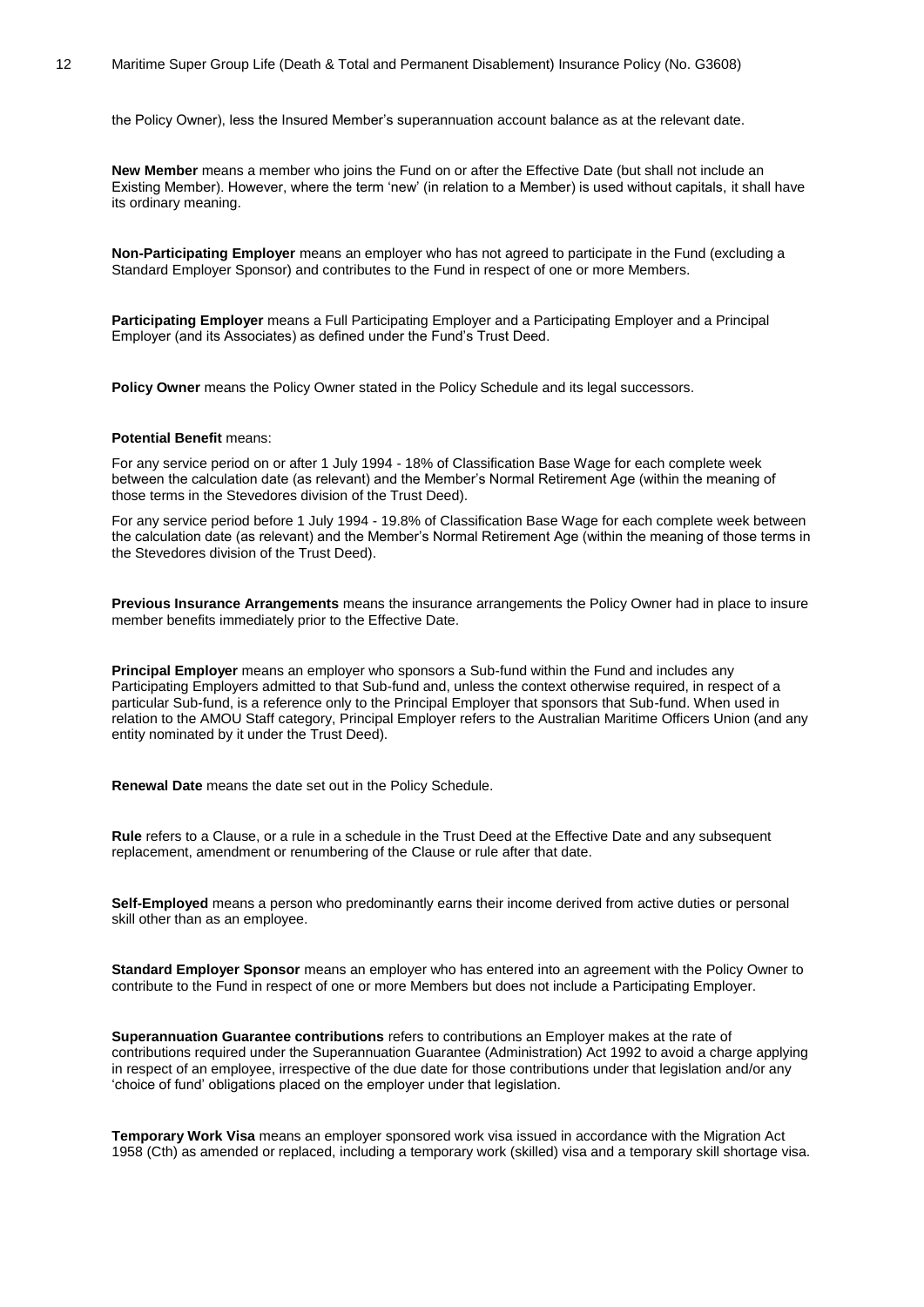**Terminal Illness** means diagnosis of an Insured Member with an illness which in the opinion of two Medical Practitioners (with at least one of these being a specialist in the relevant area) approved by the Company, will result in the death of the Insured Member within 12 months of the date of certification regardless of any reasonable medical treatment that may be undertaken.

**Top Up Cover** for a Contributory Accumulation Member is the difference between the Minimum Benefit and the Insured Member's Default Cover. Voluntary Cover is excluded from the Top Up Cover calculation.

#### **Total and Permanent Disablement** (TPD):

The Trust Deed provides that TPD has the same meaning as the corresponding term in the policy of insurance where insurance cover for TPD applies to the Member. TPD means that:

- 1. Where an Insured Member is under age 65, employed at the time of ceasing work due to an injury or sickness or is disabled within 12 months of ceasing work, definitions (a), (b) or (d) will apply.
- 2. Where an Insured Member has not been employed for a period of 12 months or more at the time of claiming TPD, definitions (a), (c), (d) or (e) will apply.
- 3. Where an Insured Member is aged 65 or over definitions (a), (c) or (d) will apply.
- 4. Otherwise where an Insured Member is a non-working Member, definitions (a), (c), (d) or (e) will apply.

#### Definitions:

- (a) the Insured Member suffers the loss of use of two limbs or the sight of both eyes or the loss of use of one limb and the sight of one eye (where limb is defined as the whole hand or foot) and in the Company's opinion, the Insured Member is unable ever to engage in or work for reward in any occupation or work for which he or she is reasonably suited by reason of education, training or experience;
- (b) the Insured Member having been absent from their occupation with the Employer through injury or sickness for three consecutive months and having provided proof to the satisfaction of the Company, that solely as a result of the same injury or sickness the Insured Member has become incapacitated to such an extent as to render the Insured Member unable ever to engage in or work for reward in any occupation or work for which he or she is reasonably suited by reason of education, training or experience that they have acquired or could be able to acquire in the future;

In determining whether education, training or experience could be acquired in the future the Company will not be limited by any factors except that it will have regard to whether that injury or illness prevents the Insured Member from acquiring the education, training or experience.

- (c) the Insured Member satisfies both of the following:
	- (i) the Insured Member, as a result of an injury or sickness and having provided proof to the satisfaction of the Company, is permanently unable to perform, without the standby assistance of another person, two of the following six basic activities of daily living:
		- Bathing to shower or bathe;
		- Dressing to dress or undress;
		- Toileting  $-$  to use the toilet, including getting on and off;
		- $Feeding to eat and drink;$
		- Mobility to get out of bed, chair or wheelchair; or
		- Continence to control bladder and bowel function; and
	- (ii) in the Company's opinion the Insured Member is unable ever to engage in or work for reward in any occupation or work for which he or she is reasonably suited by reason of education, training or experience.

If the Insured Member can perform any of the above activities of daily living by using any special equipment, they will be considered able to perform that activity of daily living.

- (d) the Insured Member through injury or sickness:
	- (i) is suffering from the permanent deterioration or loss of intellectual capacity and has provided proof to the Company's satisfaction, the Insured Member is required to be under continuous care and supervision by another adult person for three consecutive months and this care is likely to be on a permanent daily basis and ongoing; and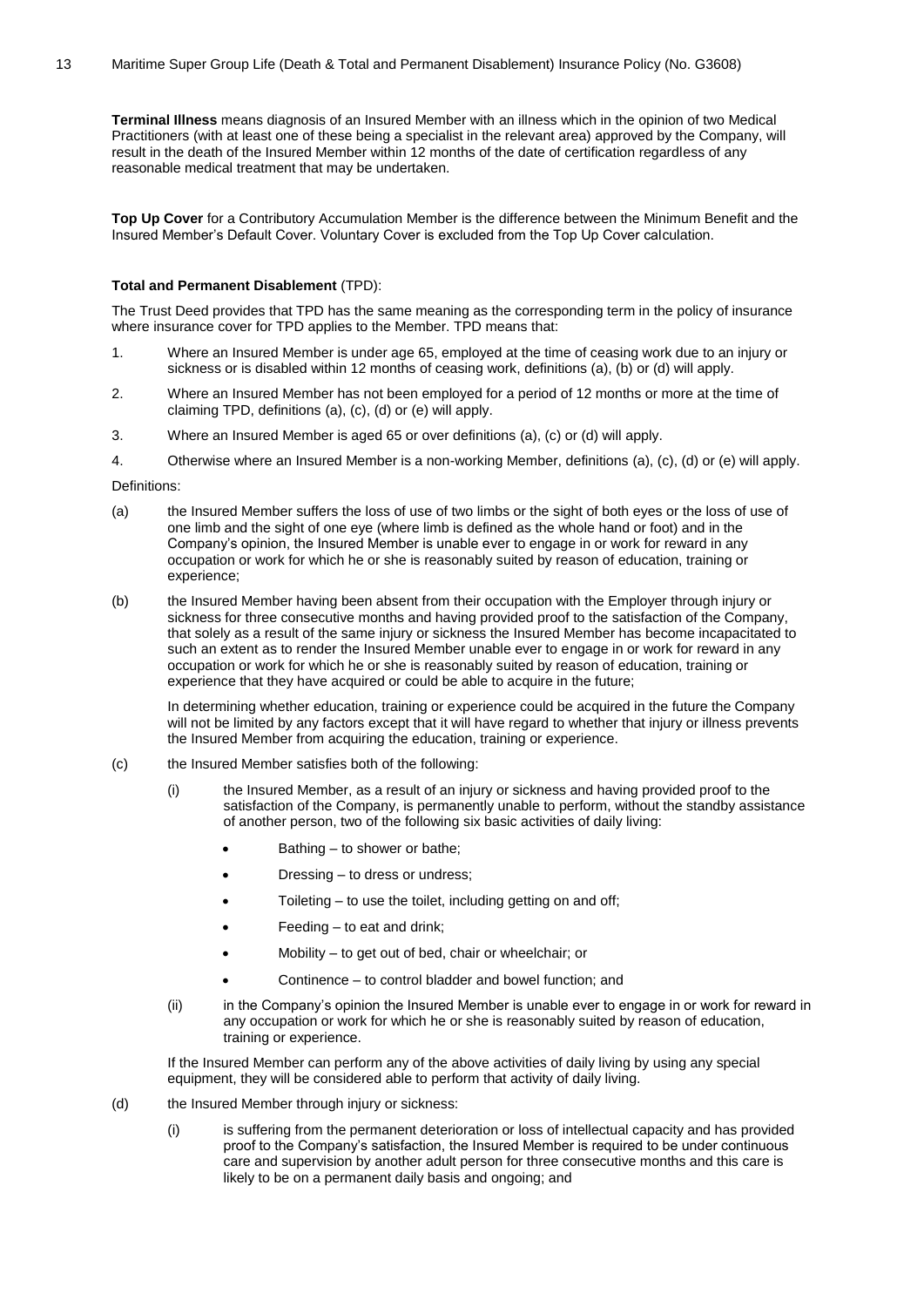- (ii) is unable ever to engage in or work for reward in any occupation or work for which he or she is reasonably suited by reason of education, training or experience;
- (e) the Insured Member, where wholly engaged in full-time unpaid domestic duties in his or her own residence:
	- (i) has been unable to perform most normal domestic duties and engage in any employment for an uninterrupted period of at least three months solely as a result of an injury or sickness;
	- (ii) is attending a registered Medical Practitioner and has undergone all reasonable and usual treatment including rehabilitation for the injury or sickness; and
	- (iii) at the end of the period of three months, after consideration of all medical evidence and such other evidence as the Company may require, has become incapacitated to such an extent as to render him or her likely to require indefinite ongoing medical care and unable ever to perform normal domestic duties and engage in any form of employment for which he or she is reasonably suited by reason of education, training or experience.

**Trust Deed** means the trust deed of the Fund in force from time to time.

**Trustee** means the Policy Owner or its legal successors.

**Voluntary Cover** means cover available under the Eligibility Conditions in addition to the Default Cover or any other cover an Insured Member or an Employer requests and/or is accepted for on application to the Company.

**White Collar**, as an occupation classification, means:

- (a) predominately office based, sedentary roles performing clerical, administrative and managerial duties with no more than 10% of time performing light Manual Duties (e.g. stocking shelves, re-loading photocopy paper)
- (b) persons who work in an office environment for at least 80% of the time (excluding travel time from one office environment to another). This includes sales representatives that are not involved with deliveries.

**Working Income Support Pension (ex SERF) Member** means a member of the Maritime Super division of the Fund who held their current pension in the Stevedoring Employees Retirement Fund on 28 February 2009.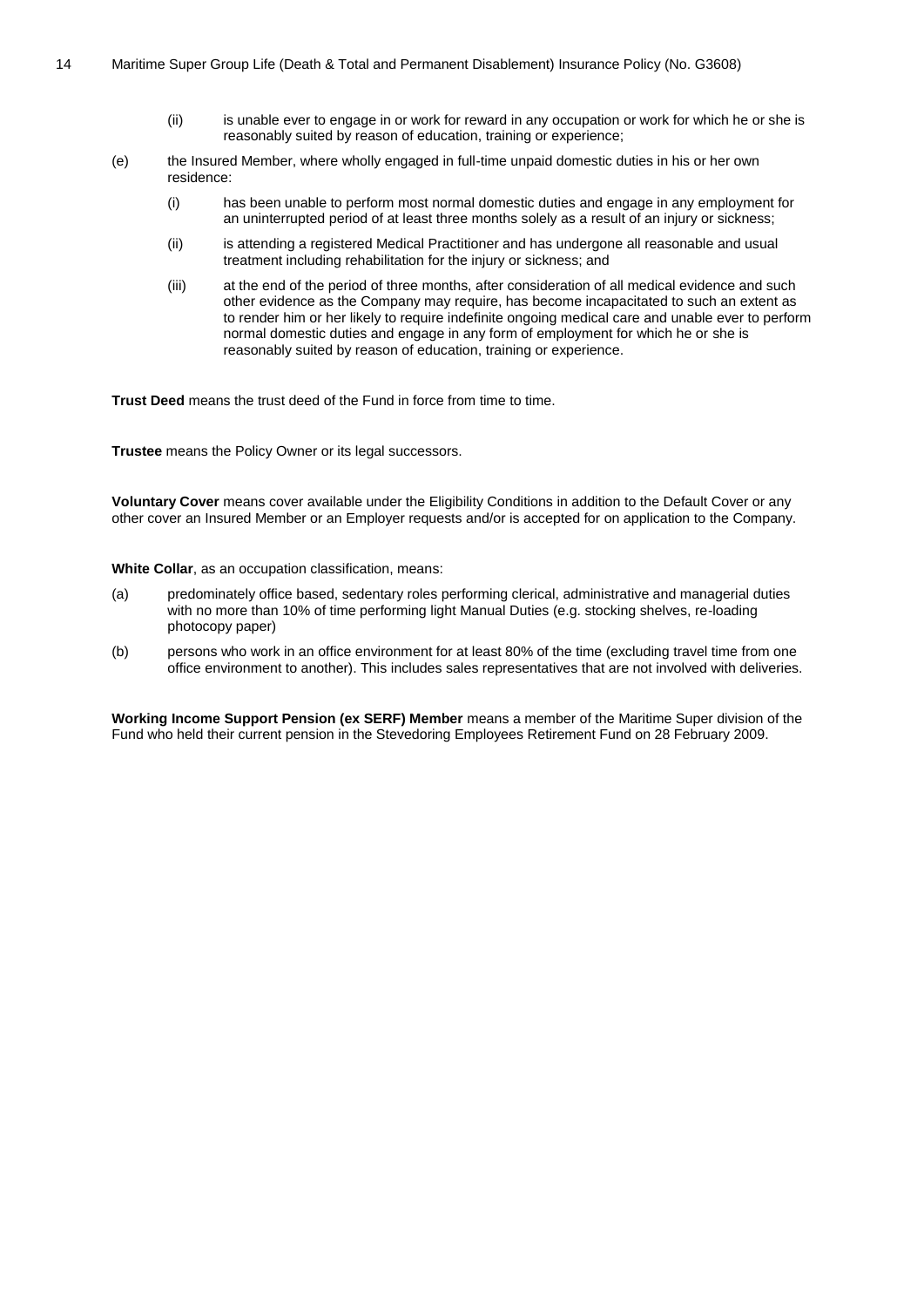# <span id="page-14-0"></span>**4 Eligibility Conditions**

## <span id="page-14-1"></span>**4.1 General**

Any cover

To be eligible for any cover under this Policy, a person must be:

- (a) either:
	- (i) an Australian citizen or permanent resident of Australia residing in Australia (or satisfy the overseas cover requirements); or
	- (ii) holding a Temporary Work Visa, or are New Zealand nationals working for an Australian Employer, whilst they remain in Australia and are eligible to work under Australian law; and
- (b) a Member of the Fund.

A person seeking cover under this Policy who satisfies the above conditions will need to meet other Eligibility Conditions relevant to them to receive cover under this Policy as an Insured Member.

Where a person satisfies the relevant Eligibility Conditions, cover will commence in accordance to Clause [5.1.](#page-26-1)

#### Default Cover

To be eligible for Default Cover, a Member must not have been paid or be eligible to be paid a TPD or Terminal Illness benefit from the Fund.

Further provisions regarding eligibility for Default Cover are set out in Clause[s 4.3](#page-14-3) t[o 4.10](#page-21-0) below.

#### Death cover

Cover is available to Members as follows:

- (a) under age 70 for unitised cover; and
- (b) under age 65 for formula driven cover.

#### TPD cover

Cover is available to Members under age 65.

Renewal of cover is available to Members under age 65 for formula driven cover and age 70 for unitised cover.

# <span id="page-14-2"></span>**4.2 Existing Members**

An Existing Member's cover which was in force under the Previous Insurance Arrangements on the day before the Effective Date will continue from the Effective Date, subject to the terms and conditions of this Policy in effect on and from the Effective Date.

Any individual conditions, AAL's, exclusions or restrictions which applied under the Previous Insurance Arrangements before the Effective Date will continue to apply until such time as they expire according to their terms.

If the insured member's cover was 'Limited Cover' (as defined in the Previous Insurance Arrangements), the conditions attaching to Limited Cover under the terms of the Previous Insurance Arrangements before the Effective Date will continue to apply to the Member until such time as those conditions expire according to their terms.

The amount of cover that an Insured Member has under this Clause [4.2](#page-14-2) will be equal to the amount that they held under Previous Insurance Arrangements immediately before the Effective Date.

This provision is subject to Clause [5.17](#page-35-0) of this Policy.

# <span id="page-14-3"></span>**4.3 Eligibility for General Category (Including AMOU Staff) Members**

A Member is eligible for automatic insurance acceptance for Default Cover for an Amount Insured up to the AAL as set out in the Policy Schedule or as agreed upon between the Policy Owner and Company from time to time, without providing Evidence of Insurability if the following conditions are satisfied: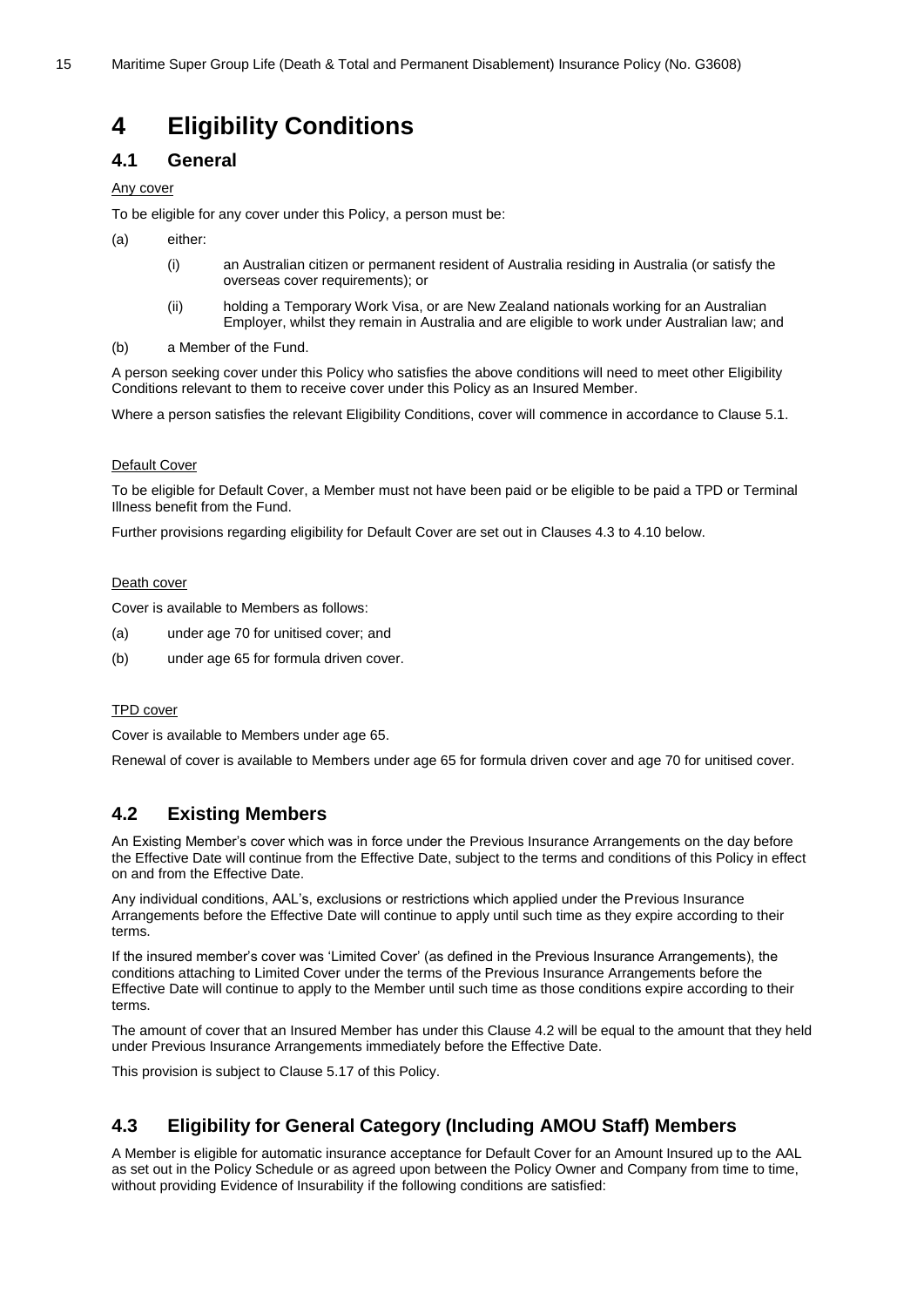- (a) a new or existing Contributory Accumulation Member, Accumulation Advantage Member or AMOU Staff Member other than an Accumulation Advantage Member who has, at any prior time under the Previous Insurance Arrangements, opted out of any 'Default Cover' as defined in the Previous Insurance Arrangements;
- (b) a new or existing Accumulation Plus or Accumulation Basic Member whose Participating Employer agrees and makes insurance levy payments to the Fund under Stevedores Rule 6.1 of the Trust Deed, and in the case of an Employer the Policy Owner has previously determined to be in arrears in respect of those payments, the Employer has brought all outstanding insurance levy payments up-to-date to the satisfaction of the Policy Owner;
- (c) a Permanent (Defined Benefit) Member who changes from a DB Non-Contributing Member to a DB Contributing Member under the rules of the Trust Deed or whom the Policy Owner and the Company agree should receive Default Cover; and
- (d) a new or existing Reliance Super Member; if the following conditions are satisfied:
	- (i) the new Reliance Super Member has not lodged a TPD or Terminal Illness claim under any superannuation fund or insurance policy, been paid a TPD or Terminal Illness Benefit, or is eligible to be paid a TPD or Terminal Illness Benefit from any superannuation fund or insurance policy;
	- (ii) the Employer and/or Member (and/or former Employer(s) on the Member's behalf) must provide the Policy Owner with details for the Member required to assess the Member's eligibility for insurance;
	- (iii) if the Member is employed by a Participating Employer, Superannuation Guarantee contributions are received in relation to a Member from an Employer in respect of the date cover commences or recommences;
	- (iv) if the Member is employed by a Standard Employer Sponsor or a Non-Participating Employer and qualifies for Default Cover under Clause [4.7\(c\),](#page-18-1) that Employer makes a Superannuation Guarantee contribution to the Fund;
	- (v) for Accumulation Advantage Members only, the person does not hold Default Cover in another membership under this Policy which is greater than the total amount of Default Cover the Member would otherwise qualify for as an Accumulation Advantage Member;
	- (vi) if a Member of Accumulation Advantage, the Member has not become a Member of Accumulation Advantage as a result of the transfer of all Members by the Policy Owner from another category of the Fund;
	- (vii) if the Member is a Reliance Super Member and qualifies for Default cover under Clause [4.9,](#page-20-0) a SG contribution is received by the Fund in respect of the Member.

If any Member, as referred to in this provision, does not satisfy the conditions as set out above, the Member may apply to the Company for Voluntary Cover subject to the provision of Evidence of Insurability to the Company and acceptance of cover by the Company.

An Amount Insured in excess of the AAL may be accepted subject to Evidence of Insurability satisfactory to the Company. In the absence of written acceptance by the Company, the Amount Insured shall be limited to the AAL.

# <span id="page-15-0"></span>**4.4 Eligibility for existing and new Sub-fund Members**

All Sub-fund Members who are Existing Members and new Sub-fund Members are eligible for automatic insurance acceptance for Default Cover up to the AAL as set out in the Policy Schedule or as agreed upon between the Policy Owner and Company from time to time, without providing Evidence of Insurability, in respect of the Amount Insured if the following conditions are satisfied:

- (a) the Member must join the Fund effective on or before the later of the date of commencing employment with the Principal Employer and the date the employer first became a Principal Employer under the rules of the Fund;
- (b) the Employer and/or Member (and/or former Employer(s) on the Member's behalf) must provide the Policy Owner with details for the Member required to assess the Member's eligibility for insurance;
- <span id="page-15-1"></span>(c) suitable eligibility conditions and clear benefit terms are specified for membership of the sub-fund (including benefit category)

For the purposes o[f \(c\)](#page-15-1) above, the eligibility conditions will be considered suitable where those eligibility conditions are defined in the rules of the Fund (including in any determination made by the Policy Owner or its delegate) or in the Member's workplace agreement or award;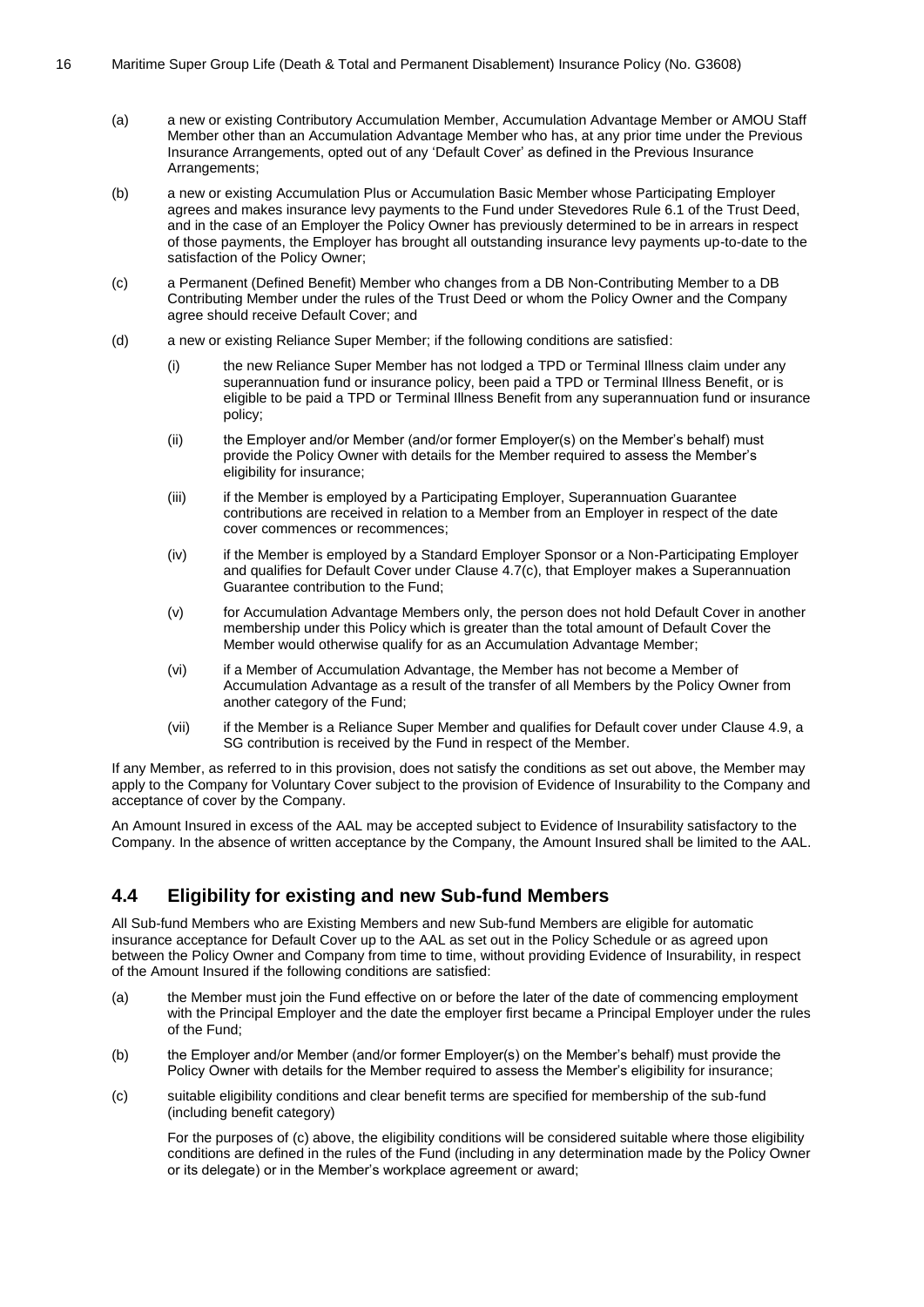- (d) in respect of a Sub-fund which first commences after the Effective Date, if choice of fund requirements apply to the Member under the Superannuation Guarantee (Administration) Act 1992, the Participating Employer must nominate the Fund as the 'default' superannuation fund under s32P(1)(c) of that Act for the Member:
	- (i) who is an existing employee of a new Principal Employer of the Fund, in respect of the date the Member joins the Fund; and
	- (ii) otherwise, in respect of the date the Member commences employment with the Principal Employer or the date the Member first becomes eligible for membership of the Sub-fund (as relevant);
- <span id="page-16-1"></span>(e) the Amount Insured for each Insured Member is established using a consistent and accepted basis;

For the purposes o[f \(e\)](#page-16-1) above, a consistent and accepted basis shall include an option for the Member to elect to half the amount of Default Cover (provided that the Member is not able to subsequently revoke this election or elect to increase this cover). However, where a Sub-fund requires a fixed Amount Insured or a multiple of salary as part of their benefit design, the acceptance of cover for these Subfunds is subject to acceptance by the Company;

- (f) in respect of a Sub-fund which first commences after the Effective Date, at least 75% of persons eligible for membership of the Fund have become Insured Members of the Fund (assessed at the later of the previous Renewal Date and the date the Employer became a Participating Employer);
- (g) the Principal Employer pays employer contributions to the Fund in relation to the Member;
- (h) Sub-funds must consist of at least ten employees; and
- (i) the Sub-fund's benefit design ensures that the Insured Member's level of cover ordinarily reduces by age.

The Company shall have the right to vary the AAL at any Renewal Date. Any such variation shall apply to all Insured Members who became insured as a Sub-fund Member under this Policy 30 days after the date the Company advises the Policy Owner of the change.

If any Member, as referred to in this provision, does not satisfy the conditions as set out above, the Member may apply to the Company for Voluntary Cover subject to the provision of Evidence of Insurability to the Company and acceptance of cover by the Company.

An Amount Insured above the AAL may be accepted subject to Evidence of Insurability satisfactory to the Company. In the absence of written acceptance by the Company, the Amount Insured shall be limited to the AAL.

The Policy Owner may apply to the Company for a higher AAL for a large Sub-fund, which will be subject to acceptance by the Company.

# <span id="page-16-0"></span>**4.5 Default Cover for New Contributory Accumulation Members**

#### <span id="page-16-2"></span>**(a) Joining within 150 days of commencing employment with a Participating Employer**

A New Contributory Accumulation Member who joins the Fund no later than 150 days after the later of:

- (i) commencing employment with a Participating Employer; and
- (ii) the date their employer became a Participating Employer;

and who meets the requirements set out in Clause [4.3](#page-14-3) will be provided with Default Cover of six units of Death and TPD (as per Schedule 2 with premiums payable at the rates in Schedule 1).

The amount of cover and the premiums payable are based on:

- (i) the Member's occupation as last assessed by the Policy Owner or Company for insurance purposes, or,
- (ii) if no assessment has been made, the Member's occupation at the cover commencement date, or
- (iii) if the Policy Owner is not provided with the information required to assess the Member's occupation, Heavy Blue Collar

subject to any subsequent change in occupation classification accepted in accordance with Clause [4.13.](#page-22-2)

<span id="page-16-3"></span>Cover obtained under this Clause [4.5](#page-16-0)[\(a\)](#page-16-2) for Insured Members who are not in Active Employment on the date Default Cover commences is subject to Clause [4.11.](#page-22-0)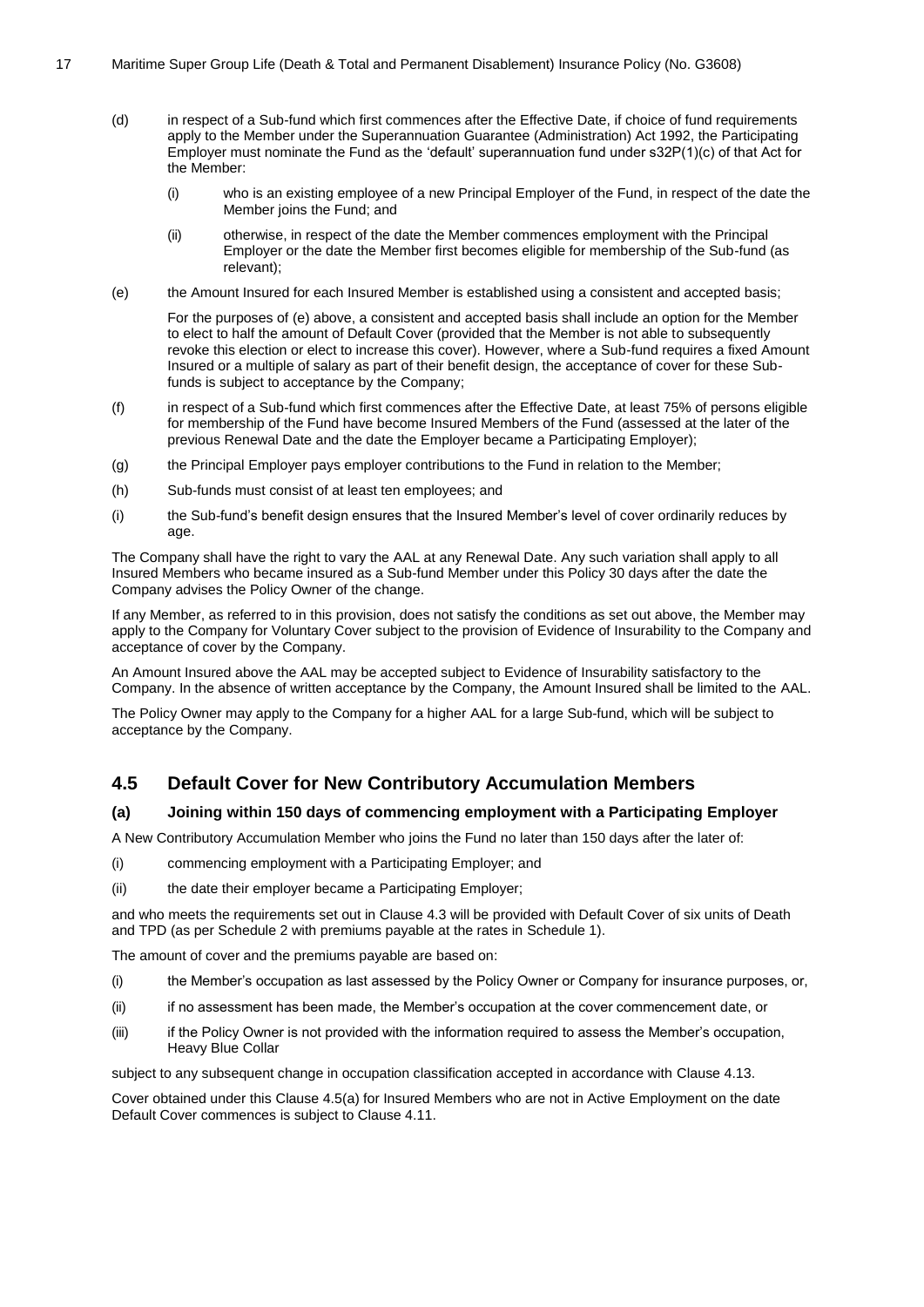#### **(b) Joining outside 150 days of commencing employment with a Participating Employer**

A New Contributory Accumulation Member who joins the Fund later than 150 days of the later of:

- (i) commencing employment with a Participating Employer; and
- (ii) the date their employer became a Participating Employer;

and who meets the requirements set out in Clause [4.3](#page-14-3) will be provided with Default Cover of six units of Death and TPD (as per Schedule 2 with premiums payable at the rates in Schedule 1).

The amount of cover and the premiums payable are based on:

- (i) the Member's occupation as last assessed by the Policy Owner or Company for insurance purposes, or
- (ii) if no assessment has been made, the Member's occupation at the cover commencement date, or
- (iii) if the Policy Owner is not provided with the information required to assess the Member's occupation, Heavy Blue Collar

subject to any subsequent change in occupation classification accepted in accordance with Clause [4.13.](#page-22-2) Cover obtained under this Clause [4.5](#page-16-0)[0](#page-16-3) is subject to Clause [4.12.](#page-22-1)

# <span id="page-17-0"></span>**4.6 Default Cover for New Accumulation Plus and Accumulation Basic Members**

#### <span id="page-17-1"></span>**(a) Joining within 150 days of commencing employment with a Participating Employer**

New Accumulation Plus and Accumulation Basic Members who join the Fund no later than 150 days after the later of:

- (i) commencing employment with a Participating Employer; and
- (ii) the date their employer became a Participating Employer;

and who meet the requirements set out in Clause [4.3](#page-14-3) will be provided with Default Cover as Death and TPD cover (as per Schedule 3) plus one unit of Death only cover (as per Schedule 2 based on the Member's occupation as last assessed by the Policy Owner or Company for insurance purposes) provided that the Insured Member's Participating Employer pays insurance levy payments (under Stevedores Rule 6.1 of the Trust Deed), unless the Policy Owner has determined that the Participating Employer is not up-to-date with those payments in respect of that date.

Premiums will be payable at the rates in Schedule 1 for both the Default Cover and for the cover provided under Schedule 2 based on:

- (i) the Member's occupation as last assessed by the Policy Owner or Company for insurance purposes, or
- (ii) if no assessment has been made, the Member's occupation at the cover commencement date, or
- (iii) if the Policy Owner is not provided with the information required to assess the Member's occupation, Heavy Blue Collar

subject to any subsequent change in occupation classification accepted in accordance with Clause [4.13.](#page-22-2)

Cover obtained under this Clause [4.6](#page-17-0)[\(a\)](#page-17-1) for Insured Members who are not in Active Employment on the date Default Cover commences is subject to Clause [4.11.](#page-22-0)

#### <span id="page-17-2"></span>**(b) Joining outside 150 days of commencing employment with a Participating Employer**

New Accumulation Plus and Accumulation Basic Members who join the Fund outside of 150 days of the later of:

- (i) commencing employment with a Participating Employer; and
- (ii) the date their employer became a Participating Employer;

and who meet the requirements set out in Clause [4.3](#page-14-3) will be provided with Default Cover as Death and TPD cover (as per Schedule 3) plus one unit of Death only cover (as per Schedule 2 based on the Member's occupation as last assessed by the Policy Owner or Company for insurance purposes) provided that the Insured Member's Participating Employer pays insurance levy payments (under Stevedores Rule 6.1 of the Trust Deed), unless the Policy Owner has determined that the Participating Employer is not up-to-date with those payments in respect of that date.

Premiums will be payable at the rates in Schedule 1 for both the Default Cover and for the cover provided under Schedule 2 based on: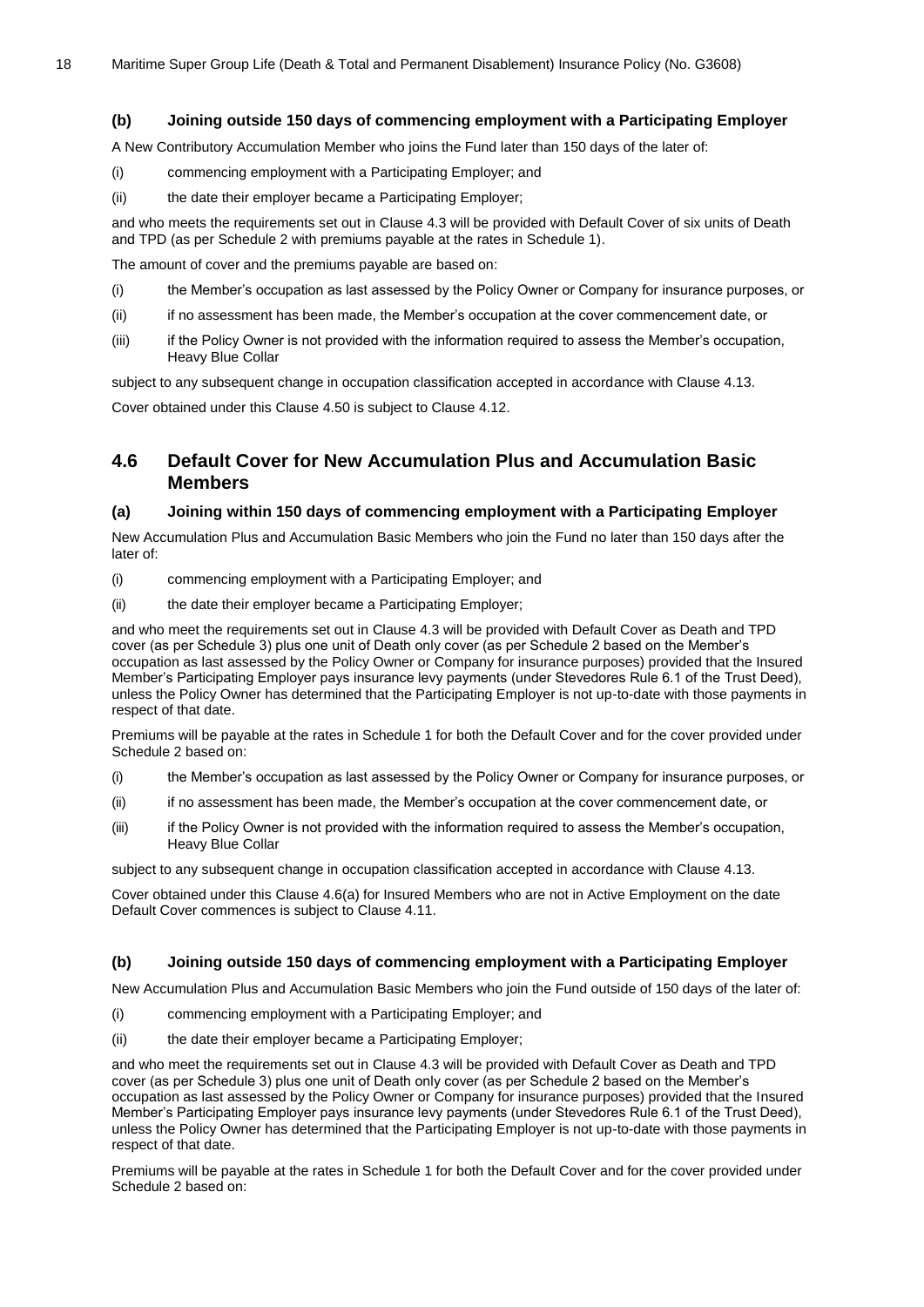- (i) the Member's occupation as last assessed by the Policy Owner or Company for insurance purposes, or
- (ii) if no assessment has been made, the Member's occupation at the cover commencement date, or
- (iii) if the Policy Owner is not provided with the information required to assess the Member's occupation, Heavy Blue Collar,

subject to any subsequent change in occupation classification accepted in accordance with Clause [4.13.](#page-22-2)

Cover obtained under this Clause [4.6](#page-17-0)[\(b\)](#page-17-2) is subject to Clause [4.12.](#page-22-1)

# <span id="page-18-0"></span>**4.7 Default Cover for New Accumulation Advantage Members and AMOU Staff Members**

#### <span id="page-18-2"></span>**(a) Joining within 150 days of commencing employment with a Participating Employer**

New Accumulation Advantage Members and AMOU Staff Members who join the Fund no later than 150 days after the later of:

- (i) commencing employment with a Participating Employer; and
- (ii) the date their employer becoming a Participating Employer;

and who meet the requirements set out in Clause [4.3](#page-14-3) will be provided with Default Cover of two units of Death and TPD (as per Schedule 2).

Premiums will be payable at the rates in Schedule 1 based on:

- (i) the Member's occupation as last assessed by the Policy Owner or Company for insurance purposes, or
- (ii) if no assessment has been made, the Member's occupation at the cover commencement date, or if the Policy Owner is not provided with the information required to assess the Member's occupation, Heavy Blue Collar

subject to any subsequent change in occupation classification accepted in accordance with Clause [4.13](#page-22-2) provided that the Insured Member does not become an Accumulation Advantage Member as a result of the transfer of the Member as part of the transfer of all members from another General Category.

Cover obtained under this Clause [4.7](#page-18-0)[\(a\)](#page-18-2) for Insured Members who are not in Active Employment on the date Default Cover commences is subject to Clause [4.11.](#page-22-0)

## <span id="page-18-3"></span>**(b) Joining outside 150 days of commencing employment with a Participating Employer**

New Accumulation Advantage Members and AMOU Staff Members who join the Fund outside of 150 days of the later of:

- (i) commencing employment with a Participating Employer; and
- (ii) the date their employer becoming a Participating Employer;

and who meet the requirements set out in Clause [4.3](#page-14-3) will be provided with Default Cover of two units of Death and TPD (as per Schedule 2).

Premiums will be payable at the rates in Schedule 1 based on:

- (i) the Member's occupation as last assessed by the Policy Owner or Company for insurance purposes, or
- (ii) if no assessment has been made, the Member's occupation at the cover commencement date, or if the Policy Owner is not provided with the information required to assess the Member's occupation, Heavy Blue Collar

subject to any subsequent change in occupation classification accepted in accordance with Clause [4.13](#page-22-2) provided that the Insured Member does not become an Accumulation Advantage Member as a result of the transfer of all members from another General Category.

Cover obtained under this Clause [4.7](#page-18-0)[\(b\)](#page-18-3) is subject to Clause [4.12.](#page-22-1)

#### <span id="page-18-1"></span>**(c) Joining the Fund and working for a Non-Participating Employer or a Standard Employer Sponsor**

New and existing Accumulation Advantage Members who join the Fund and are working for a Non-Participating Employer or a Standard Employer Sponsor where that employer makes a SG contribution to the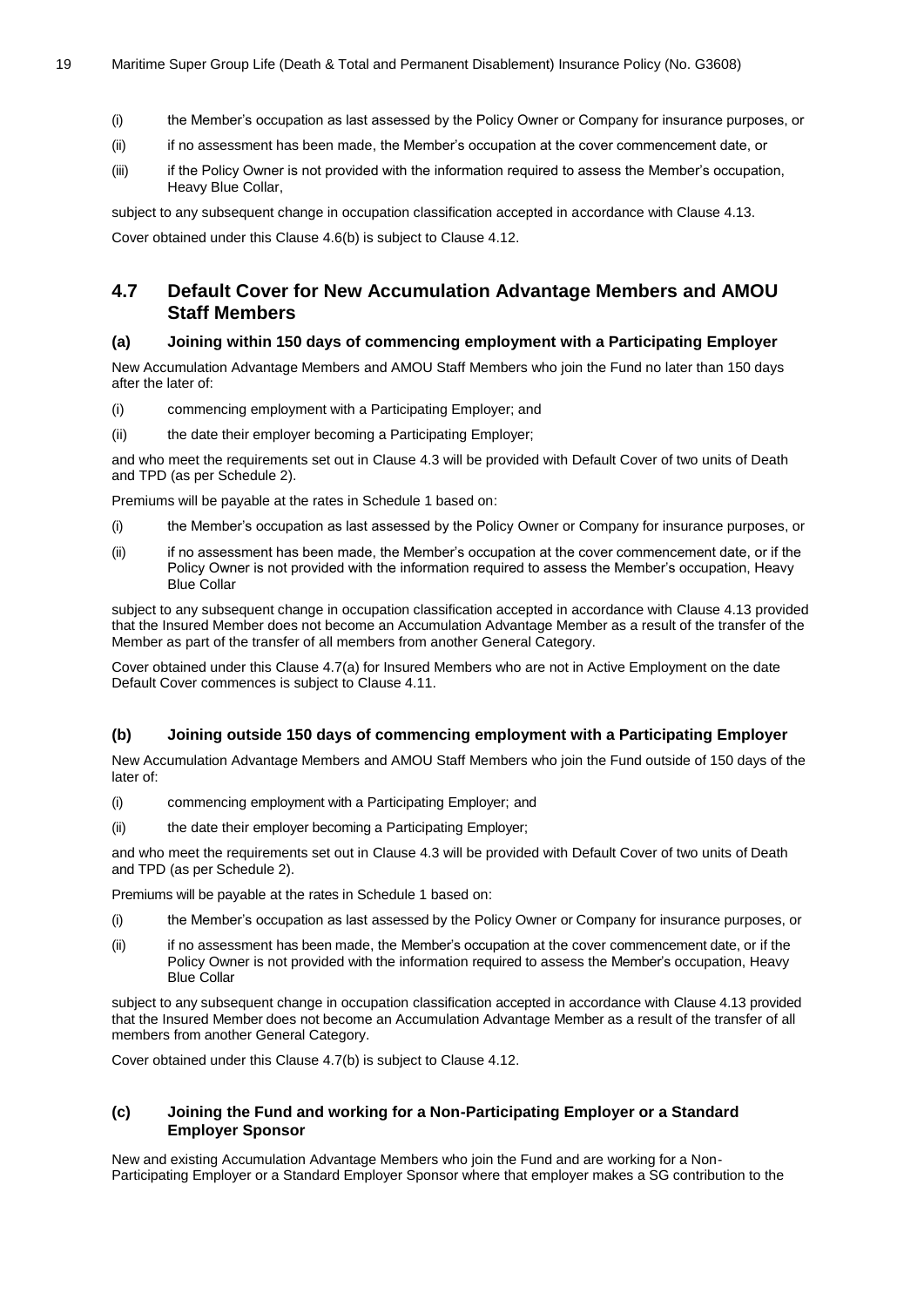Fund will be provided with Default Cover of two units of Death and TPD (as per Schedule 2).

Premiums will be payable at the rates in Schedule 1 based on:

- (i) the Member's occupation as last assessed by the Policy Owner or Company for insurance purposes, or
- (ii) if no assessment has been made, the Member's occupation at the cover commencement date, or
- (iii) if the Policy Owner is not provided with the information required to assess the Member's occupation, Heavy Blue Collar

subject to any subsequent change in occupation classification accepted in accordance with Clause [4.13.](#page-22-2)

Cover obtained under this Clause [4.7](#page-18-0)[\(c\)](#page-18-1) is subject to Clause [4.12.](#page-22-1)

Refer to Clause [4.12](#page-22-1) for Limited Cover conditions for Insured Members who join the Fund and work for a Non-Participating Employer or a Standard Employer Sponsor (in respect of Default Cover only).

## <span id="page-19-0"></span>**4.8 Default Cover for New Sub-fund**

#### <span id="page-19-2"></span>**(a) Joining within 150 days of commencing employment with the Principal Employer**

New Sub-fund Members who join the Fund no later than 150 days after the later of:

(i) commencing employment with the Principal Employer; and

(ii) the date their employer became a Principal Employer;

and who meet the requirements set out in Clause [4.4](#page-15-0) will be provided with Default Cover in accordance with paragrap[h \(c\)](#page-19-1) below.

The premium rates outlined in Schedule 1 will apply to all Sub-fund and AMOU Staff Members based on:

- (i) the Member's occupation as last assessed by the Policy Owner or Company for insurance purposes, or
- (ii) if no assessment has been made, the Member's occupation at the cover commencement date, or
- (iii) if the Policy Owner is not provided with the information required to assess the Member's occupation, Light Blue Collar

subject to any subsequent change in occupation classification accepted in accordance with Clause [4.13.](#page-22-2)

Cover obtained under this Clause [4.8](#page-19-0)[\(a\)](#page-19-2) for Insured Members who are not in Active Employment on the date Default Cover commences is subject to Claus[e4.11.](#page-22-0)

#### <span id="page-19-3"></span>**(b) Joining outside 150 days of commencing employment with a Participating Employer**

New Sub-fund who join the Fund outside of 150 days of the later of:

- (i) commencing employment with the Principal Employer; and
- (ii) the date their employer became a Principal Employer;

and who meet the requirements set out in Clause [4.4](#page-15-0) will be provided with Default Cover in accordance with paragrap[h \(c\)](#page-19-1) below.

The premium rates outlined in Schedule 1 will apply to all Sub-fund and AMOU Staff Members based on:

- (i) the Member's occupation as last assessed by the Policy Owner or Company for insurance purposes, or
- (ii) if no assessment has been made, the Member's occupation at cover commencement date, or
- (iii) if the Policy Owner is not provided with the information required to assess the Member's occupation, Light Blue Collar

subject to any subsequent change in occupation classification accepted in accordance with Clause [4.13\)](#page-22-2).

Cover obtained under this Clause [4.8](#page-19-0)[\(b\)](#page-19-3) for Insured Members who joined the Fund outside 150 days of commencing employment with a Principal Employer is subject to Clause [4.12.](#page-22-1)

#### <span id="page-19-1"></span>**(c) Default Cover amounts**

Default Cover obtained under Clause [4.8](#page-19-0)[\(a\)](#page-19-2) or [\(b\)](#page-19-3) will be determined for AMOU Staff Members and the following Sub-funds as follows (or shall be such other amount as advised by the Policy Owner on the advice of the Fund's actuary):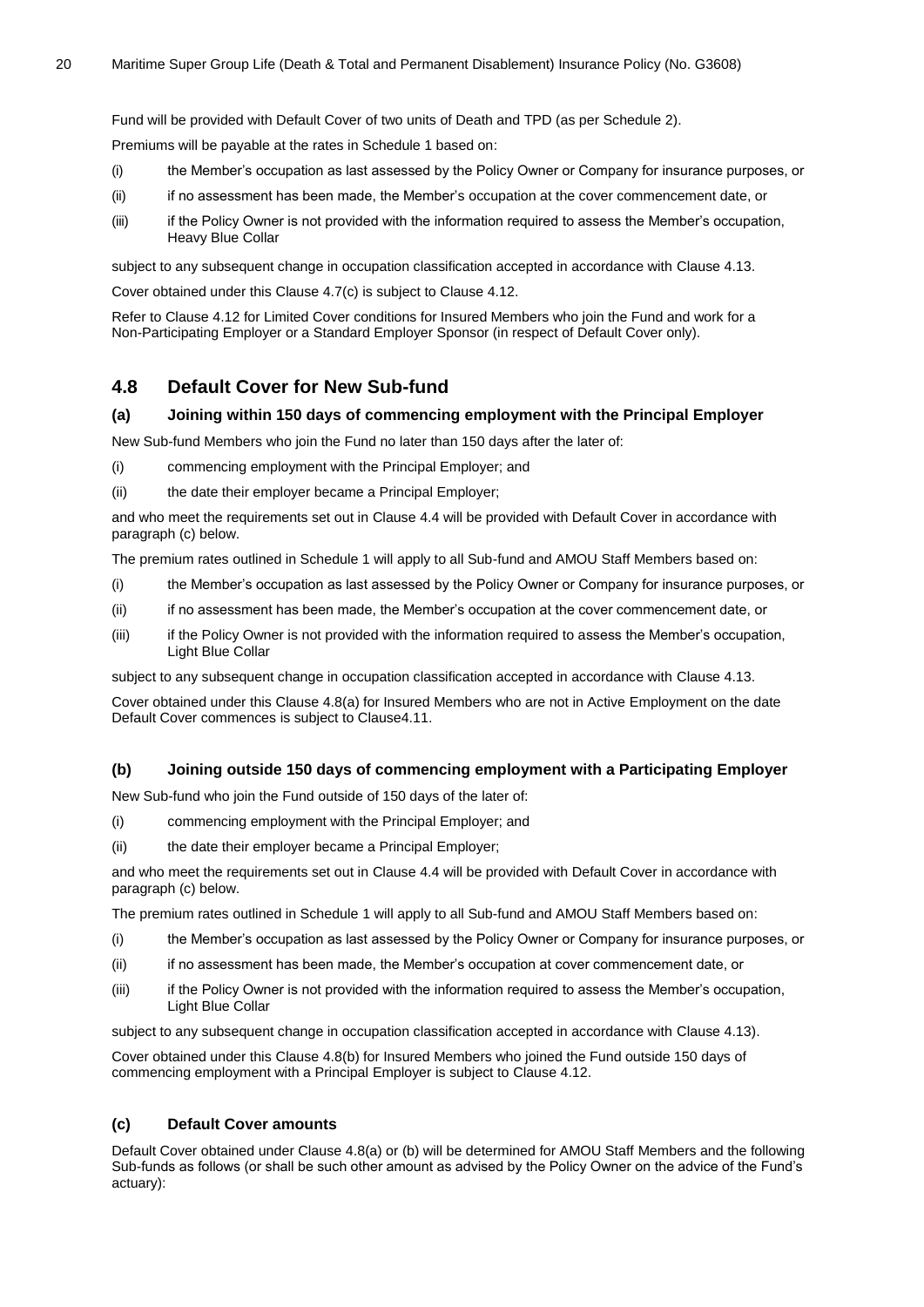#### **(i) SVITZER Accumulation for permanent employees regularly working 15 or more hours each week for the SVITZER category Principal Employer:**

17.5% x Income x future years of service (pro-rata for days) to age 65

Unless the Insured Member last elected in writing (by notification to the Policy Owner) to receive only half-cover, in which case, the Amount Insured will be half this amount.

#### **(ii) Inco Ships & ASP Parts**

Total Benefit less Vested Benefit Where:

'Total Benefit' is defined as 14% x Income x Potential Membership Period to age 65 plus Accumulated Benefit less Compulsory Employer Accumulation (and subject to a minimum of 17.5% x Income x Potential Membership Period plus Rollover Account)

'Vested Benefit' is defined, for Category 2 and 4 (Accumulation) Members, as the Member's Accumulated Benefit.

'Potential Membership Period', 'Accumulated Benefit', 'Compulsory Employer Accumulation', 'Rollover Account' and 'Membership Period' shall have the meaning those terms have in the ASP Part Schedule of the Trust Deed.

#### **(iii) AMOU Staff**

15% x Income x future years of service (pro-rata for days) to age 65.

However, if an AMOU Staff Member transfers to another General Category, this insurance will be converted to whole units of cover in the General Category to an amount not exceeding the amount of Default Cover held at termination of employment with the AMOU Principal Employer.

#### **(iv) Teekay Members and Trident Members (Accumulation Category)**

Death Benefit less Accumulation Account balance Where:

Death Benefit shall be the greater of:

- 1. Member's salary (at date of death) x 20% x Future Service (pro rata for days) and
- 2. the Member's Accumulation Account balance.

#### **(v) CSL Super**

Death Benefit less Accumulation Account balance Where:

Death Benefit shall be the greater of:

- 1. Member's salary (at date of death) x 17.5% x Future Service (pro rata for days), and
- 2. The Member's Accumulation Account balance.

Those terms (and within those terms, the terms) shall have the meaning attributed to them under the Teekay Members and Trident Members Schedules of the Trust Deed (as relevant).

# <span id="page-20-0"></span>**4.9 Default Cover for New Reliance Super Members in the default investment strategy**

New Reliance Super Members who join the Fund and who have had an SG contribution received by the Fund in respect of them, and who meet the requirements set out in Clause [4.3,](#page-14-3) will be provided with Default Cover of one unit of Death and TPD cover as per Schedule 2 with premiums payable at the rates in Schedule 1.

The amount of cover and the premiums payable are based on:

- (i) the Member's occupation as last assessed by the Policy Owner or Company for insurance purposes, or
- (ii) if no assessment has been made, the Member's occupation at the cover commencement date, or
- (iii) if the Policy Owner is not provided with the information required to assess the Member's occupation, Heavy Blue Collar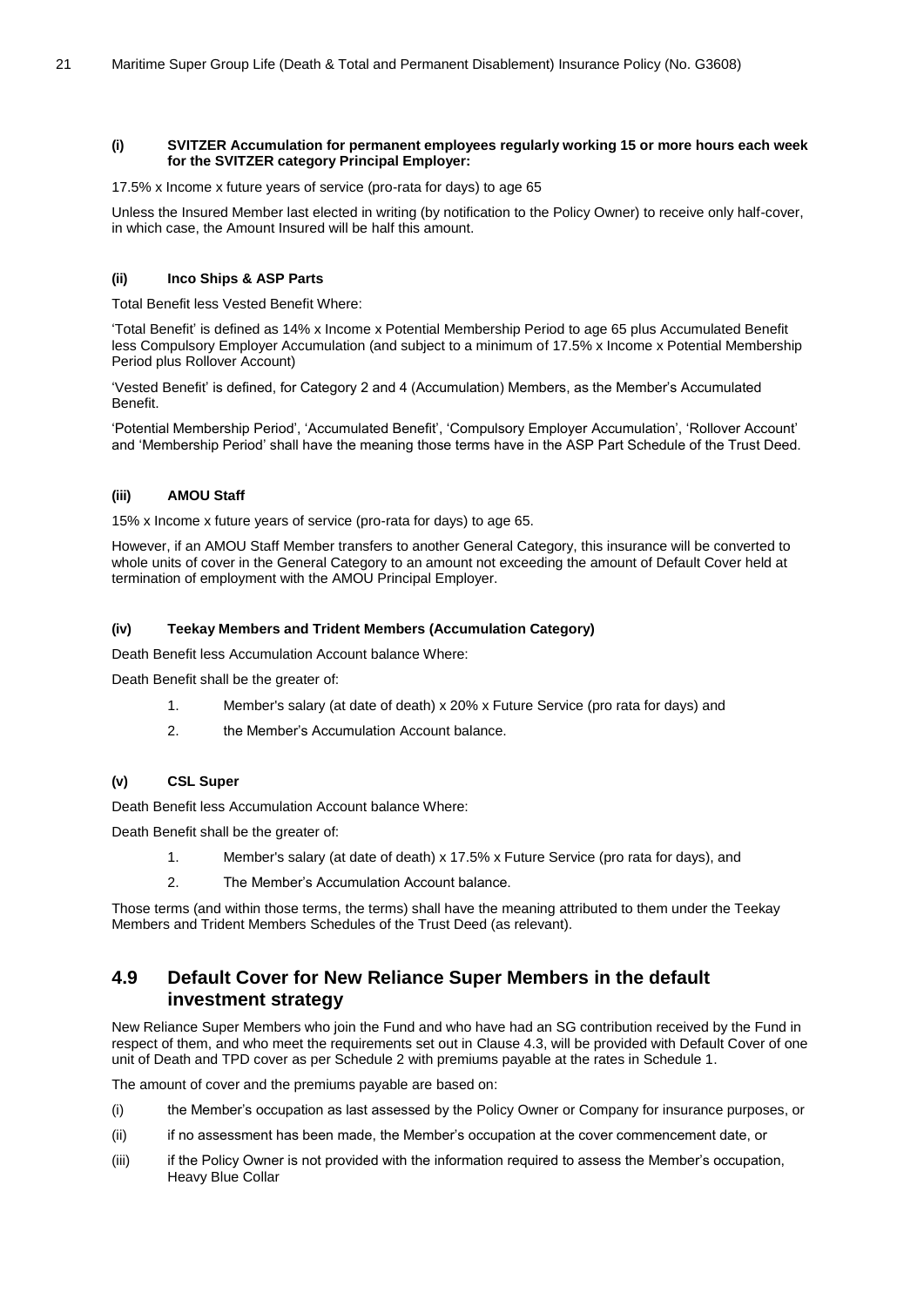subject to any subsequent change in occupation classification accepted in accordance with Clause [4.13.](#page-22-2)

Cover obtained under this Clause [4.9](#page-20-0) is subject to the Limited Cover conditions in Clause [4.12.](#page-22-1)

Where a new Reliance Super Member has lodged a TPD or Terminal Illness claim under any superannuation fund or insurance policy, been paid a TPD or Terminal Illness Benefit or is eligible to be paid a TPD or Terminal Illness Benefit from any superannuation fund or insurance policy, the Reliance Super Member will not be eligible to receive Default Cover under this Clause.

## <span id="page-21-0"></span>**4.10 Re-commencement of Default Cover for existing General Category Members**

#### <span id="page-21-1"></span>**(a) Contributory Accumulation and Accumulation Advantage Members for whom Superannuation Guarantee contributions commence or re-commence to be made to the Fund by a Participating Employer**

An Existing Member who is an existing Accumulation Advantage or Contributory Accumulation Member for whom Superannuation Guarantee contributions commence or re-commence to be made to the Fund by a Participating Employer will be provided with Default Cover if the Member:

- (i) meets the Eligibility Conditions as defined in Clause [4.3;](#page-14-3)
- (ii) previously held 'Default Cover' in their current membership category under the Previous Insurance Arrangements (as defined) which was cancelled prior to 1 July 2019
- (iii) was an employee of the existing Participating Employer immediately before the first day in respect of which that employer commences or recommences to make contributions to the Fund on the Member's behalf, only Limited Cover for any increase in Default Cover will be provided for the first 24 months; and
- (iv) does not become an Accumulation Advantage Member as a result of the transfer of all members from another General Category.

If eligible, the Insured Member will receive the following:

- (i) two units of Death and TPD cover if the Member is an Accumulation Advantage Member; and
- (ii) six units of Death and TPD cover if the Member is a Contributory Accumulation Member

as per Schedule 2 with premiums payable at the rates in Schedule 1

The premium payable and amount of cover based on:

- (i) the Member's occupation as last assessed by the Policy Owner or Company for insurance purposes, or
- (ii) if no assessment has been made, the Member's occupation at the cover commencement date, or
- (iii) if the Policy Owner is not provided with the information required to assess the Member's occupation, Heavy Blue Collar

subject to any subsequent change in occupation classification accepted in accordance with Clause [4.13.](#page-22-2)

Any existing Default Cover the Insured Member may have had is cancelled. However, if the existing level of Default Cover is higher than the new level of Default Cover, the amount of existing cover in excess of the new Default Cover will be added as Voluntary Cover as per Schedule 2 with premiums payable at the rates in Schedule 1. Any Voluntary Cover received under this Clause [4.10](#page-21-0)[\(a\)](#page-21-1) must be accepted by the Insured Member within 90 days of receiving the Fund's letter, otherwise the Voluntary Cover will terminate.

Cover granted under this Clause [4.10](#page-21-0) will commence in accordance with Clause [5.1](#page-26-1)[\(l\)](#page-27-2) and will be subject to any other terms and conditions of this Policy. If the Existing Member is not employed by the Participating Employer when the relevant Superannuation Guarantee contribution(s) are made, cover will not be granted at the time such contributions are made.

Cover obtained under this Clause [4.10](#page-21-0)[\(a\)](#page-21-1) for Insured Members who are not in Active Employment on the date Default Cover commences is subject to Clause [4.11.](#page-22-0)

#### <span id="page-21-2"></span>**(b) Accumulation Plus and Accumulation Basic Members for whom a Participating Employer agrees or is required to make insurance levy payments to the Fund or has brought outstanding insurance levy payments up-to-date**

An Accumulation Plus or Accumulation Basic Member who does not have Default Cover will be provided with Default Cover as per Schedule 3 provided that the Insured Member's Participating Employer's nomination to make insurance levy payments has been accepted by the Policy Owner or the Participating Employer is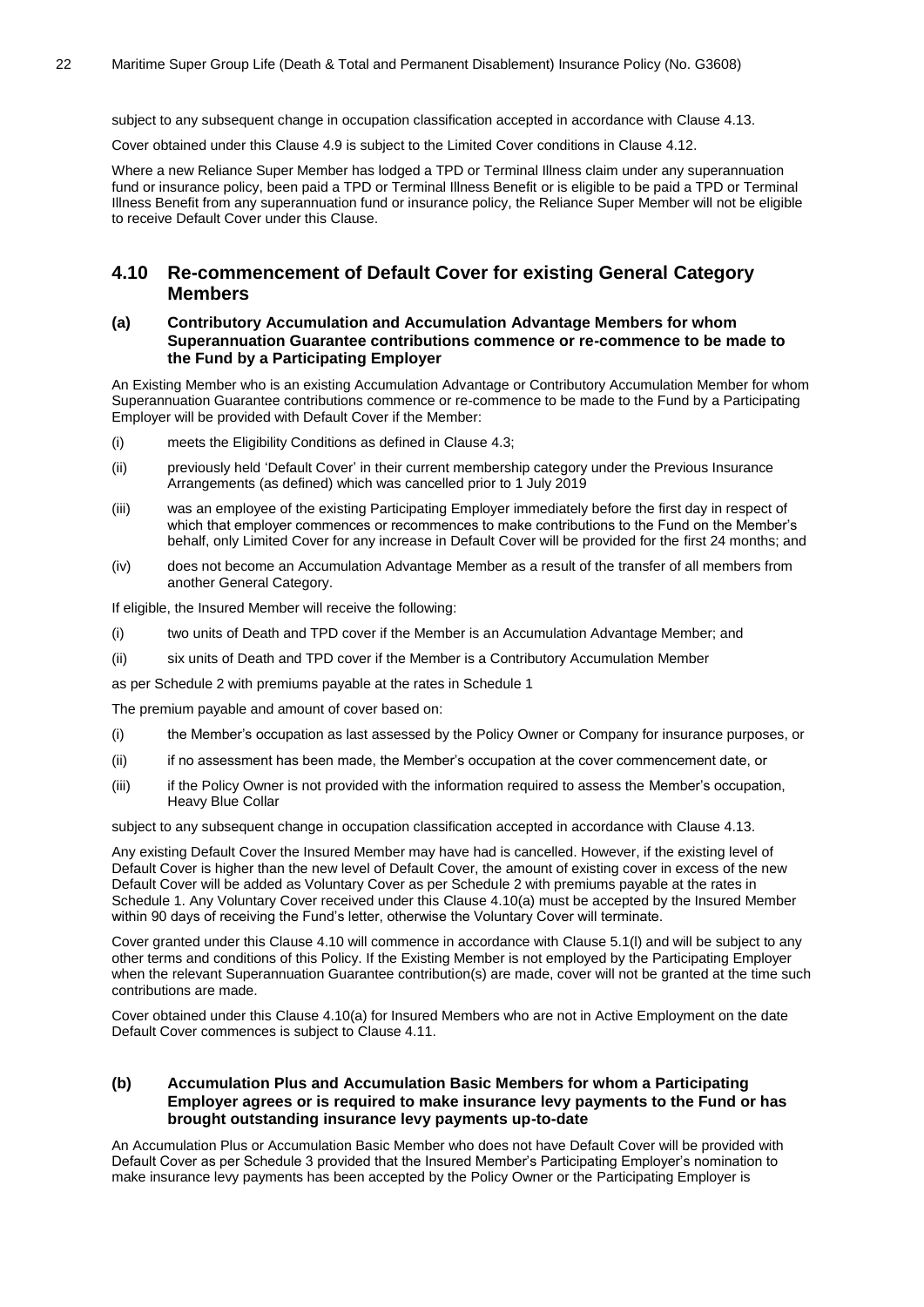otherwise required to make insurance levy payments to the Fund (as required under Stevedores Rule 6.1 of the Trust Deed) and the Policy Owner has not determined that the Participating Employer is in arrears in relation to insurance levy payments, or, if the Policy Owner has previously made this determination, the Policy Owner has last determined that the Participating Employer's insurance levy payments are up-to-date and the Insured Member meets the Eligibility Conditions in Clause [4.3.](#page-14-3)

Premiums will be payable at the rates in Schedule 1 based on:

- (i) the Member's occupation as last assessed by the Policy Owner or Company for insurance purposes, or
- (ii) if no assessment has been made, the Member's occupation at the cover re- commencement date, or
- (iii) if the Policy Owner is not provided with the information required to assess the Member's occupation, Heavy Blue Collar

subject to any subsequent change in occupation classification accepted in accordance with Clause [4.13.](#page-22-2)

Cover obtained under this Clause [4.10](#page-21-0)[\(b\)](#page-21-2) for Insured Members who are not in Active Employment on the date Default Cover commences is subject to the Limited Cover conditions in Clause [4.11.](#page-22-0)

# <span id="page-22-0"></span>**4.11 Cover for Insured Members not in Active Employment**

Where:

- (a) a New General Category (including AMOU Staff) or Sub-fund Member joins the Fund within 150 days after the later of commencing employment with a Participating Employer and the date their Employer first became a Participating Employer and is eligible for Default Cover; or
- (b) an existing Member (other than an Existing Member in respect of the Effective Date) becomes eligible or re-eligible for cover

and the Member is not in Active Employment on the date the cover commences or re-commences in relation to that Insured Member, Limited Cover will be provided in relation to Default Death and TPD Cover until the Insured Member is in Active Employment for 30 consecutive days, at which time the Limited Cover restriction will be removed.

# <span id="page-22-1"></span>**4.12 Limited Cover Conditions**

Where:

- (a) a New General Category (including AMOU Staff) or Sub-fund Member, joins the Fund more than 150 days after the later of:
	- (i) the date their Employer became a Participating Employer; and
	- (ii) the date they commence or recommence employment; or
- (b) a New Accumulation Advantage Category Member or Reliance Super Member joins the Fund and is working for a Non-Participating Employer or a Standard Employer Sponsor and qualifies for Default Cover

Limited Cover will be provided in relation to Default Death and TPD Cover for 24 months from the date that cover commences and will be removed once the Insured Member is in Active Employment for 30 consecutive days immediately prior to or after the expiration of the 24 month period.

However, no benefit is payable during the 24 months from the date cover commences where the Insured Member's:

- (a) death is a result of suicide or a Terminal Illness that had been diagnosed as at the date cover commences; or
- (b) TPD is as a result of attempted suicide, intentional self-inflicted injury or infection.

## <span id="page-22-2"></span>**4.13 Occupation Categories**

Death Only or Death and TPD cover will be available to the following occupation categories:

- (a) White Collar
- (b) Light Blue Collar; and
- (c) Heavy Blue Collar.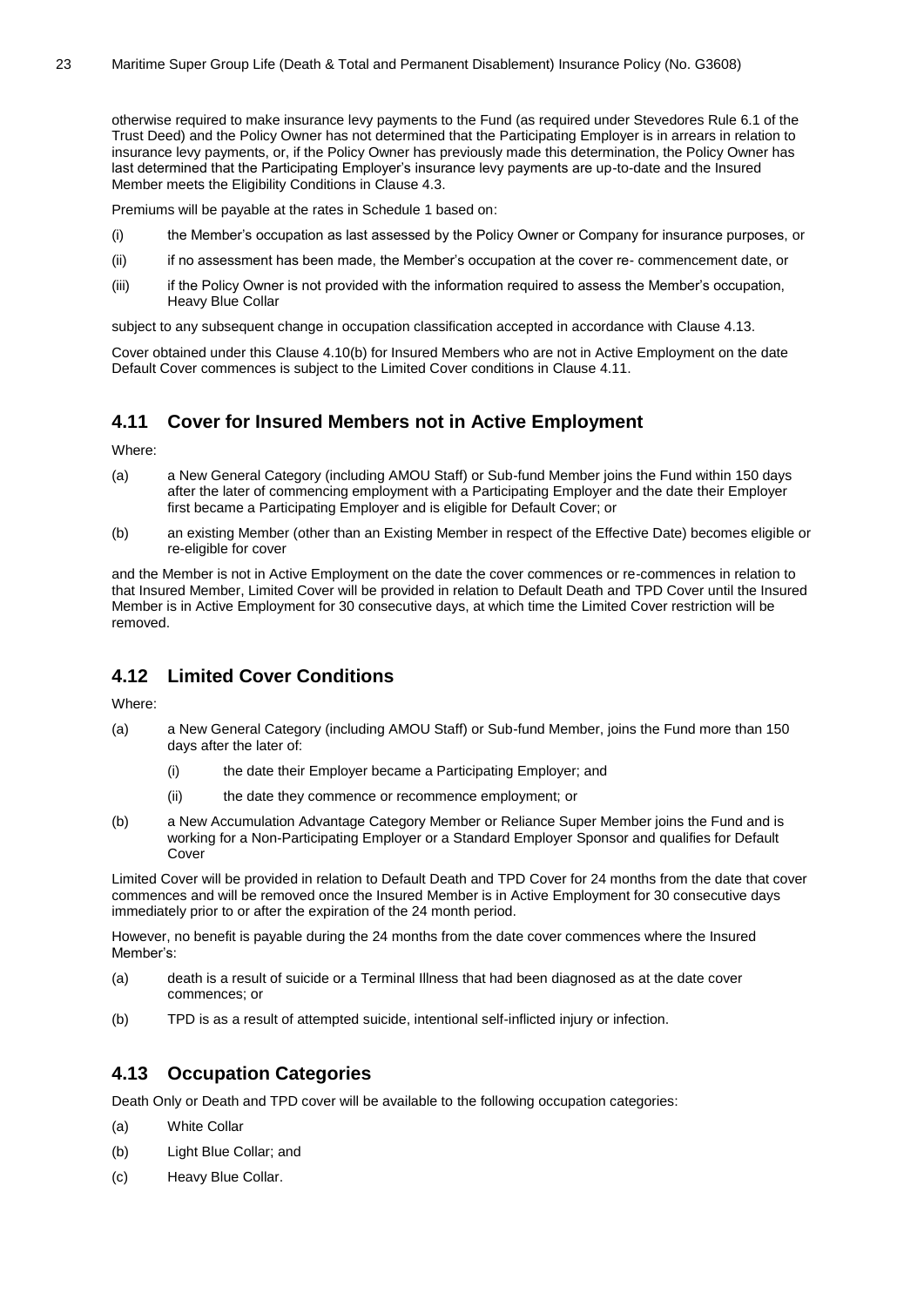The Policy Owner will accept the Member's self-assessment of their occupation classification, unless advised by the Company that another occupation classification applies (either generally in relation to a class of Insured Member or specifically in relation to a particular Insured Member).

If an Insured Member's occupation has not been assessed correctly or an Insured Member has changed their occupational classification and falls within another category, the Insured Member may apply to the Policy Owner to have their occupational category reviewed by completion of the 'Application to Change Occupational Category' form. Where the form is not received and accepted by the Policy Owner, the Insured Member's Amount Insured and the cost of cover will remain unchanged.

Any increased portion of the Amount Insured will be subject to the Insured Member being in Active Employment on the applicable date. If the Insured Member is not in Active Employment on the applicable date, Death and/or TPD cover will be provided as Limited Cover until the Insured Member is in Active Employment for 30 consecutive days, at which time the Limited Cover restriction will be removed.

New Members may apply to the Policy Owner to have their occupation category reviewed if the change is received by the Policy Owner within 90 days of the date the Member receives their welcome letter from the Fund. The welcome letter will be deemed to have been received by the Member three days after the date on which it is posted to them by the Policy Owner. If the Member is not in Active Employment at the time of requesting the change, any increased Death and/or TPD cover will be provided as Limited Cover until the Insured Member is in Active Employment for 30 consecutive days, at which time the Limited Cover restriction will be removed.

Otherwise, all Members may apply to the Policy Owner to have their occupational category reviewed subject to the following:

- <span id="page-23-1"></span>(i) the Insured Member not being off work due to a sickness or injury for a total of four weeks or more in the last 12 months prior to requesting the change in occupational category; and
- <span id="page-23-2"></span>(ii) the Insured Member has not been diagnosed with an illness that reduces their life expectancy to less than 12 months.

Where a Member applies to the Policy Owner to have their occupational category reviewed (whether within 90 days of the date the Member receives their welcome letter from the Fund or otherwise), the Policy Owner or the Company must be of the view that the occupational category selected by the Insured Member based on the occupation advised by the Insured Member in their application is correct.

Where the Insured Member satisfies conditions [\(i\)](#page-23-1) and [\(ii\)](#page-23-2) above and their application to have their occupation category reviewed was received by the Policy Owner within 90 days of their change in occupation, any increased portion of the Amount Insured will be provided as full cover from the date the Policy Owner accepts the change in occupation classification provided that the Insured Member is in Active Employment at the time of requesting the change. Otherwise, Limited Cover applies until the Insured Member is in Active Employment for 30 consecutive days at which time the Limited Cover restriction will be removed.

Where the Insured Member satisfies conditions [\(i\)](#page-23-1) and [\(ii\)](#page-23-2) above, and their application to have their occupation category reviewed was not received by the Policy Owner within 90 days of their change in occupation, any increased portion of the Amount Insured will be provided as Limited Cover for 12 consecutive months from the date the Policy Owner accepts the change in occupation classification and will be removed once the Insured Member is in Active Employment for 30 consecutive days immediately after the expiration of the 12 month period.

Where the Insured Member does not satisfy conditions [\(i\)](#page-23-1) and [\(ii\)](#page-23-2) above, the Insured Member may not change their occupation category unless the occupation classification is one for which higher premium rates are payable.

An occupation change which is accepted by the Policy Owner under this Clause shall have effect from the date the occupation change is accepted by the Policy Owner (or if assessed by the Company, from the date the Company advises the Policy Owner that it accepts the occupation change).

For the avoidance of doubt, where a New Member, in respect of Default Cover, provides sufficient detail for the Policy Owner to assess the Insured Member's occupation within 90 days of the later of the date the Member receives their welcome letter from the Fund and the date the Insured Member first qualified for that Default Cover, this Clause shall not apply to that occupational change or reclassification, and the occupation classification shall have effect from the date that cover commences under this Policy.

The welcome letter will be deemed to have been received by the Member three days after the date on which it is posted to them by the Policy Owner.

## <span id="page-23-0"></span>**4.14 Opt Out, Decrease and Reinstatement of Cover**

An Insured Member may opt-out of or reduce the following cover by written notice to the Policy Owner (in the form prescribed by the Policy Owner):

(a) units of Voluntary Cover; and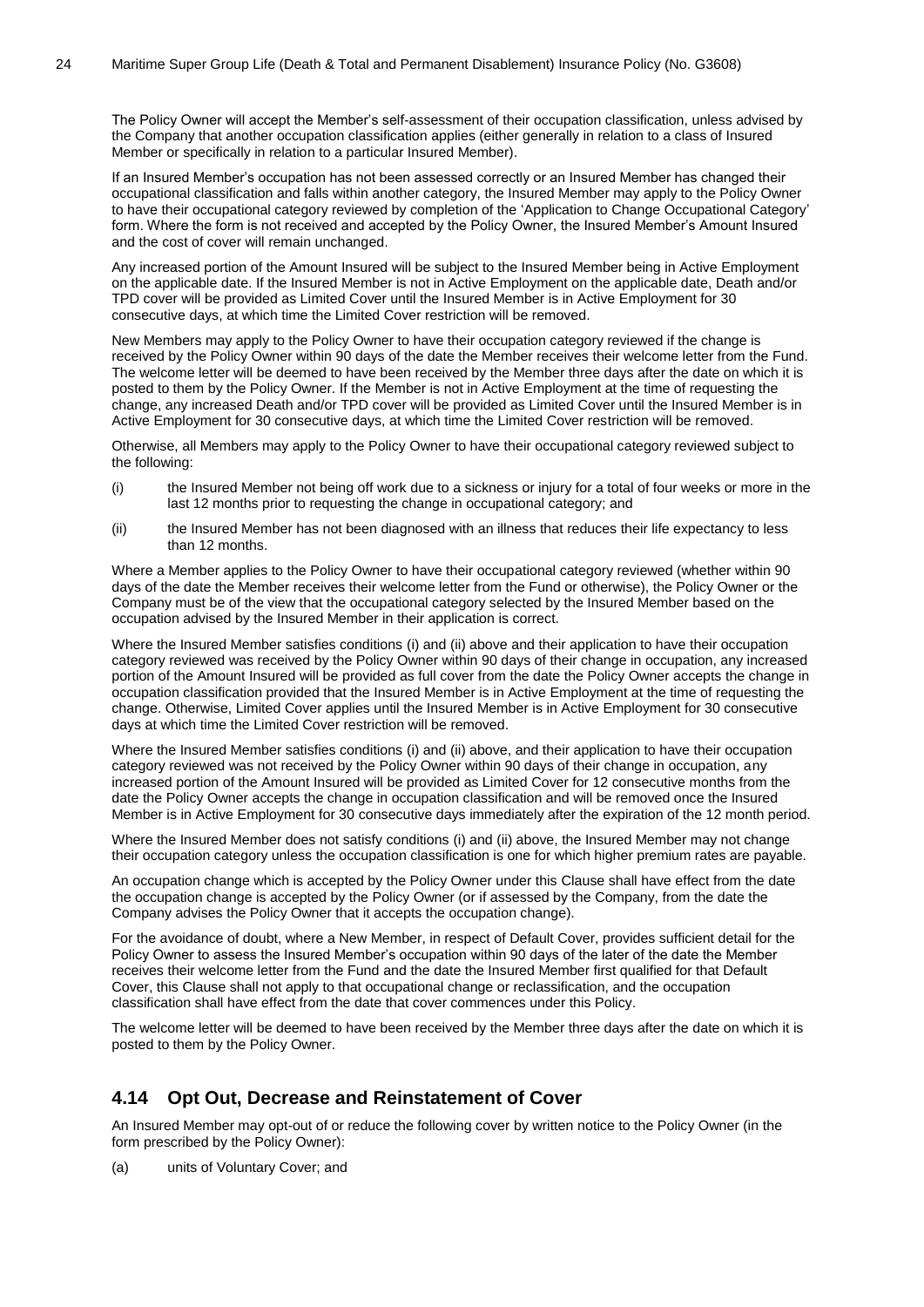#### 25 Maritime Super Group Life (Death & Total and Permanent Disablement) Insurance Policy (No. G3608)

(b) if the Insured Member is a Member of Accumulation Advantage or Reliance Super, units of Default Cover.

An Insured Member who opts out or decreases Default Cover or Voluntary Cover may on application, reinstate Default Cover or Voluntary Cover subject to meeting the requirements provided under Clause [5.8.](#page-28-4)

Where Default Cover has ceased due to there being insufficient funds in the Insured Member's account to pay the required premium, Default Cover will be reinstated automatically without the need to provide Evidence of Insurability once:

- (a) an employer contribution is received from a Participating Employer for the Insured Member; or
- (b) once a contribution or other deposit transfer amount is received for the Member, however only Limited Cover will be provided until the earlier of:
	- (i) 24 months after receipt of the contribution or other deposit; and
	- (ii) the date an employer contribution is received from a Participating Employer for the Insured Member.

Where cover has ceased as a result of Clause [5.14](#page-34-0)[\(b\)](#page-34-3) or [5.15,](#page-34-1) cover will be reinstated automatically without the need to provide Evidence of Insurability once the Insured Member has returned to Gainful Employment in Australia and:

- (a) an employer contribution is received from a Participating Employer for the Insured Member; or
- (b) a contribution or other deposit amount is received for the Member, however only Limited Cover will be provided until the earlier of:
	- (i) 24 months after receipt of the contribution or other deposit; and
	- (ii) the date an employer contribution is received from a Participating Employer for the Insured Member.

Where cover is reinstated following receipt of employer contributions from a Participating Employer, cover will be reinstated with effect from the first day of employment in respect of which the contributions are received, otherwise cover will be reinstated with effect from the date the contribution or other deposit is received in respect of the Insured Member.

An Insured Member who is a SVITZER Accumulation Sub-fund Member may decrease Default Cover, to half the level of Default Cover, by providing written notice in the form prescribed by the Policy Owner. The Insured Member may only make this election once and may not revoke the nomination once made.

A person whose cover ceased as a result of Clause [5.11](#page-31-0)[\(xiii\)](#page-31-1) may have their cover reinstated if they complete a request to reinstate their cover (in a form agreed between the Company and the Policy Owner) 60 days of cover ceasing (with the ability to extend to 90 days as agreed for each person).declaration`

# <span id="page-24-0"></span>**4.15 Request for Voluntary Cover**

A Member may apply to the Company for units of cover (Voluntary Cover) as per Schedule 2 with premiums payable at the rates in Schedule 1 at any time, subject to the approval of the Trustee and provided:

- (a) the Member's total benefits are not held as one or more pension(s) within the Fund, unless the Member is an Allocated Pension (ex SERF) Member or Working Income Support Pension (ex SERF) Member, in which case a maximum of four units of Voluntary Death Only cover are available on application to the Company;
- (b) the Member must be in Gainful Employment to apply for Death and TPD units of cover;
- (c) the Member must meet the Eligibility Conditions as defined in Clauses [4.3](#page-14-3) an[d 4.4;](#page-15-0) and
- (d) the Member must provide Evidence of Insurability.

Any increase in cover is subject to acceptance by the Company and the Maximum Benefit in the Policy Schedule.

# <span id="page-24-1"></span>**4.16 Individual Transfer Terms**

The Company agrees to provide individual transfer terms of insurance cover into this Fund on the following basis:

- (a) the Member must be under age 55 at the time of requesting the transfer of insurance cover;
- (b) the Member must meet the Eligibility Conditions for insurance cover as set out in this Policy;
- (c) the insurance cover existing in another fund was part of an employer sponsored superannuation group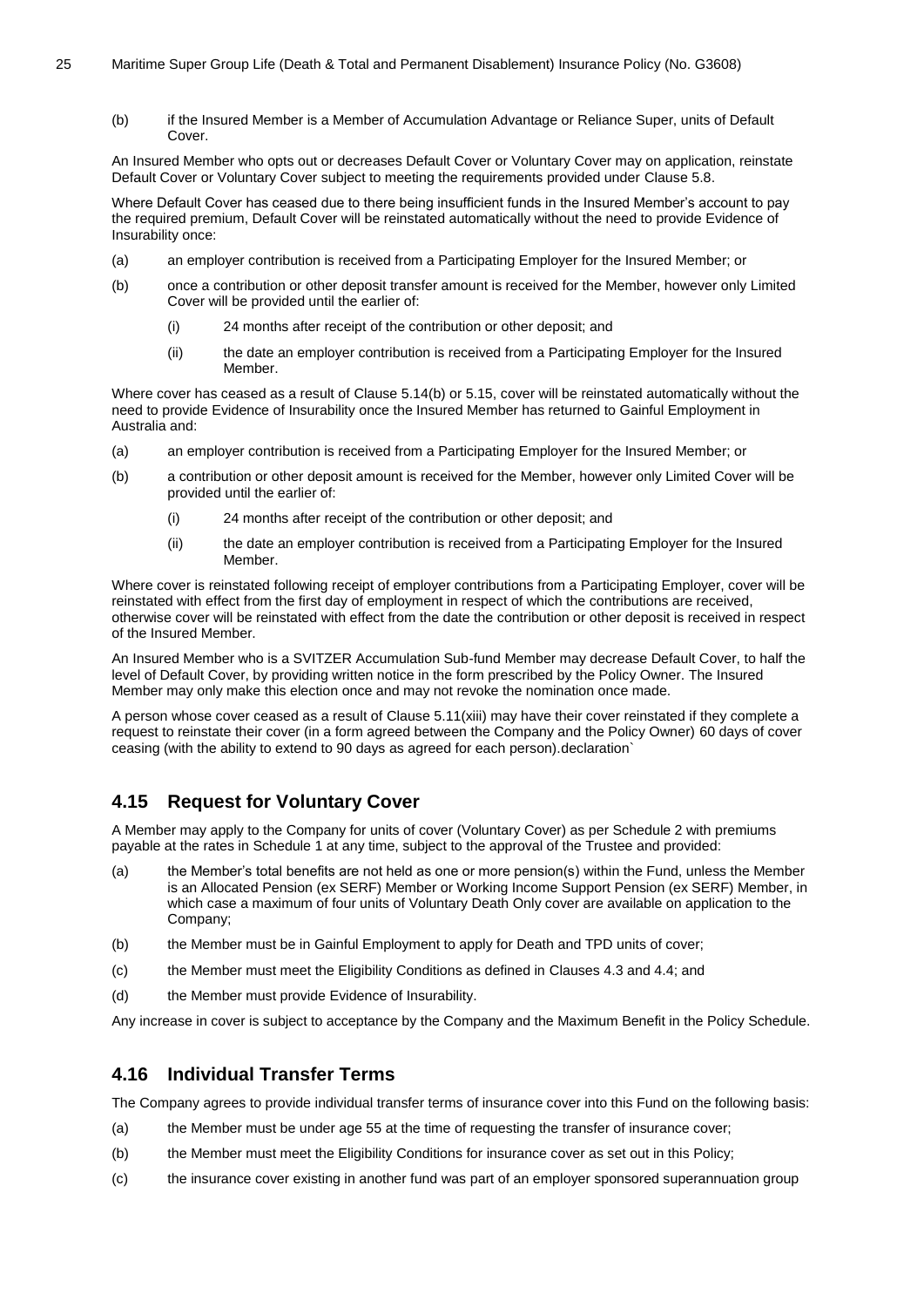insurance policy arrangement;

- (d) the insurance cover existing in another fund ceasing upon acceptance of insurance cover by the Company in this Fund;
- (e) the Member had not been paid/lodged or is not eligible to be paid/lodge a TPD, Terminal Illness or Income Protection benefit from the Fund, another fund or insurance arrangement at the time of requesting the transfer of insurance cover;
- (f) the Member does not effect a continuation option, or subsequently reinstate cover within the former fund or any other divisions or associated fund of the former fund, or any other retail policy
- (g) the Member is not terminally ill with a life expectancy of less than 12 months at the time of requesting the transfer of insurance cover;
- (h) the Member is gainfully employed and physically capable of undertaking Gainful Employment for at least 30 hours per week at the time of requesting the transfer of insurance cover;
- (i) the Member does not continue the insurance cover under another insurance arrangement;
- (j) the Member providing evidence of existing insurance cover to the Company within 30 days of issue of cover in the Fund;
- (k) the Member satisfactorily completing the required insurance transfer form;
- (l) the Member will be provided with the level of insurance cover held under the former insurance policy, up to the agreed limits, only where the former insurance policy's acceptance terms were less than or equal to +50% extra mortality or one exclusion was applied; and
- (m) the maximum amount of cover that can be transferred under these terms is \$1 million for Death and TPD cover for a Member.

The Member's replacement cover will not commence in this Fund until the later of the Company accepting the Member's application and the existing insurance cover with the former fund being cancelled.

The Occupational Categories and premiums of this Policy will apply to the Member's transferred cover. Reliance Super Members are not eligible to apply for Individual Transfer Terms.

The Company may approve or decline a Member's application subject to the underwriting outcome of an MLC Limited retail application if it is being reviewed simultaneously.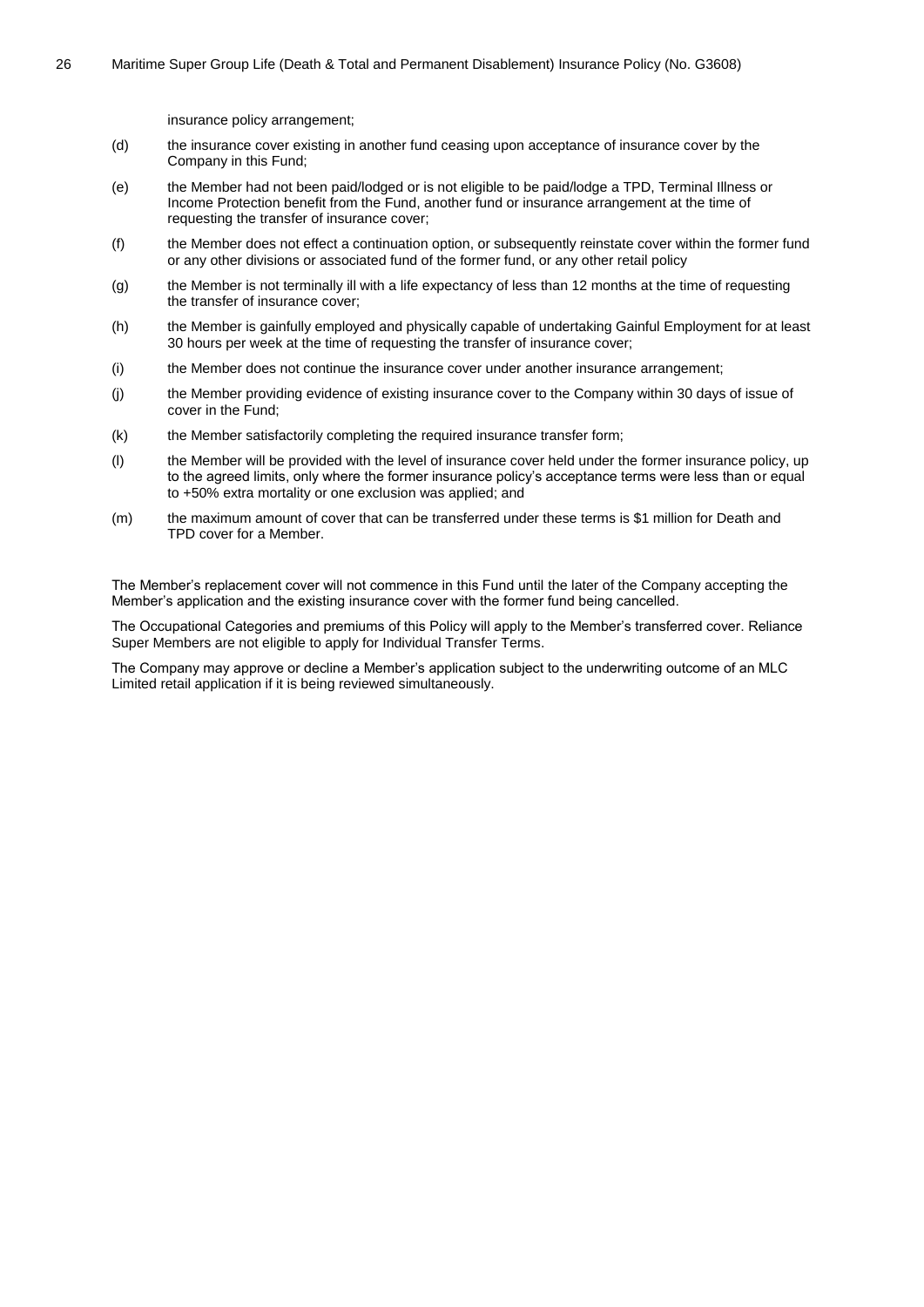# <span id="page-26-0"></span>**5 General Conditions**

# <span id="page-26-1"></span>**5.1 Commencement of Cover**

- (a) Default Cover and Voluntary Cover at the Effective Date for Existing Members commences from the Effective Date.
- (b) Default Cover within the AAL for a Member (other than a Sub-fund Member, an Existing Member at the Effective Date and a Member of the Stevedores division of the Fund) commences from the first day of employment (which is on or after the date the Member became eligible or re-eligible for Default Cover) in respect of which Superannuation Guarantee contributions are made to the Fund by the Member's Participating Employer provided that the Member, if a new Member to the Fund, joins the Fund on or before 150 days after the later of the date the employer became a Participating Employer and the date the Member commenced employment with that Participating Employer.
- (c) Default Cover within the AAL for a Sub-fund Member (other than a Sub-fund Member who is an Existing Member at the Effective Date) commences from the first day of employment (which is on or after the date the Member became eligible or re-eligible for Default Cover) in respect of which employer contributions are made to the Fund by the Member's Principal Employer provided that the Member, if a new Member to the Fund, joins the Fund on or before 150 days after the later of the date the employer became a Principal Employer and the date the Member commenced employment with that Principal Employer.
- (d) Where the Member (other than an Existing Member in respect of the Effective Date or a Member of the Stevedores division) joins the Fund more than 150 days after the later of commencing or recommencing employment with the Employer and the date the Employer became a Participating Employer, Default Cover within the AAL commences from the date that they joined the Fund.
- (e) Default cover for a Member who is an Accumulation Plus Member or an Accumulation Basic Member and who joins the Fund on or before 150 days after the later of the date the employer became a Participating Employer and the date the Member commenced employment with the Participating Employer will commence from the later of:
	- (i) the first day of employment (which is on or after the date the Member became eligible or reeligible for Default Cover) in respect of which Superannuation Guarantee contributions are made to the category by the Member's Participating Employer in respect of the Member;
	- (ii) the date the Policy Owner accepts the Participating Employer's nomination to make insurance levy payments to the Fund (as defined in Stevedores Rule 6.1 of the Trust Deed); and
	- (iii) if Policy Owner has previously determined that the Participating Employer was not up-to-date with insurance levy payments, the date the Policy Owner last determined that the Participating Employer's insurance levy payments were no longer in arrears.
- (f) Default Cover for a Member who is an Accumulation Plus Member or an Accumulation Basic Member and who joins the Fund more than 150 days after the later of the date the employer became a Participating Employer and the date the Member commenced employment with the Participating Employer will commence from the later of:
	- (i) the date the Member joined the Fund;
	- (ii) the date the Policy Owner accepts the Participating Employer's nomination to make insurance levy payments to the Fund (as defined in Stevedores Rule 6.1 of the Trust Deed); and
	- (iii) if the Policy Owner has previously determined that the Participating Employer was not up-todate with insurance levy payments, the date the Policy Owner last determined that the Participating Employer's insurance levy payments were no longer in arrears.
- (g) Default Cover for an Existing Member who did not hold Default Cover on the Effective Date who is a Permanent (Defined Benefit) Member will commence from the date the Member becomes a DB Contributing Member under the rules of the Fund (or if the Member is a DB Non-Contributing Member, the date the Policy Owner and Company agree that cover should be provided).
- (h) An increase in Default Cover which is within the Automatic Insurance Limit and/or the Insured Member's Forward Underwriting Limit will commence from the date agreed between the Policy Owner and the Company.
- (i) Where the Member joins the Accumulation Advantage Category and qualifies for Default Cover whilst working for a Non-Participating Employer or a Standard Employer Sponsor or joins the Reliance Super Category and qualifies for Default Cover, Default Cover within the AAL commences from the date a SG contribution is received in respect of the Member.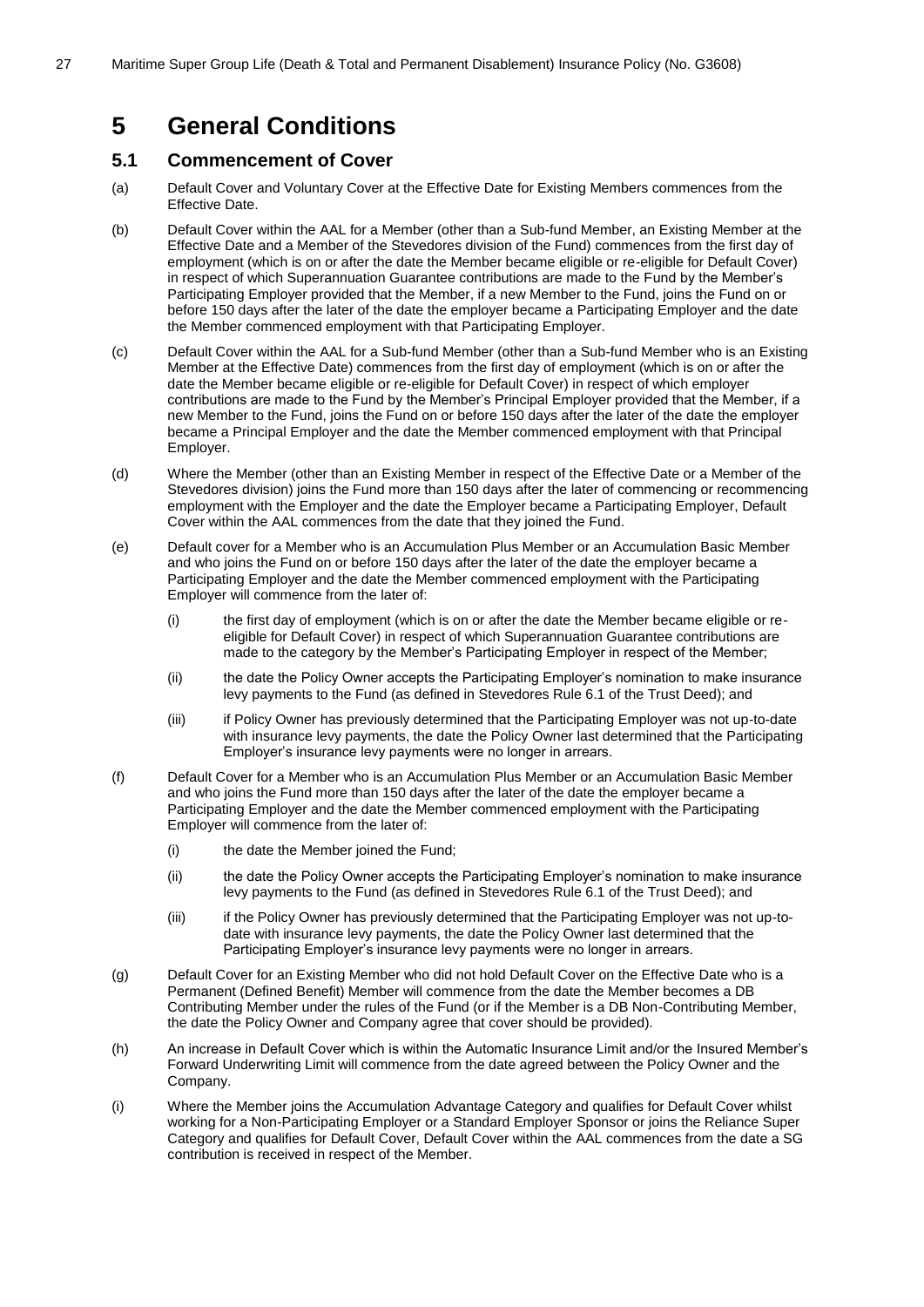- (j) Voluntary Cover, Default Cover above the AAL and Default Cover where the Member does not satisfy the eligibility criteria which is above the Insured Member's Forward Underwriting Limit (if applicable) will commence upon:
	- (i) the Company's acceptance of the risk following assessment of the Insured Member's application; or
	- (ii) the Company's acceptance of the Insured Member's agreement in writing of any special terms or conditions applied by the Company.
- (k) Decreased cover commences upon the Policy Owner's alteration to the cover on an Insured Member's request.
- <span id="page-27-2"></span>(l) Where an Existing Member is eligible for cover under Clause [4.10\(a\),](#page-21-1) this cover will commence on the first day upon which the Participating Employer's first Superannuation Guarantee Contribution for the Existing Member's most recent period of employment (if applicable) relates.

# <span id="page-27-0"></span>**5.2 Payment of Premium by the Policy Owner**

- (a) The Policy Owner will pay to the Company the premium calculated in accordance with Clause [5.3](#page-27-1) of this Policy on the due dates set out in the Policy Schedule.
- (b) The payment of the premium for a Fund Year by the Policy Owner must be accompanied by a schedule of Insured Members and each Insured Member's premium calculation, unless otherwise agreed.
- (c) Prior to 30 November each year, the Policy Owner will make an annual adjustment to the premium paid for the previous Fund Year, (paid by the Policy Owner if an additional premium is due, or paid by the Company if a refund to the Policy Owner is due) to take into account:
	- (i) new Insured Members joining the Fund;
	- (ii) increases and decreases in Amounts Insured;
	- (iii) free cover periods; and
	- (iv) termination of memberships.
- <span id="page-27-3"></span>(d) The annual adjustment shall be calculated on such basis as agreed between the Company and the Policy Owner.
- (e) If the Policy Owner fails to pay any premium within 30 days of the date it falls due, the Company will give the Policy Owner written notice of its intention to lapse this Policy.
- (f) If the overdue premium has not been paid within a further 30 days of the notice provided to the Policy Owner pursuant to paragraph [\(d\),](#page-27-3) this Policy will lapse and all cover under this Policy will cease.
- (g) If the event giving rise to a claim occurs within any period for which no premium has been remitted to the Company, no Amount Insured in respect of such claim will be payable until the premium has been remitted to the Company.

## <span id="page-27-1"></span>**5.3 Premium Calculation**

<span id="page-27-4"></span>(a) At any time, the premium due in respect of a particular Insured Member shall be that part (if any) of that Insured Member's current Amount Insured that has been accepted by the Company multiplied by the premium rates (as at the later of the first day of the Fund Year and the date the Member first became an Insured Member) as stated in the applicable table of rates.

If any part of that Insured Member's current Amount Insured has not been accepted by the Company on standard terms, then benefit exclusion(s) or other special acceptance term(s) may be determined and issued by the Company.

- (b) The premium due in respect of this Policy for any Fund Year shall be the sum of the premiums calculated in paragraph [\(a\)](#page-27-4) of this Clause [5.3](#page-27-1) in respect of every Insured Member.
- (c) The Company guarantees the premium rates in Schedules 1 and the Amounts Insured in Schedules 2 and 3 for the Rate Guarantee Period subject to paragraphs [\(d\)](#page-27-5) and [\(e\)](#page-28-5) of this Clause [5.3](#page-27-1) below.
- <span id="page-27-5"></span>(d) The Company has the right to vary the premium rates under this Policy during the Rate Guarantee Period if:
	- (i) there is a material change to the membership profile of the Fund during the Rate Guarantee Period resulting in a material change in the underlying risk profile of the membership such that premium rates would need to increase by more than 5% to account for the risk;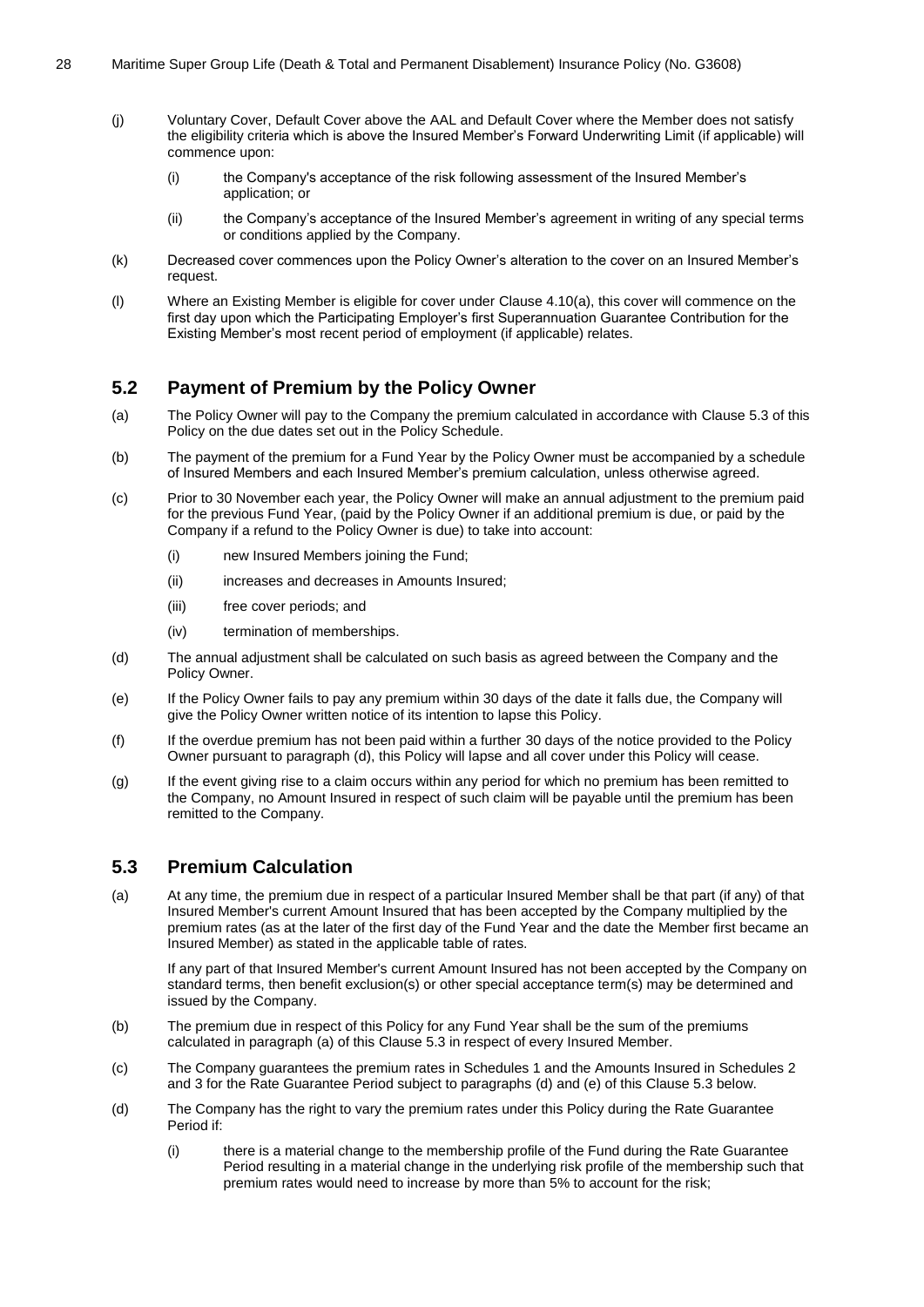- (ii) the benefit design and/or Eligibility Terms under this Policy are materially changed;
- (iii) there is a material change in any government charge, licence fee, tax or any other impost that is directly attributable to the Policy;
- (iv) the information with which the Company was provided was deficient in a material manner such that premiums would increase by more than 5% if such deficiencies were absent; or
- (v) there is an invasion or outbreak of war (whether declared or not) in Australia.
- <span id="page-28-5"></span>(e) The Company will give the Policy Owner written notice of 90 days advising of any proposed changes to the premium rates as a result of an event set out in paragraph [\(d\)](#page-27-5) above.
- (f) The Company will conduct a review of the Maritime Super claims experience (including updated data from the previous insurer) 6 months before the end of the Rate Guarantee Period as set out in the Policy Schedule. if the combined Maritime Super Group Life and Income Protection Policies loss ratios are within 86% to 91%, the Company will extend the Rate Guarantee Period by an additional 2 years. The Company will notify the Policy Owner no less than 90 days prior to the end of the Rate Guarantee Period of the loss ratio and whether the extension will be applicable.

# <span id="page-28-0"></span>**5.4 Premium Adjustment in the Event of Misstatement of Age**

If the date of birth of an Insured Member proves to have been incorrectly stated:

- (a) where the premium paid for the Fund Year has been underpaid based on the age of the Insured Member, the amount payable and every benefit accruing under this Policy will be based on the cover that is commensurate to the premium that would have been payable based upon the Insured Member's correct age;
- (b) where the premium paid for the Fund Year has been overpaid based on the age of the Insured Member, the premium not required in respect of the Fund Year will be refunded as a premium adjustment to the Policy Owner; and
- (c) any corrections will be treated as part of the premium adjustment under this Policy.

# <span id="page-28-1"></span>**5.5 Benefit Adjustment due to fraudulent assessment of Occupation Classification**

If an Insured Member's occupation has been incorrectly classified based on a fraudulent statement or classification of occupation made by the Insured Member at the time of applying for or varying cover, in the event of a claim, the Company may adjust the Benefit(s) payable to reduce the Amount Insured in accordance with a formula that takes into account the premium that would have been payable had the Insured Member not made a fraudulent statement or classification of their occupation.

# <span id="page-28-2"></span>**5.6 Wartime Premium**

In the event of any war or act of invasion (whether declared or undeclared) in which the Commonwealth of Australia's armed forces are involved, or the country of residence of the Insured Member is involved (including any temporary residence), the Company reserves the right to alter the premium rates under this Policy.

# <span id="page-28-3"></span>**5.7 Tax Adjustments**

Where the Company is liable for any tax or other imposts levied by any Commonwealth or State government, authority or body in connection with this Policy, the Company may vary or otherwise adjust any amounts (including the premium) under this Policy in the manner and to the extent the Company determines to be appropriate to take account of the tax or impost.

# <span id="page-28-4"></span>**5.8 Application for Cover & Cover Terms**

- (a) Where an Insured Member:
	- (i) seeks Voluntary Cover (including an increase in Voluntary Cover) under the Eligibility Conditions;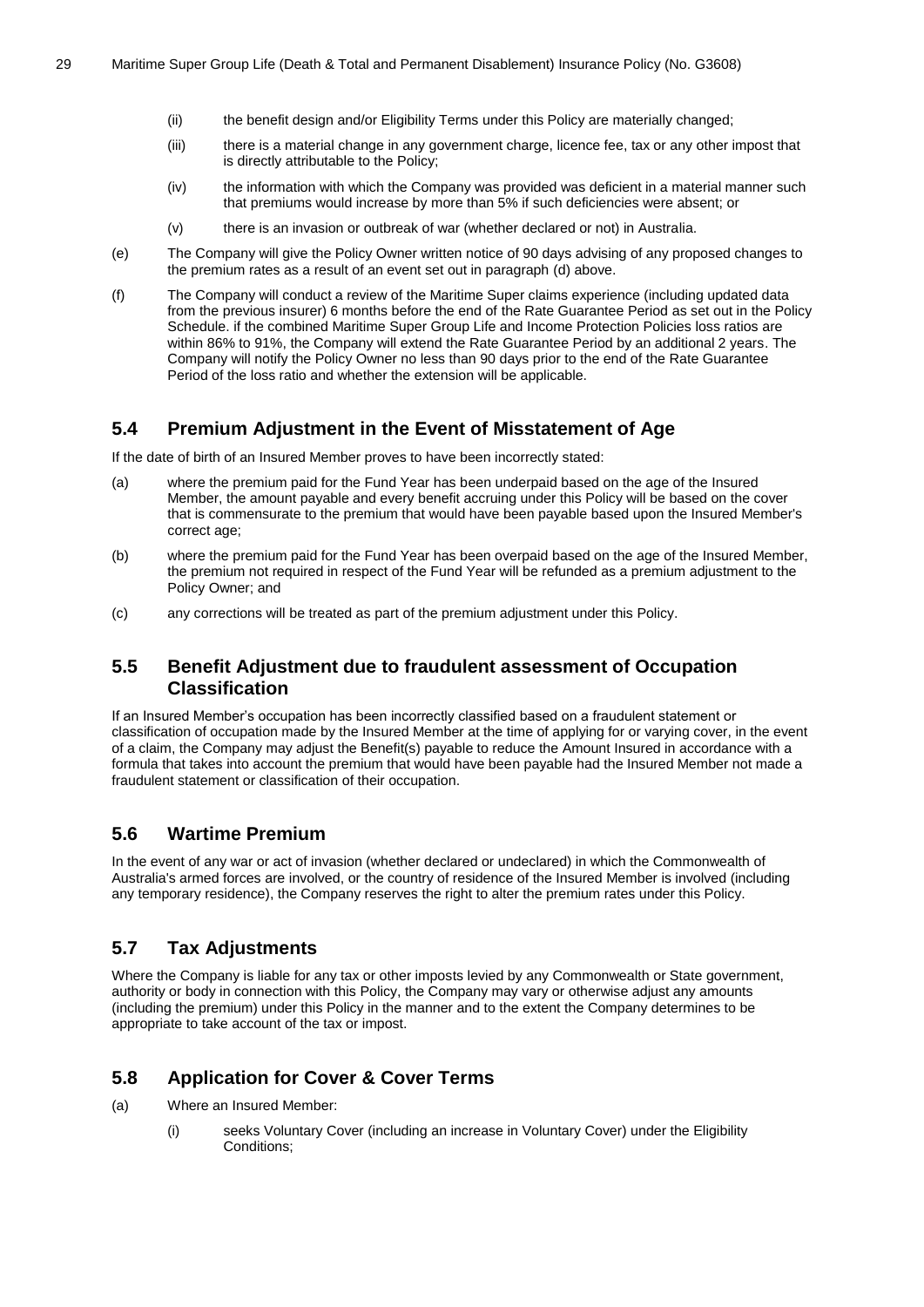- (ii) seeks Default Cover in excess of the AAL and the Insured Member's Forward Underwriting Limit (if applicable);
- (iii) seeks Default Cover but does not meet the Eligibility Conditions;
- (iv) after opting out of cover, wishes to re-instate the Default Cover or obtain Voluntary Cover; the Insured Member must make application for cover to the Company by:
	- I. completing the required form;
	- II. providing the Company with Evidence of Insurability, including but not limited to evidence of health condition by medical test(s) (including those determined by the Company as mandatory based on the Member's age and the total amount of cover sought); and
	- III. meeting any other Evidence of Insurability requirements as determined by the Company from time to time.
- (b) Any application for cover is subject to the Maximum Benefit approved from time to time by the Company in relation to the Insured Member.
- (c) If the Company does not accept any part of an Insured Member's Amount Insured on standard terms, the Company may determine and issue exclusions or special acceptance terms.
- (d) Subject to Clause [4.15,](#page-24-0) an Insured Member may decrease cover by request to the Policy Owner. The Policy Owner will decrease the cover and notify the Company in the renewal report.
- (e) Whilst a Member is being underwritten for Death Only or Death and TPD cover by the Company, they will be provided with interim accidental cover until the date the application for cover is either accepted or rejected by the Company, the date the application is withdrawn by the Member or 180 days from the date the application for cover is received by the Company. Interim accidental cover is limited to the lesser of cover applied for and \$1,500,000.

If death occurs or disability arises during this interim period, directly or indirectly as a result of any of the following, no benefit will be payable:

- (i) engaging in any sport or pastime that the Company would not normally provide cover at standard rates or terms;
- (ii) any injury, sickness or disease that occurred, or that a reasonable person would have been aware of prior to cover being applied for; and
- (iii) other excluded events as described in Clause [6.](#page-36-0)

# <span id="page-29-0"></span>**5.9 Continuation Option**

#### <span id="page-29-2"></span>**(a) Teekay and Trident Members**

This option only applies to Teekay Members & Trident Members with death only or death and TPD cover in place on 1 January 2010 where cover under the insurance policy or policies held by the trustee of the Teekay Staff Superannuation Plan at 31 December 2009 included a 'continuation option' as set out in said policies.

An Insured Member under this Policy who, being under the age of 60 years, leaves employment with the Principal Employer other than as a result of an injury or sickness, shall be entitled, within 60 days after ceasing employment, to apply for and have issued on his or her life a policy that the Company from time to time considers appropriate, without being required to produce any Evidence of Insurability other than as provided in paragraph [\(vii\)](#page-29-1) of this Clause [5.9](#page-29-0)[\(a\)](#page-29-2) provided that such policy shall be:

- (i) for Death Only (subject to satisfying the eligibility requirements) cover to a maximum of \$750,000;
- (ii) for an amount not exceeding the Insured Member's Amount Insured at the date the Insured Member ceased employment;
- (iii) under one of such selected tables as the Company may from time to time determine;
- (iv) subject to the yearly renewable term premium rates then charged by the Company in accordance with his or her then attained age;
- (v) subject to the yearly renewable term issue ages and standard policy conditions and provisions;
- (vi) subject to any extra premium or exclusion Clause imposed on the Insured Member's Amount Insured; and
- <span id="page-29-1"></span>(vii) subject to the Insured Member submitting such evidence of health (and if required any blood tests) regarding AIDS as shall be acceptable to the Company and, where the premium of the policy selected is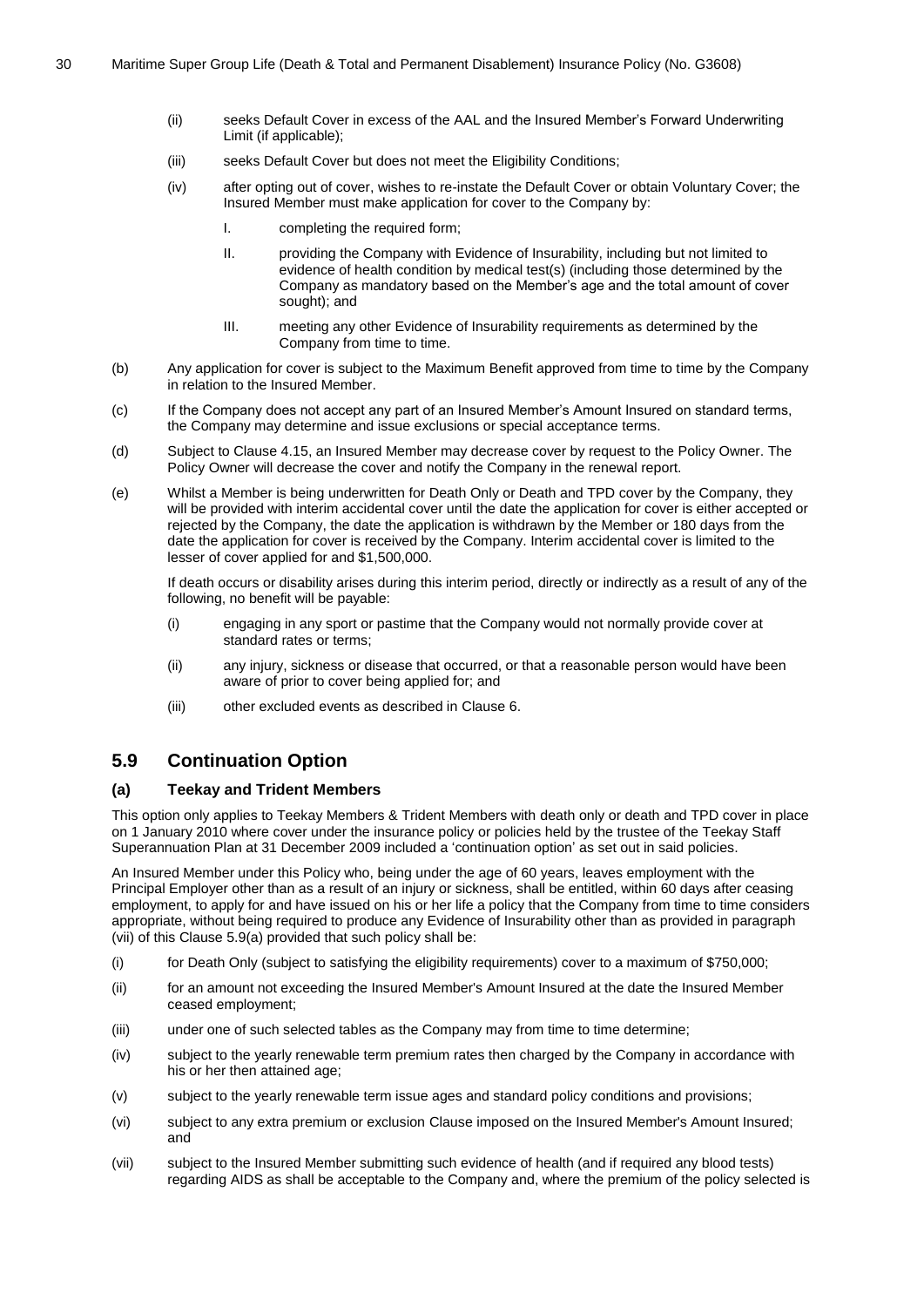subject to variation based on the smoking habits of the Insured Member, such declaration as the Company may determine.

During the 60 day option period, the Insured Member's existing Death Only cover will continue free of charge.

#### <span id="page-30-2"></span>**(b) Other Sub-fund Members**

This option only applies to all Existing Sub-fund Members with Death Only or Death and TPD cover under the Previous Insurance Arrangements which included a Continuation Option.

An Insured Member under this Policy who, being under the age of 60 years leaves employment with the Employer other than as a result of injury or sickness, shall be entitled, within 60 days after ceasing employment, to apply for and have issued on his or her life a policy that the Company from time to time considers appropriate, without being required to produce any Evidence of Insurability other than as provided in paragraph [\(vii\)](#page-30-1) of this Clause [5.9](#page-29-0)[\(b\)](#page-30-2) provided that such policy shall be:

- (i) for Death Only or Death and TPD benefits (subject to satisfying the eligibility requirements);
- (ii) for an amount not exceeding the Insured Member's Amount Insured at the date the Insured Member ceased employment;
- (iii) under one of such selected tables as the Company may from time to time determine;
- (iv) subject to the yearly renewable term and TPD premium rates then charged by the Company in accordance with his or her then attained age;
- (v) subject to the yearly renewable term and TPD issue ages and standard policy conditions and provisions;
- (vi) subject to any extra premium or exclusion Clause imposed on the Insured Member's Amount Insured; and
- <span id="page-30-1"></span>(vii) subject to the Insured Member submitting such evidence of health (and if required any blood tests) regarding AIDS as shall be acceptable to the Company and, where the premium of the policy selected is subject to variation based on the smoking habits of the Insured Member, such declaration as the Company may determine.

During the 60 day option period, the Insured Member's existing Death Only or Death and TPD cover will continue free of charge.

# <span id="page-30-0"></span>**5.10 Continued Cover for Sub-fund Members, AMOU Staff Members, Accumulation Basic Members and Accumulation Plus Members**

#### **(a) Continued Cover for Contributory Accumulation Members, Sub-fund Members, AMOU Staff Members, Accumulation Basic Members and Accumulation Plus Members**

Where a Member of a Sub-fund, Contributory Accumulation, Accumulation Plus, or Accumulation Basic Category terminates employment with his/her Participating Employer and the Member is transferred to the Retained Benefits Category or the Accumulation Advantage Category in the Maritime Super division, their Default Cover and any Voluntary Cover obtained under Clause [5.10](#page-30-0)[\(b\)](#page-31-2) held will automatically transfer to that Category in the Maritime Super division in the form of Continued Cover as per Schedule 2 (up to the maximum number of whole units of cover in that Category totalling not more than the amount of Default Cover held at the date of cessation of employment), without the need for providing Evidence of Insurability. Default Cover paid for by the Employer is provided free of charge between the date of termination of employment and the date the Policy Owner transfers the Member to the Retained Benefits or Accumulation Advantage Category.

However, if the Insured Member already has Continued Cover, Default Cover and any Voluntary Cover obtained under Clause [5.10](#page-30-0)[\(b\)](#page-31-2) held by the Member prior to termination of employment will not be transferred but will cease at the date of cessation of employment.

If within thirty (30) days of the date of the Policy Owner's notice to the Insured Member that their membership has been transferred to the Retained Benefits Category or Accumulation Advantage Category of the Fund, where the Default Cover was paid for by the Employer and the Member provides written notice to the Policy Owner in the form prescribed by the Policy Owner to cancel that cover, the Member will be entitled to a refund of premiums paid by the Member for the transferred cover.

Where a Member of the AMOU Staff Category terminates employment with his/her Participating Employer, Default Cover automatically continues and is provided free of charge between the date of termination of employment and the date the Policy Owner transfers the Member to another General Category. When an AMOU Staff Member is transferred to another General Category, Default Cover will automatically transfer to that Category as Continued Cover as per Schedule 2 with premiums payable at the rates in Schedule 1 (up to the maximum number of whole units of cover in that Category totalling not more than the amount of Default Cover held at the date of cessation of employment), without the need for providing Evidence of Insurability.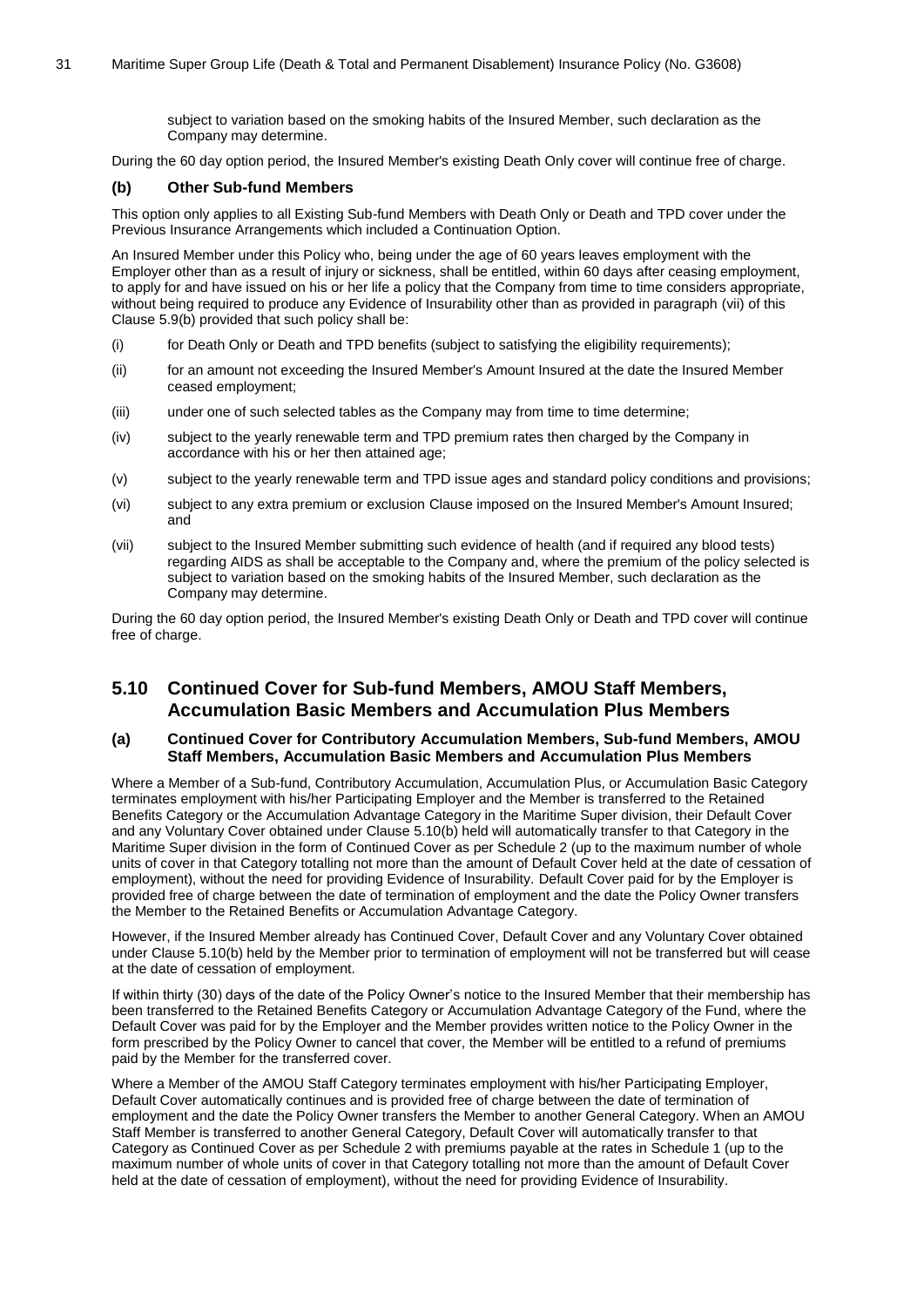Voluntary Death and TPD Cover held by a Sub-fund, Accumulation Plus, Accumulation Basic or AMOU Staff Member automatically continues following termination of employment with a Participating Employer.

#### <span id="page-31-2"></span>**(b) Continued Cover for other General Category Members (except for Permanent (Defined Benefits) Members)**

Where an Insured Member of the Contributory Accumulation or Accumulation Advantage Category holds Default Cover and the Member is transferred to another Category in the Fund (subject to Clause [5.11\)](#page-31-0) and is entitled to receive Default Cover under the Category being transferred to, the Insured Member will receive the new level of Default Cover.

The existing level of Default Cover is cancelled unless the existing level of Default Cover is higher than the new level of Default Cover, in which the amount of existing Default Cover in excess of the new Default Cover will be added as Voluntary Cover as per Schedule 2 with premiums payable at the rates in Schedule 1. Any Voluntary Cover received under this Clause [5.10](#page-30-0)[\(b\)](#page-31-2) must be accepted by the Insured Member within 90 days of receiving the Funds letter, otherwise the Voluntary Cover will terminate.

However, if the Insured Member already has Continued Cover, Default Cover and any Voluntary Cover obtained under this Clause [5.10](#page-30-0)[\(b\)](#page-31-2) held by the Member prior to termination of employment will not be transferred but will cease at the date of cessation of employment.

# <span id="page-31-0"></span>**5.11 Ceasing of Cover**

#### <span id="page-31-3"></span>**(a) All Members**

Death and TPD Voluntary Cover and Death and TPD Default Cover for all Members ceases on the earliest of the following events:

- (i) subject to Clause [4.15](#page-24-0) and Clause [5.10,](#page-30-0) the date of the Policy Owner's receipt of written notification from the Insured Member of cancellation of cover;
- (ii) the date that the Policy Owner cancels cover in writing;
- (iii) immediately all benefits for the Insured Member within the Fund are transferred to purchase a pension within the Fund (for Sub-fund members subject to any Continuation Option under Clause [5.9\)](#page-29-0);
- (iv) immediately from the time of ceasing membership of the Fund (for Sub-fund members this is subject to any Continuation option under Clause [5.9\)](#page-29-0);
- (v) the date a Death or TPD benefit is paid or becomes payable. Other than in respect of Basic cover for an Accumulation Plus or Accumulation Basic Insured Member, where the Death cover is greater than the TPD cover, the remaining Death cover shall continue (and shall henceforth be subject to other cancellation provisions);
- (vi) in respect of Default Cover which is paid for by the Insured Member's Employer, the Employer not paying the premium as and when it falls due under the rules of the Fund;
- (vii) the date of termination of the Policy;
- (viii) the date a Terminal Illness benefit is paid. Where the Death Only or Death and TPD cover is greater than the Terminal Illness benefit paid, then the Insured Member's Death Only and/or Death and TPD cover in excess the Terminal Illness benefit shall continue (and shall henceforth be subject to other cancellation provisions);
- (ix) 30 days after the date the Insured Member should have returned to work in Australia after being seconded overseas;
- (x) for TPD cover, 30 days after the date the Insured Member should have returned to work after expiry of an agreed period of Approved Leave;
- (xi) four years (or such longer period as the Company has approved in respect of the Insured Member) after the date the Insured Member is seconded and commences to work overseas, unless the secondment has completed or ceased, and the Insured Member has returned to work in Australia;
- (xii) if the Insured Member holds or held Temporary Work Visa or is a New Zealand national, immediately on leaving Australia (except as a seafarer as part of employment) or not being eligible to work under Australian Law; and
- <span id="page-31-1"></span>(xiii) if the Insured Member has been an Inactive Member (subject to the reinstatement provisions in Clause [4.14\)](#page-23-0), the later of:
	- I. the date that the Insured Member became an Inactive Member; and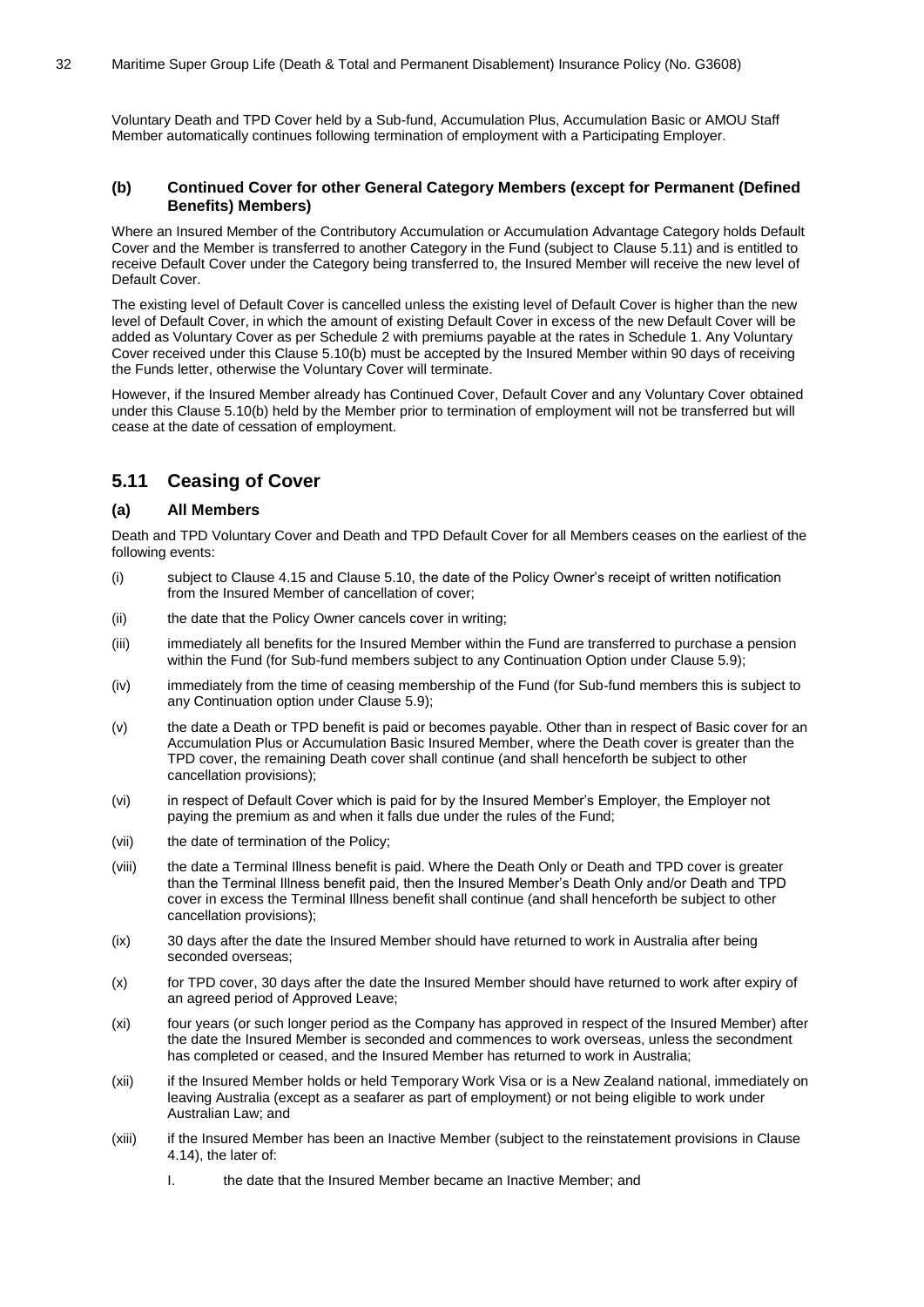II. the end of the period of cover for which premiums have been paid following the Insured Member becoming an Inactive Member.

However, if prior to cover ceasing under this paragraph, the Company receives notification from the Policy Owner that the Insured Member has requested that cover continues despite being an Inactive Member, cover will continue and this paragraph will no longer apply to such cover.

#### **(b) General Category (including AMOU Staff) Members**

In addition to [\(a\)](#page-31-3) above, Death and TPD Voluntary Cover and Death and TPD Default Cover for General Category (including AMOU Staff) Members will also cease on the earliest of the following events:

- (i) the Insured Member attaining age 65 for cover provided under Schedule 1; and age 70 for cover provided under Schedules 2 and 3;
- (ii) for TPD cover, the date the Insured Member permanently retires;
- (iii) in respect of Voluntary Cover and/or Default Cover which is paid for by deduction to the Insured Member's account(s) within the Fund:
	- I. the Insured Member has an insufficient accumulation balance to pay the premium in full when it falls due; or
	- II. if:
		- 1. in respect of a Member who is a Permanent (Defined Benefit) Member or a Defined Benefit Member in the ASP Part, AMOU Staff Category, Teekay Member, Trident Members or SVITZER Categories, at 30 June following a period of at least 16 consecutive months where no contributions or other deposit amounts have been received from or in respect of the Insured Member and there has been no benefit accrual in respect of the Member's interest if it is a defined benefit interest; or
		- 2. in respect of a Member who is a General Category Member and a former Member of a Sub-fund, the Permanent (Defined Benefit) Category or the AMOU Staff Category, there has been at 30 June, a period of at least 16 consecutive months where no contributions or other deposit amounts have been received from or in respect of the Insured Member to the General Category; or
		- 3. for any other Member (other than an Allocated Pension (ex SERF) Member or a Working Income Support Pension (ex SERF) Member, there has been at 30 June, a period of at least16 consecutive months where no contributions or other deposit amounts have been received from or in respect of the Insured Member
- (iv) in respect of Default Cover for a Permanent (Defined Benefit) Insured Member, the date the Insured Member ceases to be a DB Contributing Member under the rules of the Fund (or as otherwise agreed between the Company and the Policy Owner, in accordance with the rules of the Fund); and
- (v) in the case of Death and TPD Default Cover for Accumulation Plus and Accumulation Basic Members, the Policy Owner determines that the Insured Member does not have any Participating Employers who are up-to-date with insurance levy payments (as defined in Stevedores Rule 6.1 of the Trust Deed).

## **(c) Sub-fund Members**

In addition to [\(a\)](#page-31-3) above Death and TPD Cover for Sub-fund Members will also cease on the earliest of the following events:

- (i) in respect of Default Cover:
	- I. for a Teekay Member of the DB Sub-Fund Division A, the last day of the calendar month in which the Insured Member attains age 63;
	- II. for a Teekay Member in the Accumulation Category or a Trident Member in the Accumulation Category, the last day of the calendar month in which the Insured Member attains age 70;
	- III. for all other Members, the date the Insured Member attains age 70; and in respect of Voluntary Cover, the date the Insured Member attaining age 70;
- (ii) the date the Company accepts the Insured Member's Continuation Option application;
- (iii) in respect of cover which is paid by deduction to the Insured Member's account(s) within the Fund;
	- I. the Insured Member has an insufficient accumulation balance to pay the premium in full when it falls due; or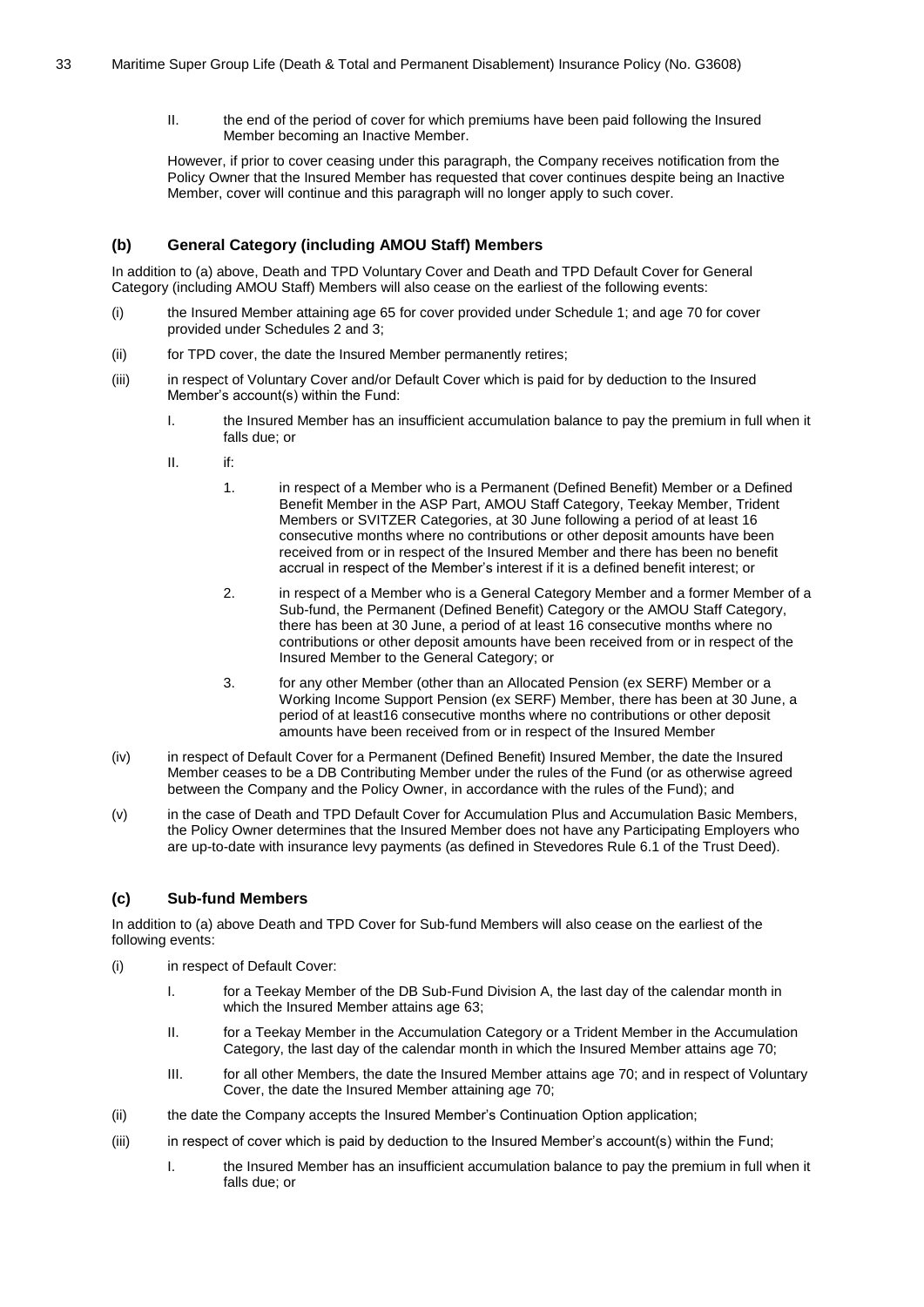- II. if there has been on 30 June, a period of at least 16 consecutive months where no contributions or other deposit amounts have been received from or in respect of the Insured Member and there has been no benefit accrual in respect of the Member's interest if it is a defined benefit interest and the Insured Member's withdrawal benefit is below the insurance threshold and the Policy Owner issues written notice to the Insured Member that his/her insurance will be cancelled six months later, six months after the date of the written notice, unless at any time prior to the end of the six month period, the Insured Member has issued a written notice on the Policy Owner in the form prescribed by the Policy Owner that the Insured Member does not want his/her insurance cover cancelled.
- III. The insurance threshold is \$10,000 or such other amount as agreed between the Policy Owner and the Company.
- (iv) in respect of Default Cover for SVITZER (Accumulation or Defined Benefit) Members, the Insured Member's terms of employment change to casual or the Insured Member regularly works less than 15 hours a week for the SVITZER Category Principal Employer;
- (v) in respect of Default Cover for Teekay Members and Trident Members, the Member makes a valid choice for the Principal Employer to make future superannuation contributions to another superannuation fund;
- (vi) in respect of Default Cover where the Member ceases to be eligible for Sub-fund membership, the Member changes employment with their Principal Employer from permanent to casual; and
- (vii) in respect of Default Cover, the date the Member terminates employment with their Principal Employer (subject to Clauses [5.9](#page-29-0) an[d 5.10\)](#page-30-0).

## <span id="page-33-0"></span>**5.12 Policy Renewal**

- (a) The Company guarantees renewal of this Policy at each Renewal Date, subject to:
	- (i) the receipt of the report in paragraph [\(b\)](#page-33-2) below;
	- (ii) the payment of the premium; and
	- (iii) the due observance of all terms and conditions of this Policy.
- <span id="page-33-2"></span>(b) In respect of each Renewal Date and by 30 November, the Policy Owner must furnish the Company with details of all Insured Members of the Fund (new and existing) including persons who have been Insured Members since the last Renewal Date who are Insured Members at the Renewal Date. Such details must include:
	- (i) the name, gender and date of birth of each Insured Member;
	- (ii) the Amount Insured or level of cover required at the Renewal Date;
	- (iii) the date cover ceases (if any) for each Insured Member; and
	- (iv) the date of commencement of cover and date of commencement of employment with an Employer (if held in the records of the Policy Owner).

The Company and Policy Owner may agree to provide more limited information under this Clause.

# <span id="page-33-1"></span>**5.13 Claims**

- (a) It is a condition precedent of any payment of the TPD benefit that the Insured Member who is or was gainfully employed has ceased Gainful Employment.
- (b) The Policy Owner will give notice to the Company of the death, Terminal Illness or TPD of any Insured Member which gives rise to a claim within a reasonable time of such occurrence.
- (c) The Company maintains the right to fully investigate and assess any claims to its satisfaction prior to the settlement of any such claim.
- (d) All ongoing claim requirements will be furnished by the Policy Owner to the Company as required.
- (e) In respect of claims that arise whilst the Insured Member is overseas, the Company may require the Insured Member to return to Australia for medical treatment and assessment. The Company will not pay costs relating to the Insured Member's return to Australia.
- (f) Unless otherwise agreed, all payments in respect of an Insured Member will be paid to the Policy Owner (or a person nominated by the Policy Owner).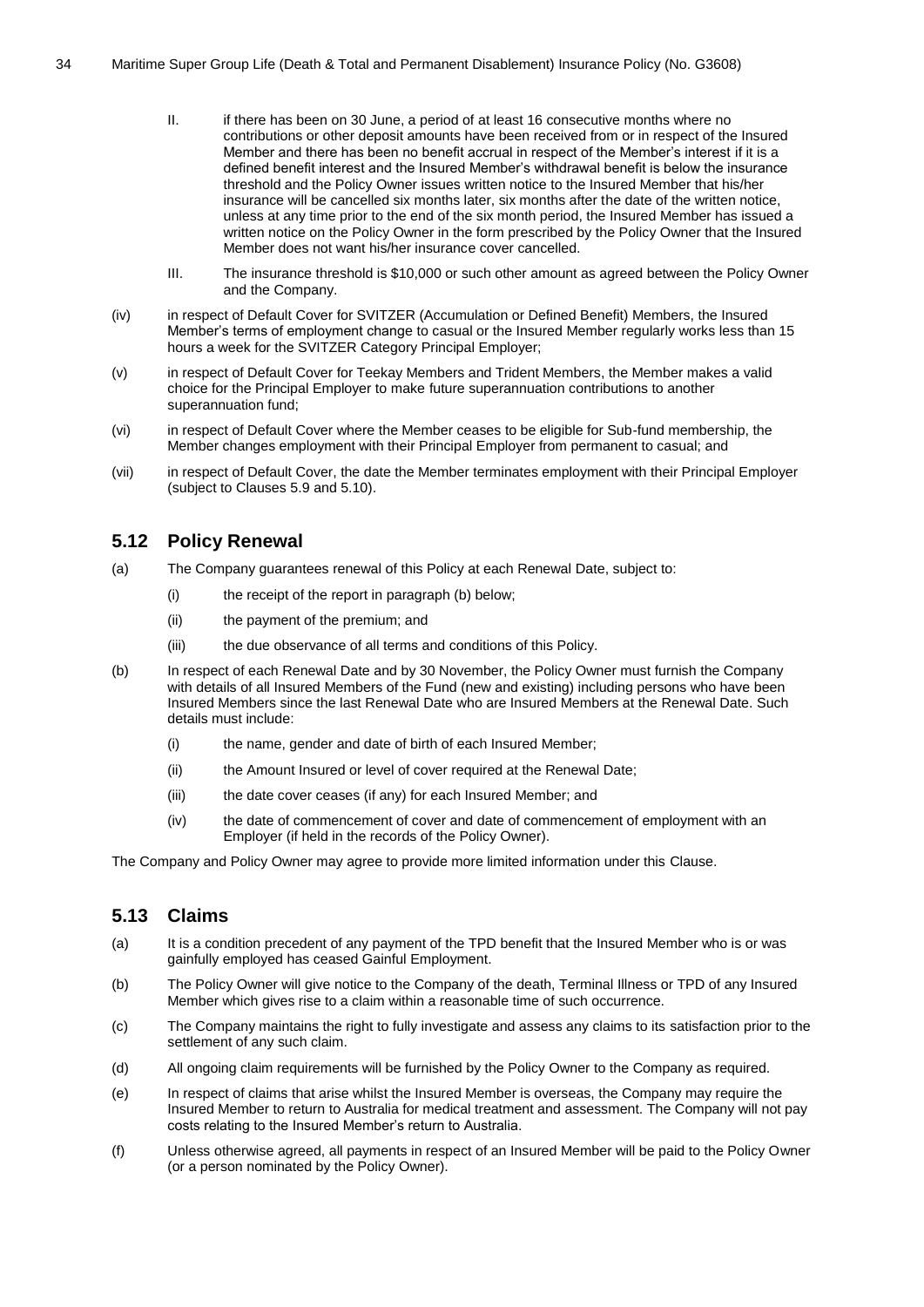## <span id="page-34-0"></span>**5.14 Worldwide Cover**

Subject to the provisions of this Policy and unless the parties agree otherwise in writing, Insured Members are covered 24 hours a day and may travel in any part of the world without restriction to the Benefits payable under this Policy, subject to the following conditions:

- (a) where an Insured Member is seconded overseas (other than to a war zone) by reason of their employment, for a period of more than four years, the Insured Member must make a request to the Company to continue the cover. The Company may continue the cover having regard to the location and type of secondment. A seafarer whose employment requires them to travel outside Australian waters shall not be considered to be seconded overseas for the purposes of this Clause.
- <span id="page-34-3"></span>(b) cover automatically ceases if the Insured Member fails to return to work within 30 days after the end of the secondment overseas and immediately on the fourth anniversary of secondment (or any later date of return to work in Australia as agreed by the Company).
- (c) cover will not be provided to Insured Members who are residing, seconded overseas by reason of their employment or travelling or holidaying overseas in a country listed by the Department of Foreign Affairs and Trade travel advisory of "Do not travel" at the time the Insured Member leaves Australia.
- (d) where an Insured Member is travelling or holidaying overseas (other than to a war zone), cover will be provided for up to three months and for any period in excess of three months, the Insured Member will not be covered if the Insured Member is travelling or holidaying overseas in a country listed in the Department of Foreign Affairs and Trade travel advisory of "Reconsider your need to travel" or "Do not travel".

# <span id="page-34-1"></span>**5.15 Approved Leave**

If the Insured Member is:

- (a) given leave from employment without pay or is given maternity or paternity leave; and
- (b) is not residing overseas in a war zone;

the Insured Member's cover will continue for a period not exceeding 24 months from the commencement of leave.

Continuation of cover is subject to:

- (a) a written agreement from the Employer confirming a firm return to work date; and
- (b) the payment of the premium for the Insured Member.

If the Insured Member has not returned to work on the agreed return to work date, TPD cover will automatically cease 30 days after the agreed return to work date. If the Insured Member has not returned to work within the required 24 month period, TPD cover will cease on the expiration of the 24 month period.

However, an Insured Member may apply to the Company to have TPD cover extended beyond this 24 month period.

Death cover automatically continues after this 24 month period. For unitised cover, cover will be provided as Death only cover for an amount not exceeding the Death and TPD Amount Insured held immediately prior to the cancellation of TPD cover).

# <span id="page-34-2"></span>**5.16 Terminal Illness Benefit**

The Company will pay a Terminal Illness benefit in respect of the Insured Member, comprising of an advanced lump sum payment of 100% of the Death cover (up to a maximum of \$5,000,000), upon the Insured Member being diagnosed as terminally ill and where in the opinion of the Company, the Insured Member is not expected to live for 12 further months regardless of any treatment undertaken. Payment of the Terminal Illness benefit is in full discharge of the Death benefit if the Death cover is less than \$5,000,000.

Two (2) Medical Practitioners (with at least one of these being a specialist in the relevant area) must certify in writing that despite all reasonable medical treatment, the Insured Member's medical condition will result in the Insured Member's death within 24 months of the date of providing the medical certification.

The Insured Member must also become terminally ill whilst cover under this Policy is in place and remain terminally ill at the time the claim for the Terminal Illness benefit has been lodged.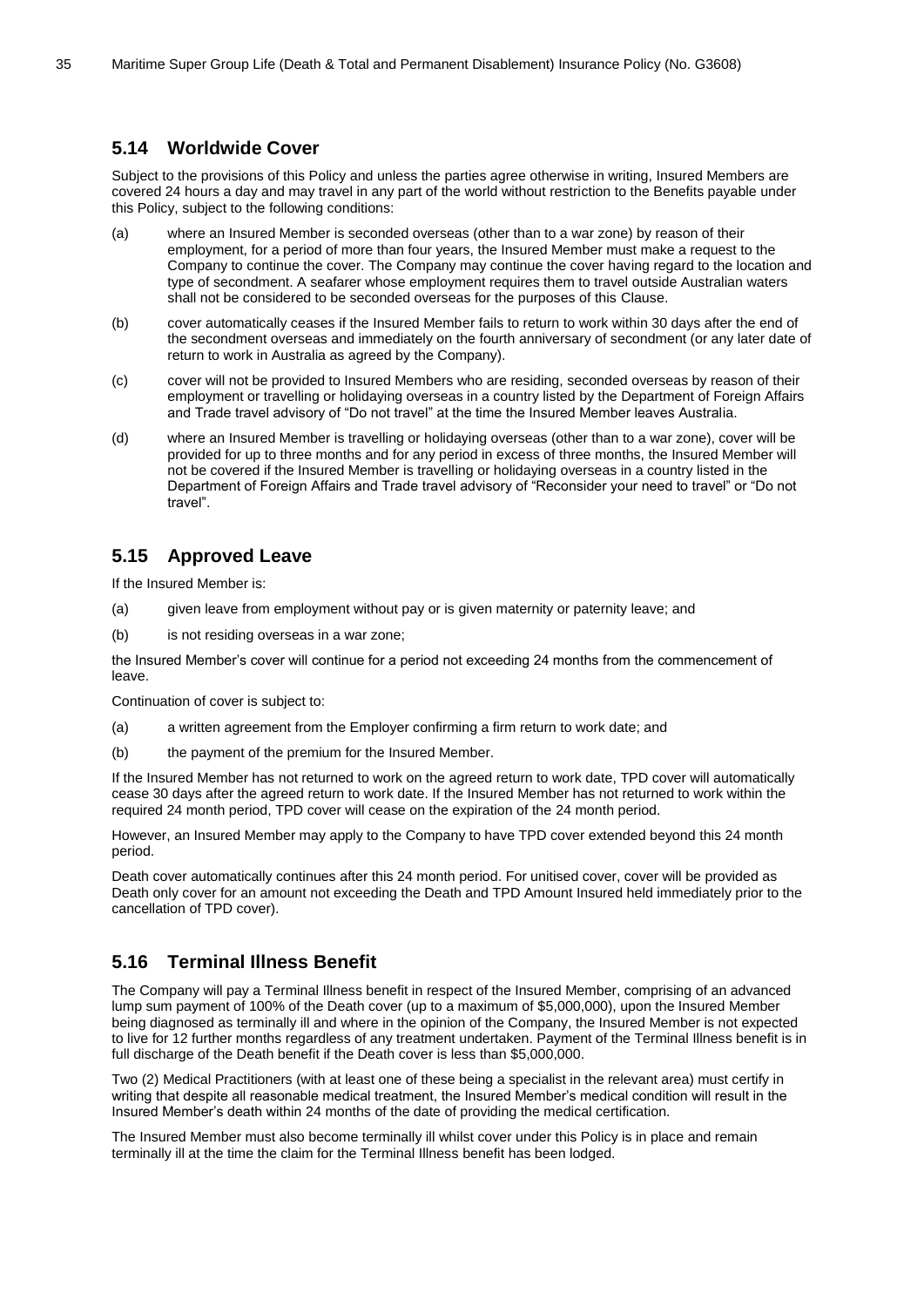# <span id="page-35-0"></span>**5.17 Takeover Terms**

The Company and Policy Owner agree to adopt the 'Group Insurance Takeover Terms' set out in FSC Guidance Note No. 11.00 ('the FSC Guidance Note') with respect to Members of the Fund who were insured under the Previous Policy Arrangements.

In addition, the Company may offer takeover terms in line with the FSC Guidance Note to provide insurance cover under this Policy for a person who is an employee of a new Principal Employer joining the Fund without requiring Evidence of Insurability if all employees of the Principal Employer had similar cover with their previous insurer.

A person who was insured under a takeover policy the day before the 'takeover date' (as defined in FSC Guidance Note) will on and from the takeover date receive 'takeover cover' (as defined in FSC Guidance Note) under this Policy.

Unless otherwise agreed in writing between the parties, an Insured Member receiving takeover cover will continue to be subject to any individual conditions or restrictions that applied to that Insured Member under the takeover policy the day before the takeover date and will continue to apply to them until they expire according to their terms.

# <span id="page-35-1"></span>**5.18 Variation**

This Policy may be varied by written agreement between the Company and the Policy Owner.

# <span id="page-35-2"></span>**5.19 Interpretation**

- (a) The headings in this Policy are a guide only and are not intended to be used to interpret the Policy conditions.
- (b) If the context allows, plurals can be read as singular and the singular read as plurals.
- (c) In this Policy, a month refers to a calendar month.

# <span id="page-35-3"></span>**5.20 Profit Share**

This Policy does not participate in a profit-sharing arrangement.

# <span id="page-35-4"></span>**5.21 Statutory Fund**

This Policy forms part of the Company's Statutory Fund No 1.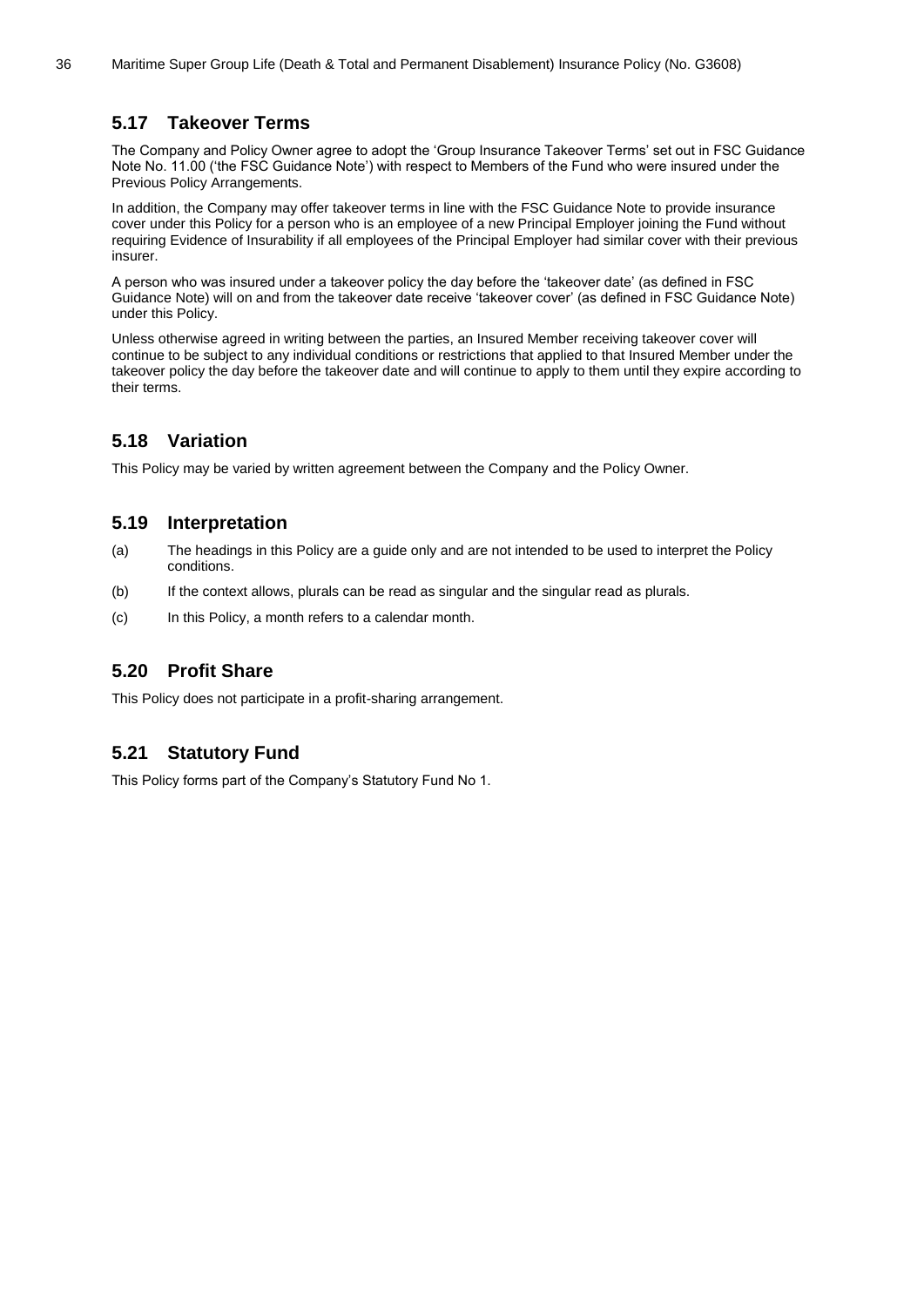# <span id="page-36-0"></span>**6 Exclusions**

No benefit will be payable by the Company to any Insured Member, for a claim which is caused wholly or partly, directly or indirectly as a result of:

- (a) active service in the armed forces of any country or international organisation; or
- (b) any act of invasion or war, whether declared or undeclared, in which the Commonwealth of Australia's armed forces are involved, or the country of residence (including temporary residence) of the Insured Member is involved.

No Voluntary Cover benefit will be payable by the Company to any Insured Member, for a claim which is caused wholly or partly, directly or indirectly as a result of:

- (a) death due to suicide occurring within 13 months of cover commencing under this Policy or any Previous Insurance Arrangement or, where cover has lapsed and been reinstated, within 13 months of such cover being reinstated; or
- (b) TPD arising due to a deliberate self-inflicted injury or attempted suicide or self-destruction while either sane or insane.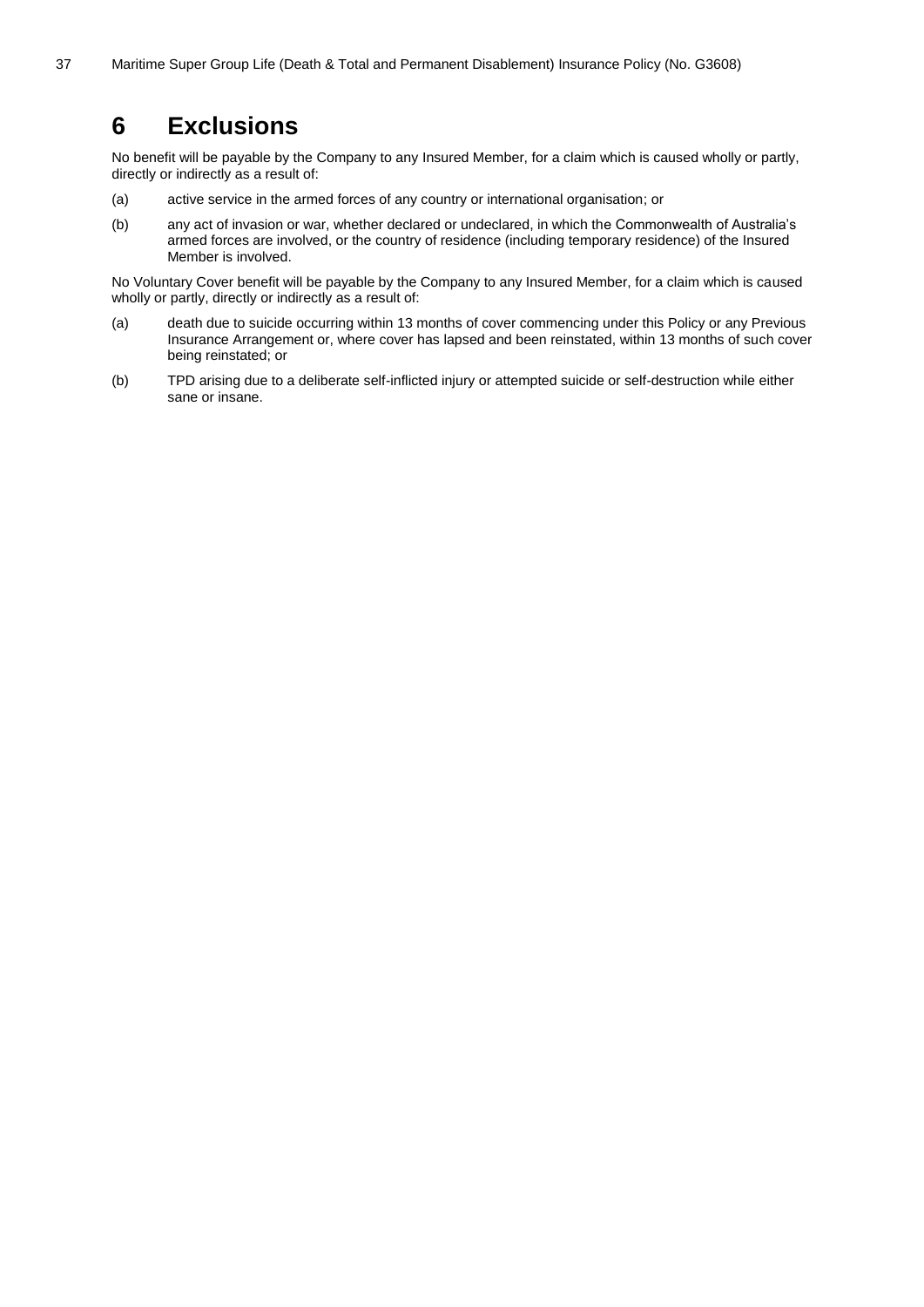# **Schedules**

# **7.1 Schedule 1 – Premium rates for unitised and formula driven cover**

**Annual rate per \$1,000 of Annual Amount Insured**

**Rates are inclusive of stamp duty, nil commission and GST**

|                        | <b>Heavy Blue</b> |             | <b>Light Blue</b> |             | <b>White Collar</b> |             |
|------------------------|-------------------|-------------|-------------------|-------------|---------------------|-------------|
| Age at last 30<br>June | <b>Death Only</b> | Death & TPD | Death Only        | Death & TPD | <b>Death Only</b>   | Death & TPD |
| 15                     |                   |             |                   |             |                     |             |
| 16                     |                   |             |                   |             |                     |             |
| 17                     |                   |             |                   |             |                     |             |
| 18                     |                   |             |                   |             |                     |             |
| 19                     |                   |             |                   |             |                     |             |
| $\overline{20}$        |                   |             |                   |             |                     |             |
| 21                     |                   |             |                   |             |                     |             |
| $\overline{22}$        |                   |             |                   |             |                     |             |
| 23                     |                   |             |                   |             |                     |             |
| $\overline{24}$        |                   |             |                   |             |                     |             |
| 25                     |                   |             |                   |             |                     |             |
| 26                     |                   |             |                   |             |                     |             |
| 27                     |                   |             |                   |             |                     |             |
| 28                     |                   |             |                   |             |                     |             |
| 29                     |                   |             |                   |             |                     |             |
| $30\,$                 |                   |             |                   |             |                     |             |
| 31                     |                   |             |                   |             |                     |             |
| $32\,$                 |                   |             |                   |             |                     |             |
| 33                     |                   |             |                   |             |                     |             |
| 34 <sub>1</sub>        |                   |             |                   |             |                     |             |
| 35                     |                   |             |                   |             |                     |             |
| 36                     |                   |             |                   |             |                     |             |
| 37                     |                   |             |                   |             |                     |             |
| 38                     |                   |             |                   |             |                     |             |
| 39                     |                   |             |                   |             |                     |             |
| 40                     |                   |             |                   |             |                     |             |
| 41                     |                   |             |                   |             |                     |             |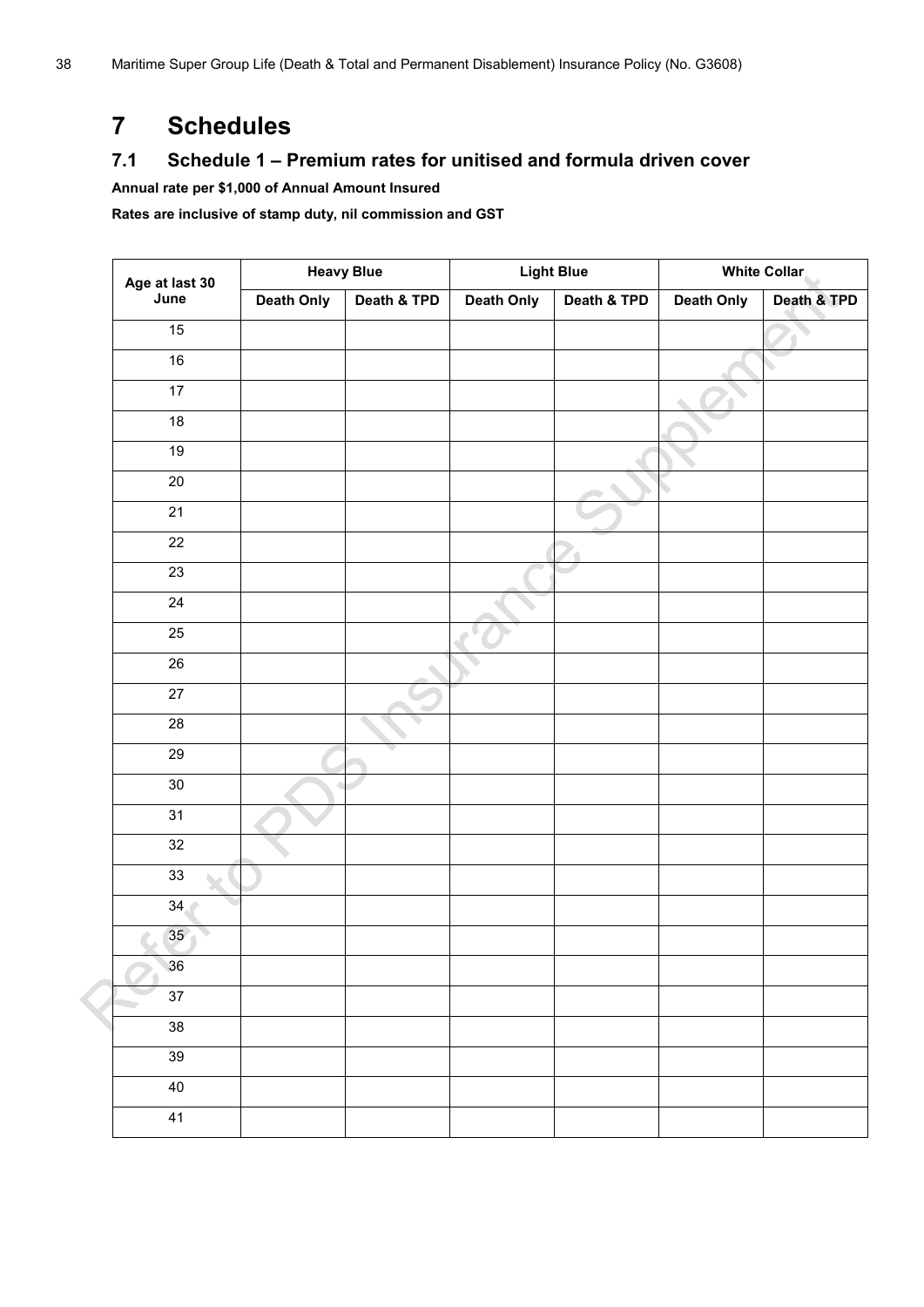| Age at last 30  | <b>Heavy Blue</b> |             | <b>Light Blue</b> |             | <b>White Collar</b> |             |
|-----------------|-------------------|-------------|-------------------|-------------|---------------------|-------------|
| June            | <b>Death Only</b> | Death & TPD | <b>Death Only</b> | Death & TPD | Death Only          | Death & TPD |
| 42              |                   |             |                   |             |                     |             |
| 43              |                   |             |                   |             |                     |             |
| 44              |                   |             |                   |             |                     |             |
| 45              |                   |             |                   |             |                     |             |
| 46              |                   |             |                   |             |                     |             |
| 47              |                   |             |                   |             |                     |             |
| 48              |                   |             |                   |             |                     |             |
| 49              |                   |             |                   |             |                     |             |
| 50              |                   |             |                   |             |                     |             |
| 51              |                   |             |                   |             |                     |             |
| 52              |                   |             |                   |             |                     |             |
| 53              |                   |             |                   |             |                     |             |
| 54              |                   |             |                   |             | ٠                   |             |
| 55              |                   |             |                   |             |                     |             |
| 56              |                   |             |                   |             |                     |             |
| $\overline{57}$ |                   |             |                   |             |                     |             |
| 58              |                   |             |                   |             |                     |             |
| 59              |                   |             |                   |             |                     |             |
| 60              |                   |             |                   |             |                     |             |
| 61              |                   |             |                   |             |                     |             |
| 62              |                   |             |                   |             |                     |             |
| 63              |                   |             |                   |             |                     |             |
| 64              |                   |             |                   |             |                     |             |
| $65*$           |                   |             |                   |             |                     |             |
| $66*$           |                   |             |                   |             |                     |             |
| $67*$           |                   |             |                   |             |                     |             |
| $68*$           |                   |             |                   |             |                     |             |
| 69*             |                   |             |                   |             |                     |             |
|                 |                   |             |                   |             |                     |             |

\*Formula driven cover ceases at age 64 age last 30 June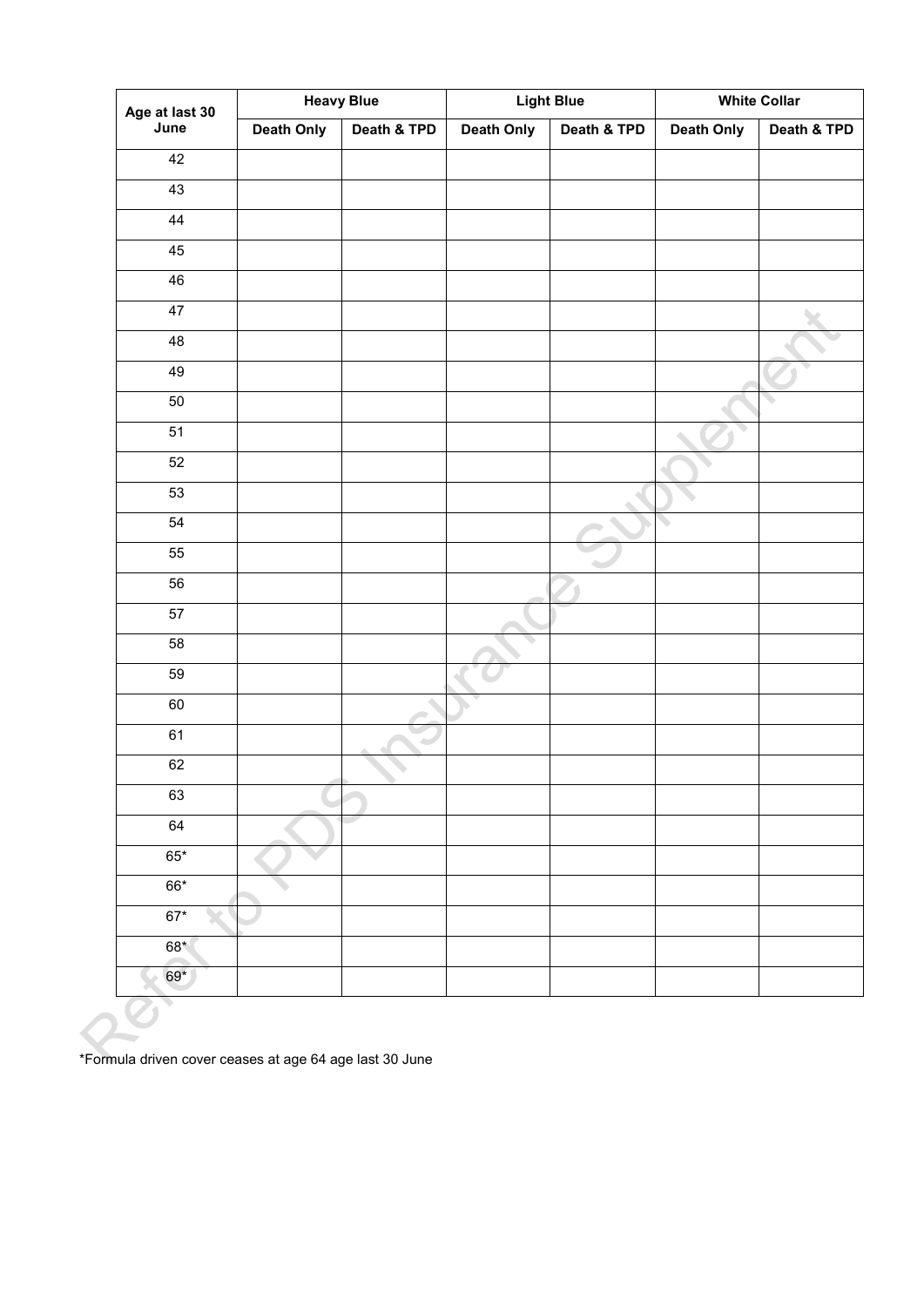# <span id="page-39-0"></span>**7.2 Schedule 2 – Value of one unit of cover**

| Age at last 30 | <b>Heavy Blue</b> |             | <b>Light Blue</b> |             | <b>White Collar</b> |             |
|----------------|-------------------|-------------|-------------------|-------------|---------------------|-------------|
| June           | <b>Death Only</b> | Death & TPD | Death Only        | Death & TPD | <b>Death Only</b>   | Death & TPD |
| 15             | 87,000            | 64,000      | 90,000            | 66,000      | 142,000             | 100,000     |
| 16             | 87,000            | 64,000      | 90,000            | 66,000      | 142,000             | 100,000     |
| 17             | 87,000            | 64,000      | 90,000            | 66,000      | 142,000             | 100,000     |
| 18             | 87,000            | 64,000      | 90,000            | 66,000      | 142,000             | 100,000     |
| 19             | 87,000            | 64,000      | 90,000            | 66,000      | 142,000             | 100,000     |
| 20             | 87,000            | 64,000      | 90,000            | 66,000      | 142,000             | 100,000     |
| 21             | 87,000            | 64,000      | 90,000            | 66,000      | 142,000             | 100,000     |
| 22             | 87,000            | 64,000      | 90,000            | 66,000      | 142,000             | 100,000     |
| 23             | 87,000            | 64,000      | 90,000            | 66,000      | 142,000             | 100,000     |
| 24             | 87,000            | 64,000      | 90,000            | 66,000      | 142,000             | 100,000     |
| 25             | 87,000            | 64,000      | 90,000            | 66,000      | 142,000             | 100,000     |
| 26             | 85,000            | 62,000      | 90,000            | 65,000      | 142,000             | 99,000      |
| 27             | 83,000            | 61,000      | 90,000            | 63,000      | 142,000             | 98,000      |
| 28             | 81,000            | 58,000      | 90,000            | 61,000      | 142,000             | 98,000      |
| 29             | 79,000            | 56,000      | 90,000            | 59,000      | 142,000             | 96,000      |
| 30             | 77,000            | 52,000      | 90,000            | 57,000      | 142,000             | 95,000      |
| 31             | 75,000            | 49,000      | 90,000            | 55,000      | 142,000             | 94,000      |
| 32             | 73,000            | 47,000      | 90,000            | 53,000      | 142,000             | 92,000      |
| 33             | 71,000            | 44,000      | 90,000            | 50,000      | 142,000             | 90,000      |
| 34             | 69,000            | 41,000      | 90,000            | 47,000      | 142,000             | 84,000      |
| 35             | 67,000            | 38,000      | 90,000            | 46,000      | 142,000             | 81,000      |
| 36             | 63,000            | 35,000      | 88,000            | 44,000      | 140,000             | 76,000      |
| 37             | 59,000            | 32,000      | 84,000            | 41,000      | 133,000             | 72,000      |
| 38             | 55,000            | 29,000      | 80,000            | 39,000      | 129,000             | 67,000      |
| 39             | 51,000            | 26,000      | 76,000            | 37,000      | 120,000             | 63,000      |
| 40             | 47,000            | 24,000      | 71,000            | 34,000      | 116,000             | 59,000      |
| 41             | 43,000            | 22,000      | 67,000            | 31,000      | 108,000             | 54,000      |
| 42             | 41,000            | 20,000      | 63,000            | 28,000      | 102,000             | 50,000      |
| 43             | 39,000            | 18,000      | 59,000            | 26,000      | 94,000              | 46,000      |
| 44             | 38,000            | 16,000      | 54,000            | 24,000      | 88,000              | 41,000      |
| 45             | 34,000            | 14,000      | 50,000            | 21,000      | 80,000              | 37,000      |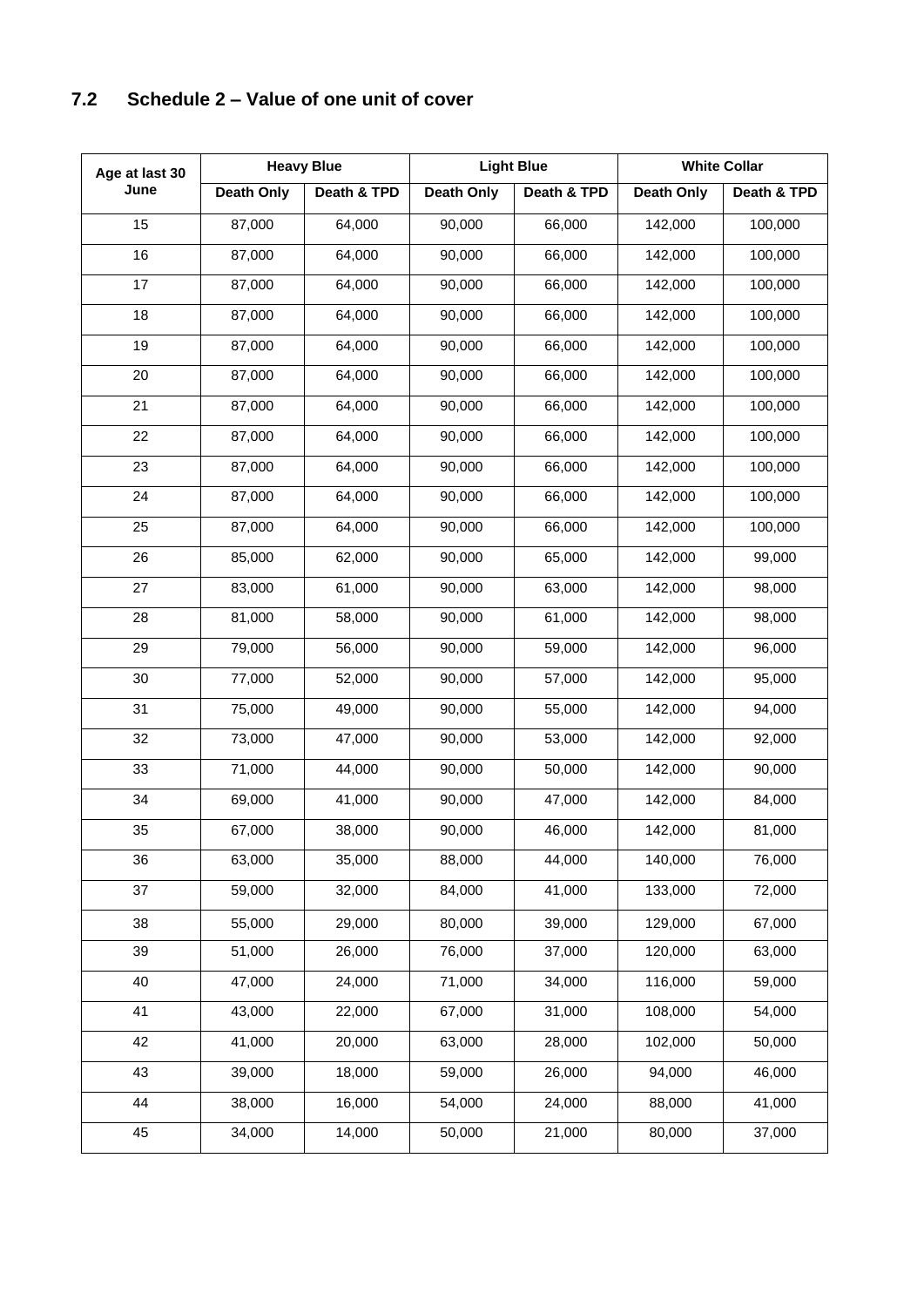| Age at last 30 | <b>Heavy Blue</b> |             | <b>Light Blue</b> |             | <b>White Collar</b> |             |
|----------------|-------------------|-------------|-------------------|-------------|---------------------|-------------|
| June           | <b>Death Only</b> | Death & TPD | <b>Death Only</b> | Death & TPD | <b>Death Only</b>   | Death & TPD |
| 46             | 31,000            | 13,000      | 46,000            | 19,000      | 74,000              | 34,000      |
| 47             | 28,000            | 11,000      | 41,000            | 17,000      | 67,000              | 30,000      |
| 48             | 25,000            | 10,000      | 38,000            | 15,000      | 61,000              | 27,000      |
| 49             | 23,000            | 9,000       | 34,000            | 14,000      | 55,000              | 24,000      |
| 50             | 20,000            | 8,000       | 30,000            | 12,000      | 49,000              | 21,000      |
| 51             | 18,000            | 7,000       | 27,000            | 11,000      | 44,000              | 19,000      |
| 52             | 16,000            | 6,000       | 24,000            | 10,000      | 40,000              | 17,000      |
| 53             | 15,000            | 5,000       | 22,000            | 8,000       | 35,000              | 15,000      |
| 54             | 13,000            | 5,000       | 19,000            | 7,000       | 31,000              | 13,000      |
| 55             | 12,000            | 4,000       | 17,000            | 6,000       | 28,000              | 11,000      |
| 56             | 11,000            | 4,000       | 15,000            | 6,000       | 25,000              | 10,000      |
| 57             | 10,000            | 3,000       | 14,000            | 5,000       | 22,000              | 9,000       |
| 58             | 9,100             | 3,000       | 12,000            | 4,000       | 20,000              | 8,000       |
| 59             | 8,200             | 3,000       | 11,000            | 4,000       | 18,000              | 7,000       |
| 60             | 7,400             | 2,000       | 10,000            | 3,000       | 16,000              | 6,000       |
| 61             | 6,700             | 2,000       | 8,000             | 3,000       | 14,000              | 5,000       |
| 62             | 6,100             | 2,000       | 7,000             | 3,000       | 12,000              | 4,000       |
| 63             | 5,600             | 2,000       | 7,000             | 2,000       | 11,000              | 4,000       |
| 64             | 5,100             | 2,000       | 6,000             | 2,000       | 9,000               | 3,000       |
| 65             | 5,100             | 2,000       | 6,000             | 2,000       | 9,000               | 3,000       |
| 66             | 5,100             | 2,000       | 6,000             | 2,000       | 9,000               | 3,000       |
| 67             | 5,100             | 2,000       | 6,000             | 2,000       | 9,000               | 3,000       |
| 68             | 5,100             | 2,000       | 6,000             | 2,000       | 9,000               | 3,000       |
| 69             | 5,100             | 2,000       | 6,000             | 2,000       | 9,000               | 3,000       |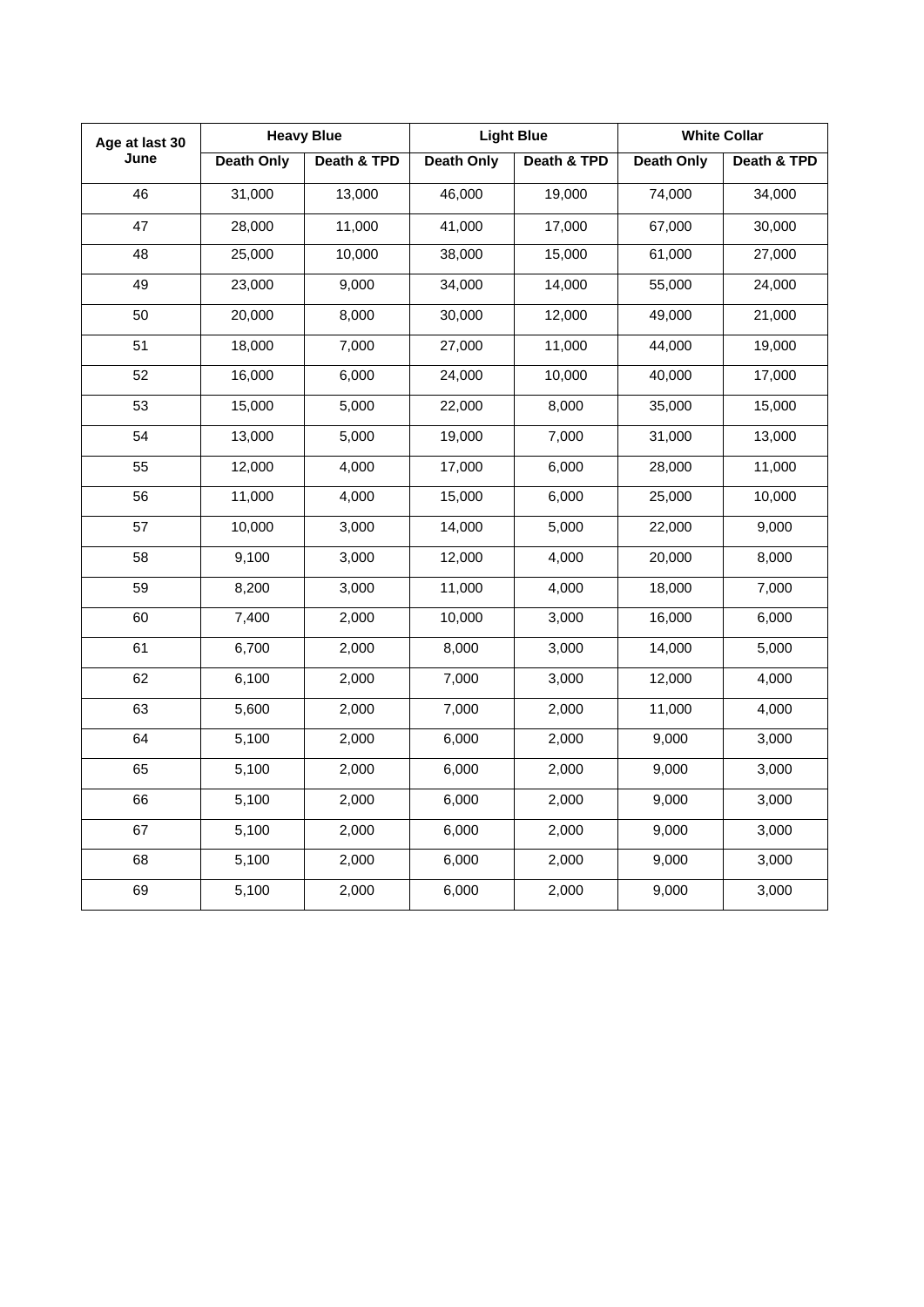# <span id="page-41-0"></span>**7.3 Schedule 3 – Default Death and TPD Cover for Accumulation Plus and Accumulation Basic Members**

| Age at last 30 | <b>Stevedore default</b> |             |  |  |
|----------------|--------------------------|-------------|--|--|
| June           | <b>Death Only</b>        | Death & TPD |  |  |
| 15             | 350,000                  | 175,000     |  |  |
| 16             | 350,000                  | 175,000     |  |  |
| 17             | 350,000                  | 175,000     |  |  |
| 18             | 350,000                  | 175,000     |  |  |
| 19             | 350,000                  | 175,000     |  |  |
| 20             | 350,000                  | 175,000     |  |  |
| 21             | 350,000                  | 175,000     |  |  |
| 22             | 350,000                  | 175,000     |  |  |
| 23             | 350,000                  | 175,000     |  |  |
| 24             | 350,000                  | 175,000     |  |  |
| 25             | 350,000                  | 175,000     |  |  |
| 26             | 350,000                  | 175,000     |  |  |
| 27             | 350,000                  | 175,000     |  |  |
| 28             | 350,000                  | 175,000     |  |  |
| 29             | 350,000                  | 175,000     |  |  |
| 30             | 350,000                  | 175,000     |  |  |
| 31             | 334,600                  | 167,300     |  |  |
| 32             | 319,200                  | 159,600     |  |  |
| 33             | 303,800                  | 151,900     |  |  |
| 34             | 291,000                  | 145,500     |  |  |
| 35             | 282,600                  | 141,300     |  |  |
| 36             | 274,000                  | 137,000     |  |  |
| 37             | 263,800                  | 131,900     |  |  |
| 38             | 250,000                  | 125,000     |  |  |
| 39             | 232,200                  | 116,100     |  |  |
| 40             | 214,200                  | 107,100     |  |  |
| 41             | 196,200                  | 98,100      |  |  |
| 42             | 178,400                  | 89,200      |  |  |
| 43             | 160,400                  | 80,200      |  |  |
| 44             | 144,200                  | 72,100      |  |  |
| 45             | 128,800                  | 64,400      |  |  |